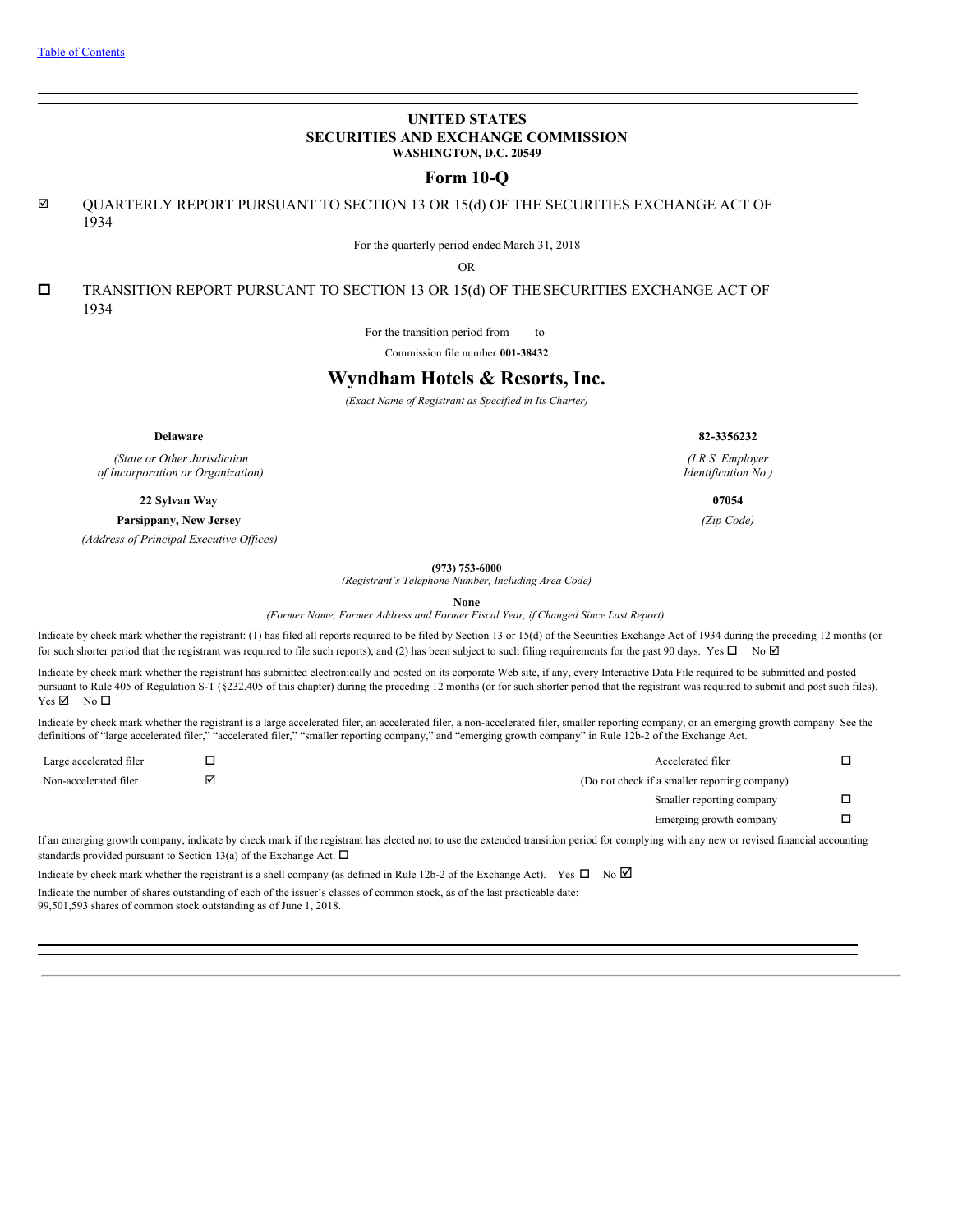# Table of Contents

Table of Contents

|                |                                                                                                             | Page |
|----------------|-------------------------------------------------------------------------------------------------------------|------|
| <b>PARTI</b>   | <b>FINANCIAL INFORMATION</b>                                                                                |      |
| Item 1.        | Condensed Combined Financial Statements of Wyndham Hotels & Resorts Businesses (Unaudited)                  | 1    |
|                | Report of Independent Registered Public Accounting Firm                                                     |      |
|                | Condensed Combined Statements of Income for the Three Months Ended March 31, 2018 and 2017                  | 2    |
|                | Condensed Combined Statements of Comprehensive Income for the Three Months Ended March 31, 2018 and 2017    | 3    |
|                | Condensed Combined Balance Sheets as of March 31, 2018 and December 31, 2017                                | 4    |
|                | Condensed Combined Statements of Cash Flows for the Three Months Ended March 31, 2018 and 2017              | 5    |
|                | Condensed Combined Statements of Parent's Net Investment for the Three Months Ended March 31, 2018 and 2017 | 6    |
|                | Notes to Condensed Combined Financial Statements                                                            | 7    |
|                | Condensed Financial Statements of Wyndham Hotels & Resorts, Inc. (Unaudited)                                | 24   |
|                | Report of Independent Registered Public Accounting Firm                                                     | 24   |
|                | Condensed Balance Sheets as of March 31, 2018 and December 31, 2017                                         | 25   |
|                | <b>Notes to Condensed Balance Sheets</b>                                                                    | 26   |
| Item 2.        | Management's Discussion and Analysis of Financial Condition and Results of Operations                       | 27   |
|                | <b>Forward-Looking Statements</b>                                                                           | 27   |
| Item 3.        | <b>Ouantitative and Oualitative Disclosures About Market Risks</b>                                          | 36   |
| Item 4.        | <b>Controls and Procedures</b>                                                                              | 37   |
| <b>PART II</b> | <b>OTHER INFORMATION</b>                                                                                    |      |
| Item 1.        | <b>Legal Proceedings</b>                                                                                    | 37   |
| Item 1A.       | <b>Risk Factors</b>                                                                                         | 38   |
| Item 2.        | Unregistered Sales of Equity Securities and Use of Proceeds                                                 | 38   |
| Item 3.        | <b>Defaults Upon Senior Securities</b>                                                                      | 38   |
| Item 4.        | <b>Mine Safety Disclosures</b>                                                                              | 38   |
| Item 5.        | Other Information                                                                                           | 38   |
| Item 6.        | <b>Exhibits</b>                                                                                             | 38   |
|                | <b>Signatures</b>                                                                                           |      |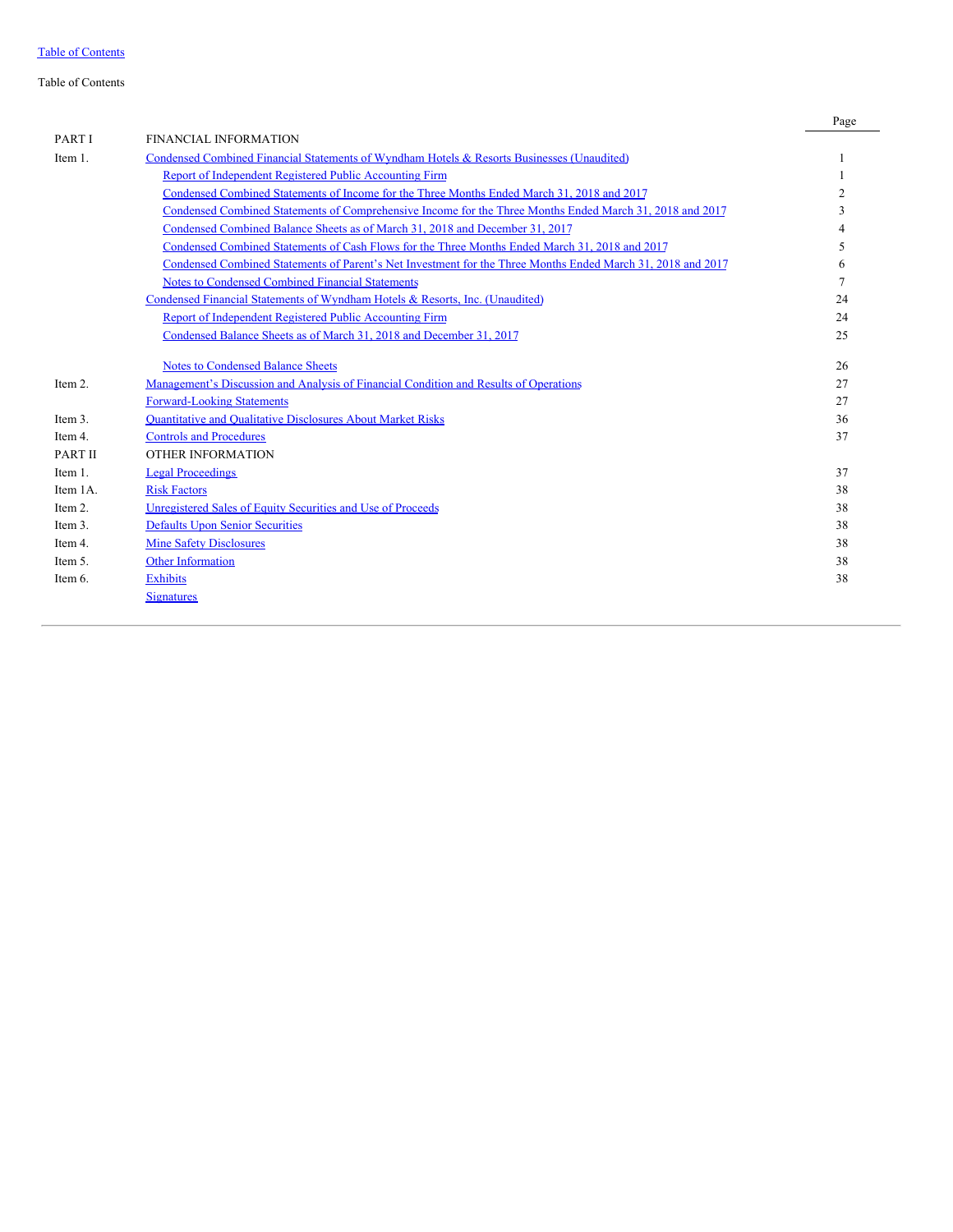# **PART I — FINANCIAL INFORMATION**

<span id="page-2-0"></span>**Item 1. Financial Statements (Unaudited)**

## <span id="page-2-1"></span>**REPORT OF INDEPENDENT REGISTERED PUBLIC ACCOUNTING FIRM**

To the Board of Directors and Stockholders of Wyndham Hotels & Resorts, Inc.

#### **Results of Review of Interim Financial Statements**

We have reviewed the accompanying condensed combined balance sheet of Wyndham Hotels & Resorts businesses (the "Company"), consisting of the entities holding substantially all of the assets and liabilities of the Wyndham Worldwide Hotel Group business used in managing and operating the hotel businesses of Wyndham Worldwide Corporation as further discussed in Note 1 to the condensed combined financial statements, as of March 31, 2018, the related condensed combined statements of income, comprehensive income, parent's net investment, and cash flows, for the three-month periods ended March 31, 2018 and 2017, and the related notes (collectively referred to as the "interim financial statements"). Based on our reviews, we are not aware of any material modifications that should be made to the accompanying interim financial statements for them to be in conformity with accounting principles generally accepted in the United States of America.

We have previously audited, in accordance with the standards of the Public Company Accounting Oversight Board (United States) (PCAOB), the combined balance sheet of the Company as of December 31, 2017, and the related combined statements of income, comprehensive income, parent's net investment, and cash flows for the year then ended prior to retrospective adjustment for a change in the Company's method of accounting for revenue from contracts with customers under Financial Accounting Standards Board Accounting Standards Codification 606, *Revenues from Contracts with Customers* (not presented herein); and in our report dated March 13, 2018, we expressed an unqualified opinion on those combined financial statements. We also audited the adjustments described in Note 1 that were applied to retrospectively adjust the December 31, 2017, combined balance sheet of the Company (not presented herein). In our opinion, such adjustments are appropriate and have been properly applied to the previously issued combined balance sheet in deriving the accompanying retrospectively adjusted condensed combined balance sheet as of December 31, 2017.

## **Basis for Review Results**

The interim financial statements are the responsibility of the Company's management. We are a public accounting firm registered with the PCAOB and are required to be independent with respect to the Company in accordance with the U.S. federal securities laws and the applicable rules and regulations of the Securities and Exchange Commission and the PCAOB.

We conducted our reviews in accordance with standards of the PCAOB. A review of interim financial statements consists principally of applying analytical procedures and making inquiries of persons responsible for financial and accounting matters. It is substantially less in scope than an audit conducted in accordance with the standards of the PCAOB, the objective of which is the expression of an opinion regarding the financial statements taken as a whole. Accordingly, we do not express such an opinion.

/s/ Deloitte & Touche LLP Parsippany, New Jersey June 11, 2018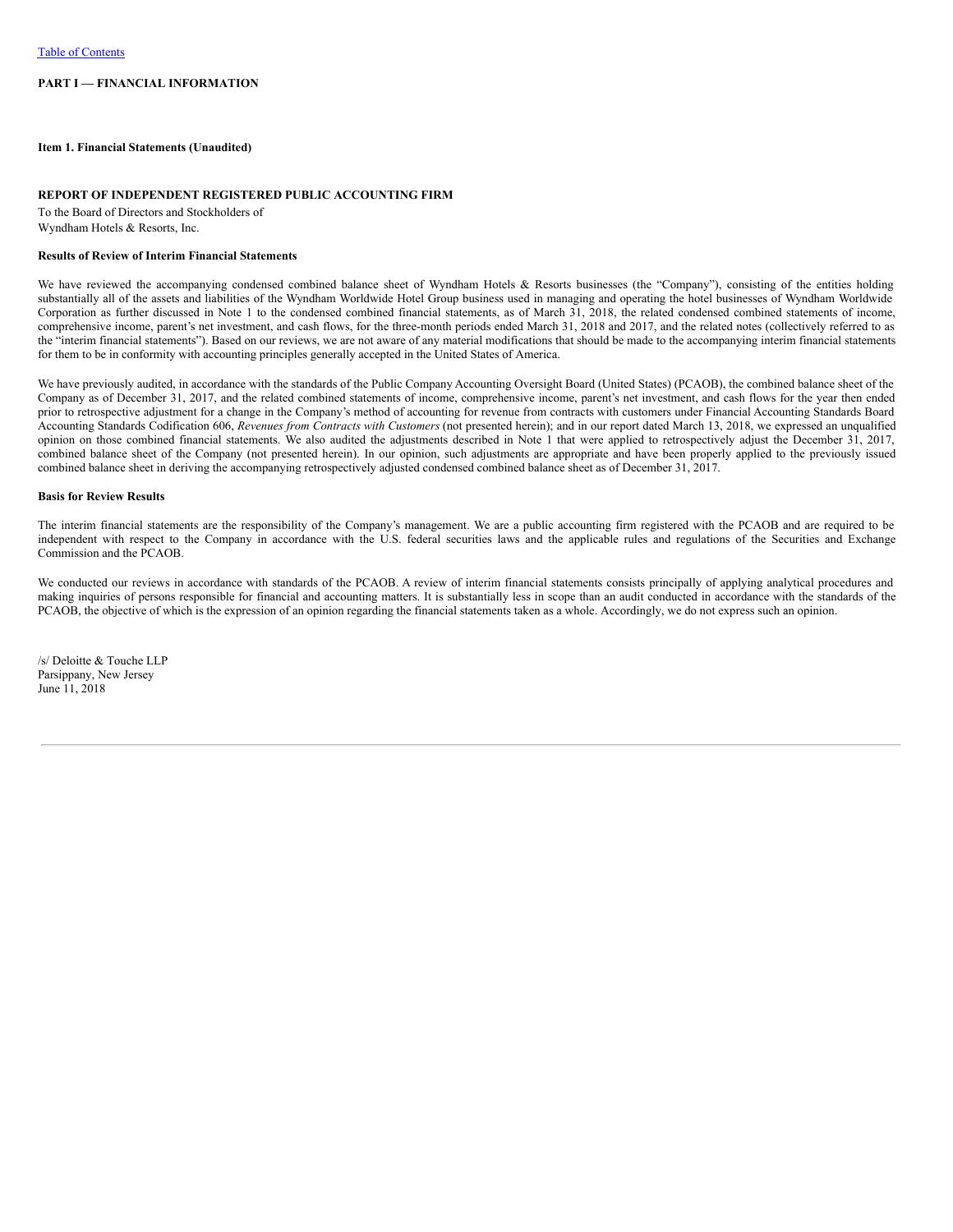#### **WYNDHAM HOTELS & RESORTS BUSINESSES CONDENSED COMBINED STATEMENTS OF INCOME (In millions) (Unaudited)**

<span id="page-3-0"></span>

|                                        | <b>Three Months Ended</b> |    |                |  |
|----------------------------------------|---------------------------|----|----------------|--|
|                                        | March 31,                 |    |                |  |
|                                        | 2018                      |    | 2017           |  |
| <b>Net revenues</b>                    |                           |    |                |  |
| Royalties and franchise fees           | \$<br>82                  | \$ | 75             |  |
| Marketing, reservation and loyalty     | 84                        |    | 77             |  |
| Hotel management                       | 30                        |    | 29             |  |
| License and other revenues from Parent | 17                        |    | 16             |  |
| Cost reimbursements                    | 66                        |    | 66             |  |
| Other                                  | 23                        |    | 26             |  |
| Net revenues                           | 302                       |    | 289            |  |
| <b>Expenses</b>                        |                           |    |                |  |
| Marketing, reservation and loyalty     | 84                        |    | 81             |  |
| Operating                              | 41                        |    | 44             |  |
| General and administrative             | 22                        |    | 22             |  |
| Cost reimbursements                    | 66                        |    | 66             |  |
| Depreciation and amortization          | 19                        |    | 18             |  |
| Separation-related                     | 12                        |    |                |  |
| Transaction-related                    | $\overline{2}$            |    |                |  |
| Restructuring                          |                           |    | $\mathbf{1}$   |  |
| Total expenses                         | 246                       |    | 232            |  |
| <b>Operating income</b>                | 56                        |    | 57             |  |
| Interest expense, net                  |                           |    | $\overline{2}$ |  |
| Income before income taxes             | 55                        |    | 55             |  |
| Provision for income taxes             | 16                        |    | 22             |  |
| <b>Net income</b>                      | \$<br>39                  | \$ | 33             |  |

See Notes to Condensed Combined Financial Statements.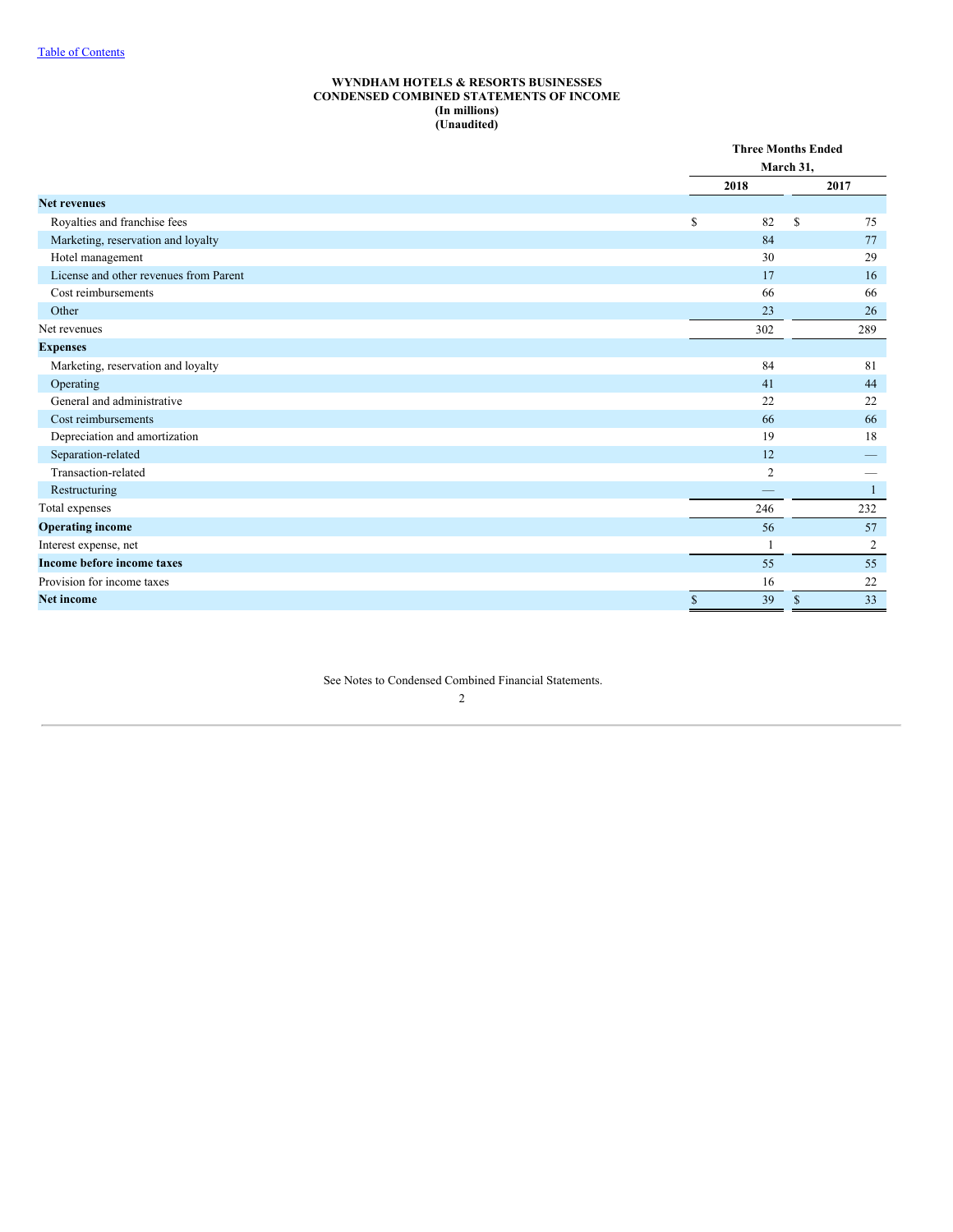## **WYNDHAM HOTELS & RESORTS BUSINESSES CONDENSED COMBINED STATEMENTS OF COMPREHENSIVE INCOME (In millions) (Unaudited)**

<span id="page-4-0"></span>

|                                          | <b>Three Months Ended</b> |      |  |  |  |
|------------------------------------------|---------------------------|------|--|--|--|
|                                          | March 31,                 |      |  |  |  |
|                                          | 2018                      | 2017 |  |  |  |
| Net income                               | 39                        | 33   |  |  |  |
| Other comprehensive income, net of tax   |                           |      |  |  |  |
| Foreign currency translation adjustments |                           |      |  |  |  |
| Other comprehensive income net of tax    |                           |      |  |  |  |
| <b>Comprehensive income</b>              | 40                        | 33   |  |  |  |
|                                          |                           |      |  |  |  |

See Notes to Condensed Combined Financial Statements.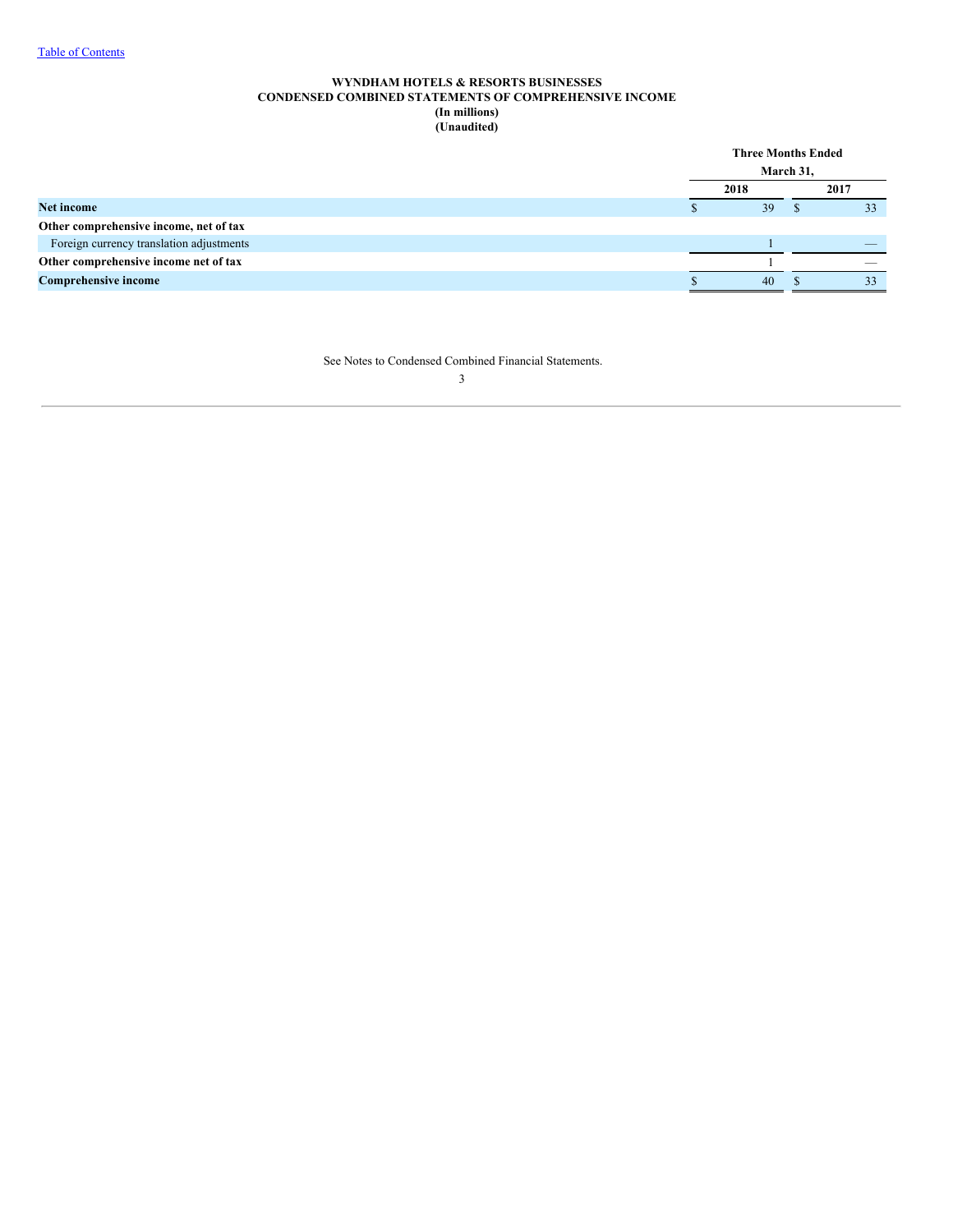#### **WYNDHAM HOTELS & RESORTS BUSINESSES CONDENSED COMBINED BALANCE SHEETS (In millions) (Unaudited)**

<span id="page-5-0"></span>

|                                                 |              | March 31, 2018 |               | December 31, 2017 |  |
|-------------------------------------------------|--------------|----------------|---------------|-------------------|--|
| <b>Assets</b>                                   |              |                |               |                   |  |
| Current assets:                                 |              |                |               |                   |  |
| Cash and cash equivalents                       | $\mathbb{S}$ | 71             | $\mathcal{S}$ | 57                |  |
| Trade receivables, net                          |              | 205            |               | 194               |  |
| Prepaid expenses                                |              | 40             |               | 29                |  |
| Other current assets                            |              | 63             |               | 54                |  |
| Total current assets                            |              | 379            |               | 334               |  |
| Property and equipment, net                     |              | 251            |               | 250               |  |
| Goodwill                                        |              | 421            |               | 423               |  |
| Trademarks, net                                 |              | 692            |               | 692               |  |
| Franchise agreements and other intangibles, net |              | 246            |               | 251               |  |
| Other non-current assets                        |              | 173            |               | 187               |  |
| <b>Total assets</b>                             | $\mathbb{S}$ | 2,162          | $\mathbb{S}$  | 2,137             |  |
| Liabilities and net investment                  |              |                |               |                   |  |
| Current liabilities:                            |              |                |               |                   |  |
| Current portion of debt due to Parent           | \$           | 116            | \$            | 103               |  |
| Accounts payable                                |              | 36             |               | 38                |  |
| Deferred income                                 |              | 83             |               | 84                |  |
| Accrued expenses and other current liabilities  |              | 192            |               | 186               |  |
| Total current liabilities                       |              | 427            |               | 411               |  |
| Debt due to Parent                              |              | 81             |               | 81                |  |
| Deferred income taxes                           |              | 175            |               | 173               |  |
| Deferred income                                 |              | 159            |               | 164               |  |
| Other non-current liabilities                   |              | 47             |               | 46                |  |
| <b>Total liabilities</b>                        |              | 889            |               | 875               |  |
| Commitments and contingencies (Note 8)          |              |                |               |                   |  |
| Net investment:                                 |              |                |               |                   |  |
| Parent's net investment                         |              | 1,267          |               | 1,257             |  |
| Accumulated other comprehensive income          |              | 6              |               | 5                 |  |
| Total net investment                            |              | 1,273          |               | 1,262             |  |
| <b>Total liabilities and net investment</b>     | $\mathbb{S}$ | 2,162          | $\mathcal{S}$ | 2,137             |  |

See Notes to Condensed Combined Financial Statements.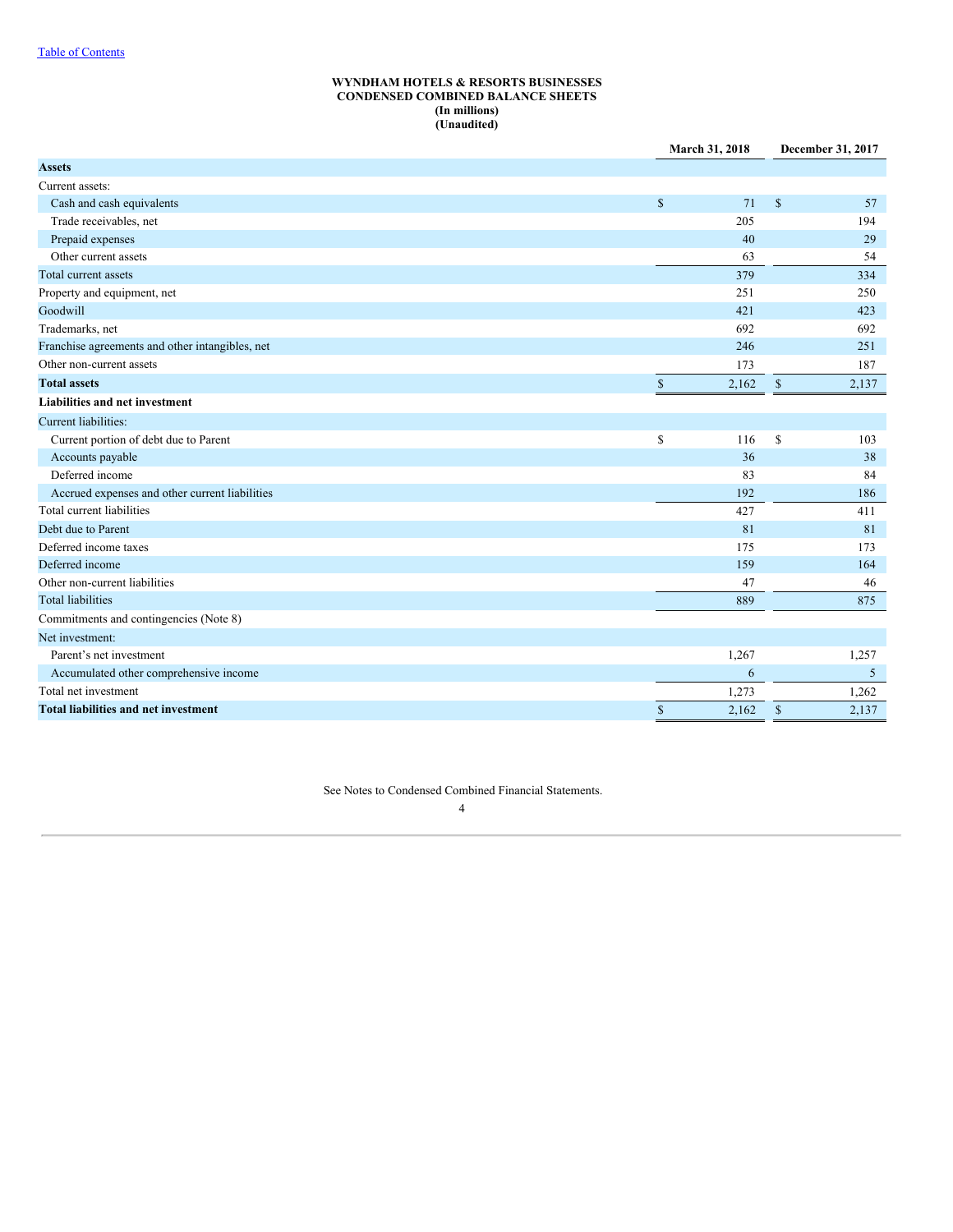#### **WYNDHAM HOTELS & RESORTS BUSINESSES CONDENSED COMBINED STATEMENTS OF CASH FLOWS (In millions) (Unaudited)**

<span id="page-6-0"></span>

|                                                                                   |                     | <b>Three Months Ended</b><br>March 31, |                |  |  |
|-----------------------------------------------------------------------------------|---------------------|----------------------------------------|----------------|--|--|
|                                                                                   |                     |                                        |                |  |  |
|                                                                                   | 2018                |                                        | 2017           |  |  |
| <b>Operating Activities</b>                                                       |                     |                                        |                |  |  |
| Net income                                                                        | <sup>\$</sup><br>39 | S.                                     | 33             |  |  |
| Adjustments to reconcile net income to net cash provided by operating activities: |                     |                                        |                |  |  |
| Depreciation and amortization                                                     | 19                  |                                        | 18             |  |  |
| Deferred income taxes                                                             | $\overline{2}$      |                                        | 9              |  |  |
| Net change in assets and liabilities:                                             |                     |                                        |                |  |  |
| Trade receivables                                                                 | (14)                |                                        | (13)           |  |  |
| Prepaid expenses                                                                  | (13)                |                                        | (2)            |  |  |
| Other current assets                                                              | (13)                |                                        | (5)            |  |  |
| Accounts payable, accrued expenses and other current liabilities                  | 4                   |                                        | (12)           |  |  |
| Deferred income                                                                   | (5)                 |                                        | (5)            |  |  |
| Proceeds from/(payments of) development advance notes, net                        | 5                   |                                        | (1)            |  |  |
| Other, net                                                                        | (8)                 |                                        |                |  |  |
| Net cash provided by operating activities                                         | 16                  |                                        | 23             |  |  |
| <b>Investing Activities</b>                                                       |                     |                                        |                |  |  |
| Property and equipment additions                                                  | (14)                |                                        | (5)            |  |  |
| Insurance proceeds                                                                | 14                  |                                        |                |  |  |
| Net cash used in investing activities                                             |                     |                                        | (5)            |  |  |
| <b>Financing Activities</b>                                                       |                     |                                        |                |  |  |
| Net transfer to Parent                                                            | (14)                |                                        | (20)           |  |  |
| Proceeds from borrowings from Parent                                              | 13                  |                                        | 6              |  |  |
| Net cash used in financing activities                                             | (1)                 |                                        | (14)           |  |  |
| Effect of changes in exchange rates on cash, cash equivalents and restricted cash | (1)                 |                                        | -              |  |  |
| Net increase in cash, cash equivalents and restricted cash                        | 14                  |                                        | $\overline{4}$ |  |  |
| Cash, cash equivalents and restricted cash, beginning of period                   | 59                  |                                        | 30             |  |  |
| Cash, cash equivalents and restricted cash, end of period                         | \$<br>73            | \$                                     | 34             |  |  |

See Notes to Condensed Combined Financial Statements.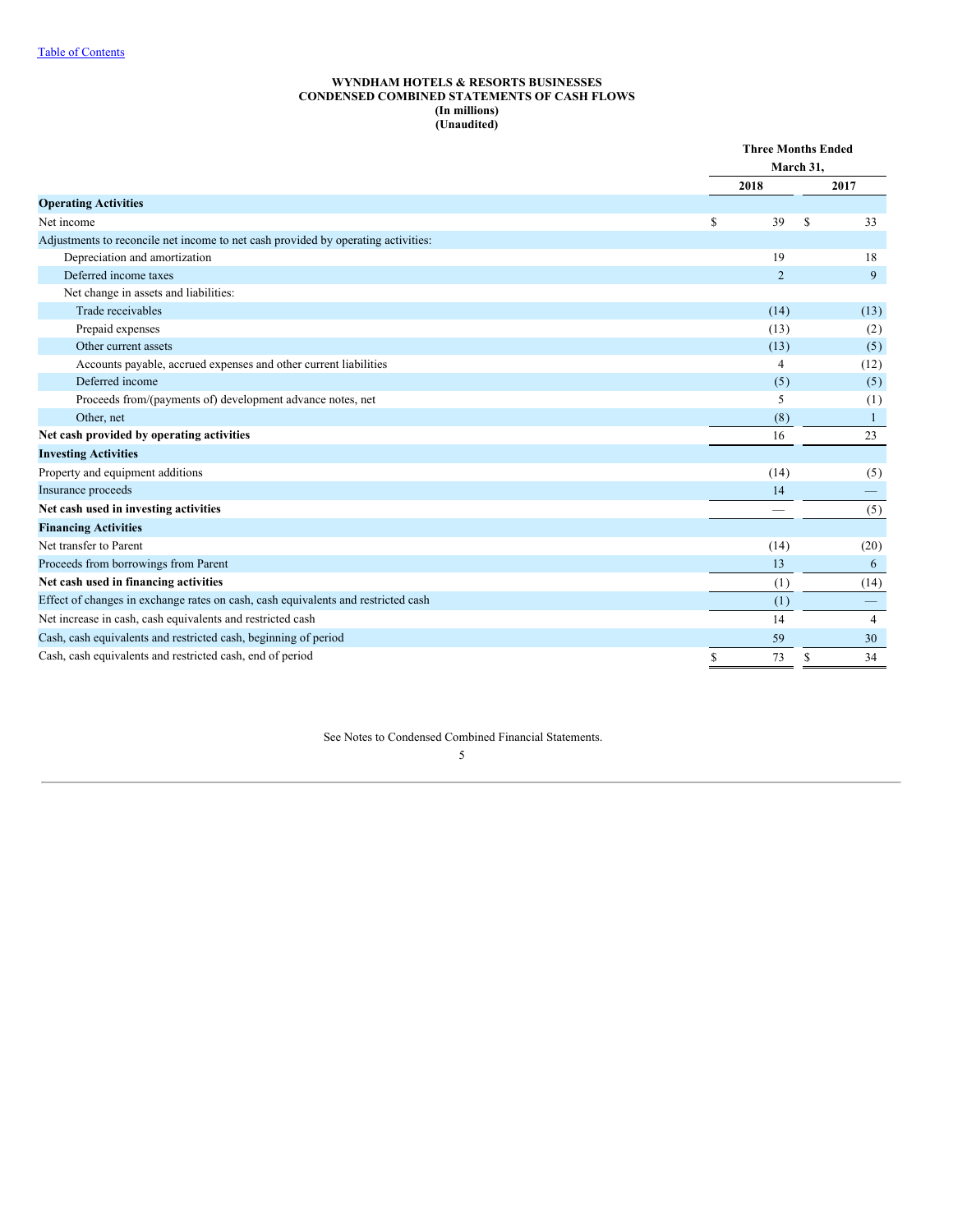#### **WYNDHAM HOTELS & RESORTS BUSINESSES CONDENSED COMBINED STATEMENTS OF PARENT'S NET INVESTMENT (In millions) (Unaudited)**

<span id="page-7-0"></span>

|                                                    | Parent's<br><b>Net Investment</b> |       |  |
|----------------------------------------------------|-----------------------------------|-------|--|
| <b>Balance as of December 31, 2017</b>             |                                   | 1,257 |  |
| Net income                                         |                                   | 39    |  |
| Net transfers to Parent                            |                                   | (14)  |  |
| Cumulative effect of change in accounting standard |                                   | (15)  |  |
| <b>Balance as of March 31, 2018</b>                |                                   | 1,267 |  |

|                                        | Parent's<br><b>Net Investment</b> |       |
|----------------------------------------|-----------------------------------|-------|
| <b>Balance as of December 31, 2016</b> |                                   | 1,085 |
| Net income                             |                                   | 33    |
| Net transfers to Parent                |                                   | (20)  |
| Balance as of March 31, 2017           |                                   | 1,098 |

See Notes to Condensed Combined Financial Statements.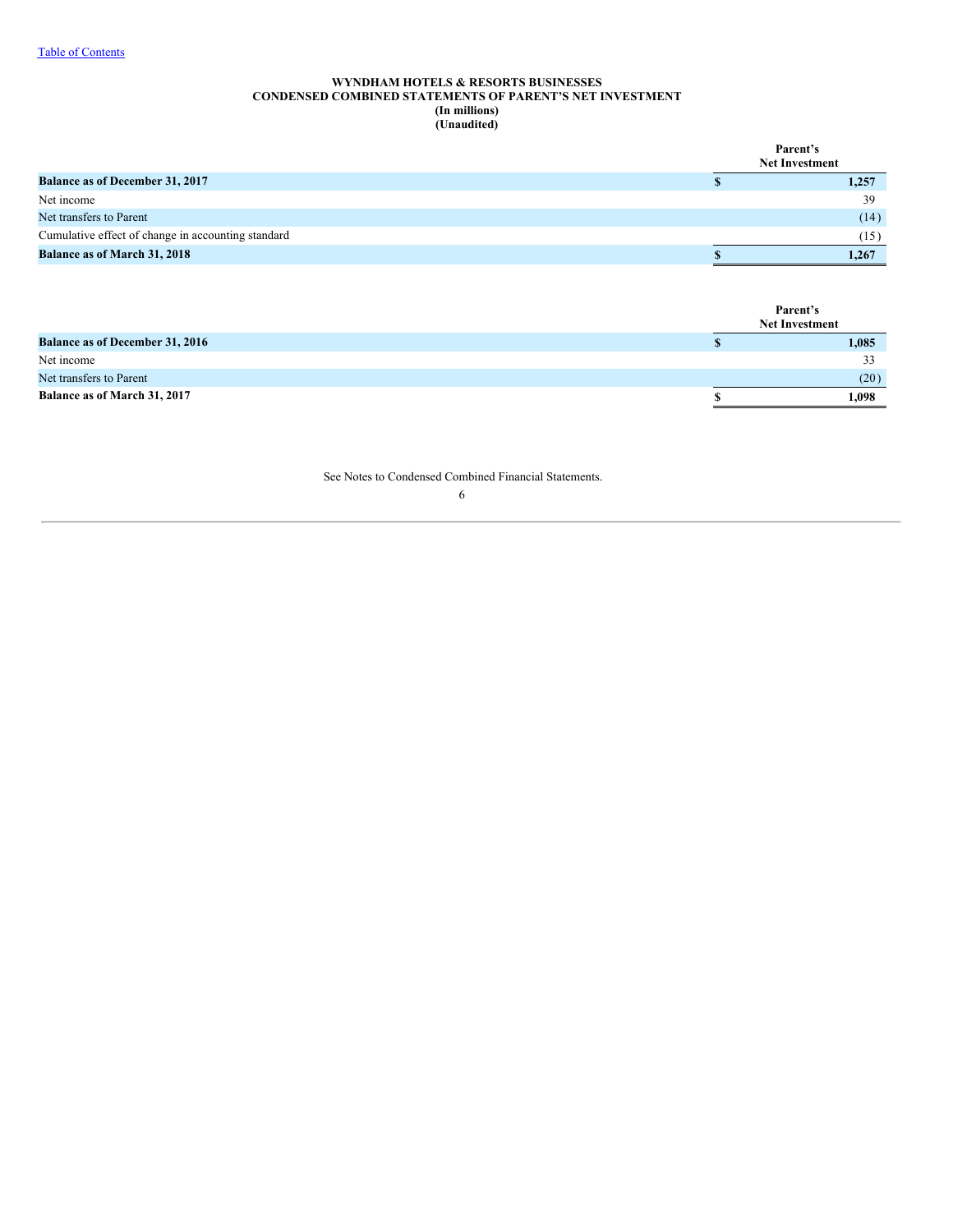## **WYNDHAM HOTELS & RESORTS BUSINESSES NOTES TO CONDENSED COMBINED FINANCIAL STATEMENTS (Unless otherwise noted, all amounts are in millions, except share and per share amounts) (Unaudited)**

#### <span id="page-8-0"></span>**1. Basis of Presentation**

Wyndham Hotels & Resorts Businesses ("Wyndham Hotels" or the "Company") is a leading global hotel franchisor, licensing its renowned hotel brands to hotel owners in more than 80 countries around the world. Prior to May 31, 2018, the Company was wholly owned by Wyndham Worldwide Corporation (''Wyndham Worldwide'' and, collectively with its consolidated subsidiaries, ''Parent'').

In May 2018, the Wyndham Worldwide board of directors approved the spin-off of its hotel franchising and management businesses through a pro rata distribution of all of the outstanding shares of Wyndham Hotels & Resorts, Inc. common stock to Wyndham Worldwide stockholders (the "Distribution"). Pursuant to the Distribution, on May 31, 2018, Wyndham Worldwide stockholders received one share of Wyndham Hotels & Hotels, Inc.'s common stock for each share of Wyndham Worldwide common stock held as of the close of business on May 18, 2018. In conjunction with the Distribution, Wyndham Hotels & Resorts, Inc. underwent an internal reorganization following which it became the holder, directly or through its subsidiaries, of the Wyndham Hotels & Resorts Businesses. Also in conjunction with the Distribution, Wyndham Worldwide Corporation was renamed Wyndham Destinations, Inc. ("Wyndham Destinations"). See Note -14 Subsequent Events for further details.

The accompanying Condensed Combined Financial Statements include the accounts and transactions of Wyndham Hotels, as well as the entities in which Wyndham Hotels directly or indirectly has a controlling financial interest. The accompanying Condensed Combined Financial Statements have been prepared in accordance with accounting principles generally accepted in the United States of America. All intercompany balances and transactions have been eliminated in the Condensed Combined Financial **Statements** 

Wyndham Hotels' Condensed Combined Financial Statements include certain indirect general and administrative costs allocated to it by Parent for certain functions and services including, but not limited to, executive office, finance and other administrative support. These expenses have been allocated to Wyndham Hotels on the basis of direct usage when identifiable, with the remainder allocated primarily based on its pro-rata share of combined revenues or headcount. Both Wyndham Hotels and Parent consider the basis on which expenses have been allocated to be a reasonable reflection of the utilization of services provided to or the benefit received by Wyndham Hotels during the periods presented.

In presenting the Condensed Combined Financial Statements, management makes estimates and assumptions that affect the amounts reported and related disclosures. Estimates, by their nature, are based on judgment and available information. Accordingly, actual results could differ from those estimates. In management's opinion, the Condensed Combined Financial Statements contain all normal recurring adjustments necessary for a fair presentation of annual results reported. The results of operations reported for interim periods are not necessarily indicative of the results of operations for the entire year or any subsequent interim period. These Condensed Combined Financial Statements should be read in conjunction with the Company's 2017 Combined Financial Statements included in Amendment No. 1 to Wyndham Hotels & Resorts, Inc.'s Registration Statement on Form 10, filed with the U.S. Securities and Exchange Commission on April 19, 2018.

## *Business Description*

Wyndham Hotels operates in the following segments:

- •**Hotel franchising —** licenses the Company's lodging brands and provides related services to third-party hotel owners and others.
- •**Hotel management —**provides hotel management services for full-service and limited-service hotels as well as two hotels that are owned by the Company.

The Condensed Combined Financial Statements presented herein have been prepared on a stand-alone basis and are derived from the consolidated financial statements and accounting records of Wyndham Worldwide. The Condensed Consolidated Financial Statements include Wyndham Hotels' assets, liabilities, revenues, expenses and cash flows and all entities in which Wyndham Hotels has a controlling financial interest.

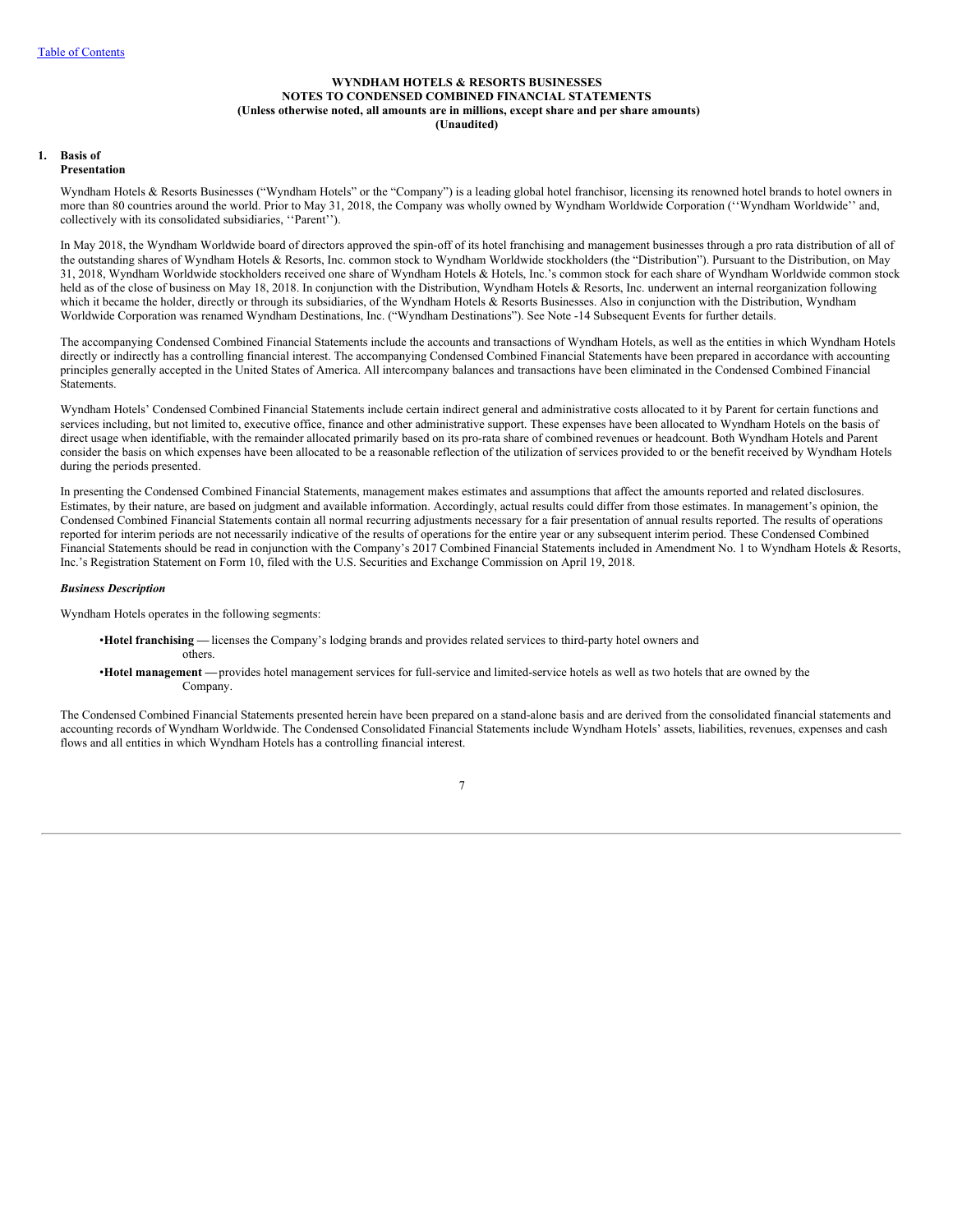When evaluating an entity for consolidation, Wyndham Hotels first determines whether an entity is within the scope of the guidance for consolidation of variable interest entities ("VIEs") and if it is deemed to be a VIE. If the entity is considered to be a VIE, Wyndham Hotels determines whether it would be considered the entity's primary beneficiary. Wyndham Hotels consolidates those VIEs for which it has determined that it is the primary beneficiary. Wyndham Hotels will consolidate an entity not deemed a VIE upon a determination that it has a controlling financial interest. For entities where Wyndham Hotels does not have a controlling financial interest, the investments in such entities are classified as available-for-sale securities or accounted for using the equity or cost method, as appropriate.

# **2. New Accounting**

# **Pronouncements**

# *Recently Issued Accounting Pronouncements*

Leases. In February 2016, the Financial Accounting Standards Board ("FASB") issued guidance which requires companies generally to recognize on the balance sheet operating and financing lease liabilities and corresponding right-of-use assets. This guidance is effective for fiscal years beginning after December 15, 2018 and for interim periods within those fiscal years, with early adoption permitted. The Company is currently evaluating the impact of the adoption of this guidance on its financial statements and related disclosures.

*Financial Instruments - Credit Losses*. In June 2016, the FASB issued guidance which amends the guidance on measuring credit losses on financial assets held at amortized cost. The guidance requires the measurement of all expected credit losses for financial assets held at the reporting date based on historical experience, current conditions, and reasonable and supportable forecasts. This guidance is effective for fiscal years beginning after December 15, 2019, including interim periods within those fiscal years. The Company is currently evaluating the impact of the adoption of this guidance on its financial statements and related disclosures.

*Simplifying the Test for Goodwill Impairment*. In January 2017, the FASB issued guidance which simplifies the current two-step goodwill impairment test by eliminating Step 2 of the test. The guidance requires a one-step impairment test in which an entity compares the fair value of a reporting unit with its carrying amount and recognizes an impairment charge for the amount by which the carrying amount exceeds the reporting unit's fair value, if any. This guidance is effective for fiscal years beginning after December 15, 2019 and interim periods within those fiscal years, and should be applied on a prospective basis. Early adoption is permitted for the interim or annual goodwill impairment tests performed on testing dates after January 1, 2017. The Company is currently evaluating the impact of the adoption of this guidance on its financial statements and related disclosures.

Derivatives and Hedging - Targeted Improvements to Accounting for Hedging Activities. In August 2017, the FASB issued guidance intended to better align an entity's risk management activities and financial reporting for hedging relationships through changes to both the designation and measurement guidance for qualifying hedging relationships and the presentation of hedge results. The guidance will expand and refine hedge accounting for both nonfinancial and financial risk components and align the recognition and presentation of the effects of the hedging instrument and the hedged item in the financial statements. This guidance is effective for fiscal years beginning after December 15, 2018 and for interim periods within those fiscal years, with early adoption permitted. The Company is currently evaluating the impact of the adoption of this guidance on its financial statements and related disclosures.

#### *Recently Adopted Accounting Pronouncements*

*Revenue from Contracts with Customers.* In May 2014, the FASB issued guidance on revenue from contracts with customers. The guidance outlines a single comprehensive model for entities to use in accounting for revenue arising from contracts with customers. The guidance also requires disclosures regarding the nature, amount, timing and uncertainty of revenue and cash flows arising from contracts with customers. Entities have the option to apply the new guidance under a retrospective approach to each prior reporting period presented or a modified retrospective approach with the cumulative effect of initially applying the new guidance recognized at the date of initial application within the statement of financial position. The Company adopted the guidance on January 1, 2018 utilizing the full retrospective transition method.

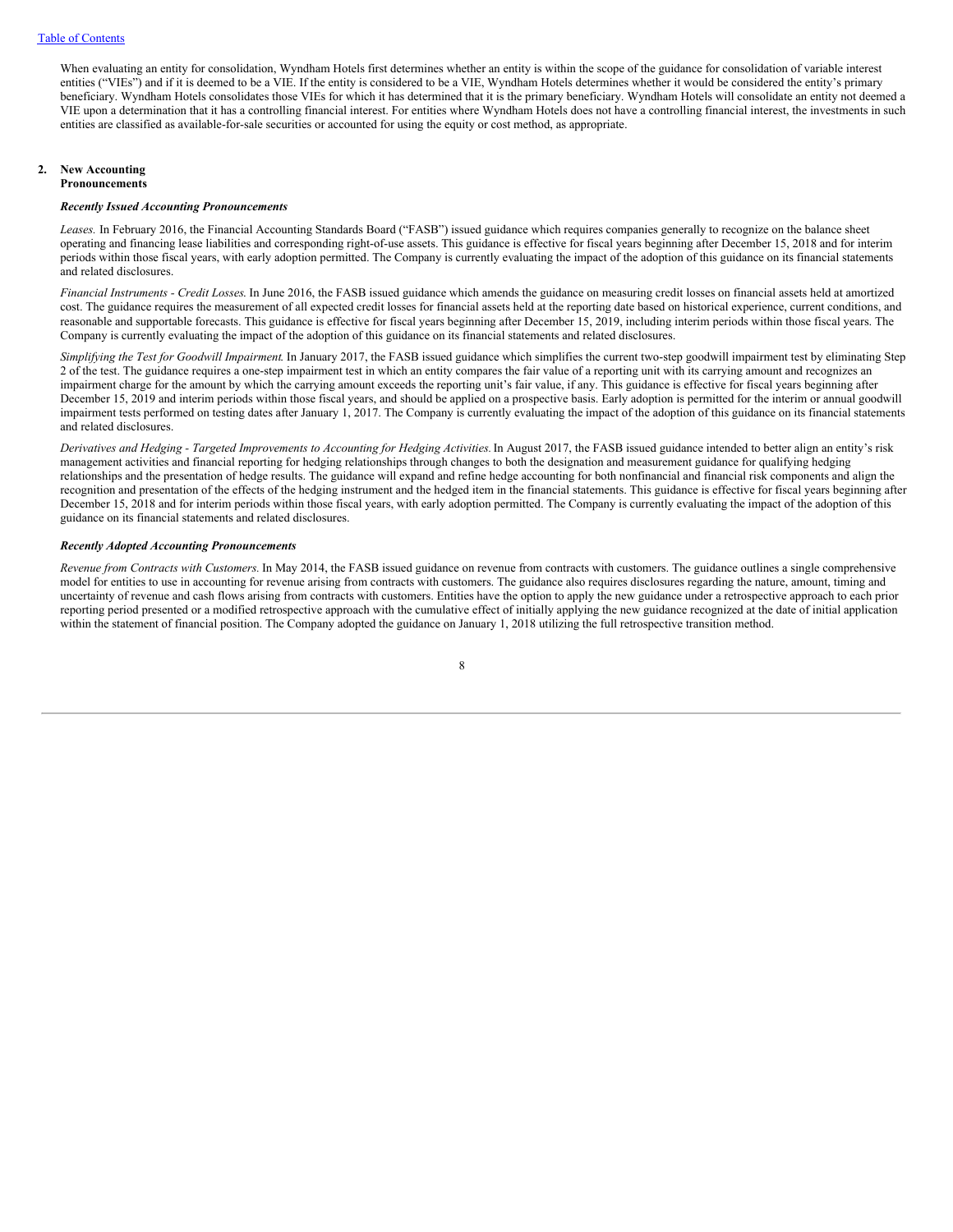This adoption primarily affected the accounting for initial fees, upfront costs, marketing and reservation expenses and loyalty revenues. Specifically, under the new guidance, initial fees are recognized ratably over the life of the noncancelable period of the franchise agreement and incremental upfront contract costs are deferred and expensed over the life of the noncancelable period of the franchise agreement. Loyalty revenues are deferred and primarily recognized over the loyalty points' redemption pattern. Additionally, the Company no longer accrues a liability for future marketing and reservation costs when marketing and reservation revenues earned exceed costs incurred. Marketing and reservation costs incurred in excess of revenues earned continue to be expensed as incurred.

The tables below summarize the impact of the adoption of the new revenue standard on the Company's Condensed Combined Income Statement:

|                                    | Year Ended December 31, 2017          |                                                     |                         |  |  |  |  |
|------------------------------------|---------------------------------------|-----------------------------------------------------|-------------------------|--|--|--|--|
| Net revenues                       | Previously<br><b>Reported Balance</b> | <b>New Revenue</b><br><b>Standard</b><br>Adjustment | <b>Adjusted Balance</b> |  |  |  |  |
| Royalties and franchise fees       | 375<br>$\mathbb{S}$                   | <sup>S</sup><br>(11)                                | \$<br>364               |  |  |  |  |
| Marketing, reservation and loyalty | 407                                   | (36)                                                | 371                     |  |  |  |  |
| Other                              | 118                                   | (20)                                                | 98                      |  |  |  |  |
| Net revenues                       | 1,347                                 | (67)                                                | 1,280                   |  |  |  |  |
|                                    |                                       |                                                     |                         |  |  |  |  |
| <b>Expenses</b>                    |                                       |                                                     |                         |  |  |  |  |
| Marketing, reservation and loyalty | 406                                   | (33)                                                | 373                     |  |  |  |  |
| Operating                          | 205                                   | (22)                                                | 183                     |  |  |  |  |
| Total expenses                     | 1,086                                 | (55)                                                | 1,031                   |  |  |  |  |
|                                    |                                       |                                                     |                         |  |  |  |  |
| Income/(loss) before income taxes  | 255                                   | $(12)$ *                                            | 243                     |  |  |  |  |
| Provision for income taxes         | 12                                    |                                                     | $\ast$<br>13            |  |  |  |  |
| Net income/(loss)                  | 243                                   | (13)                                                | 230                     |  |  |  |  |

The income tax provision consists of (i) a \$4 million deferred tax provision resulting from a reduction in deferred tax assets recorded in connection with the retrospective adoption of the new revenue standard and the impact of the lower U.S. corporate income tax rate from the enactment of the U.S. Tax Cuts and Jobs Act and (ii) \$3 million dollar tax benefit related to the \$12 million loss before income taxes.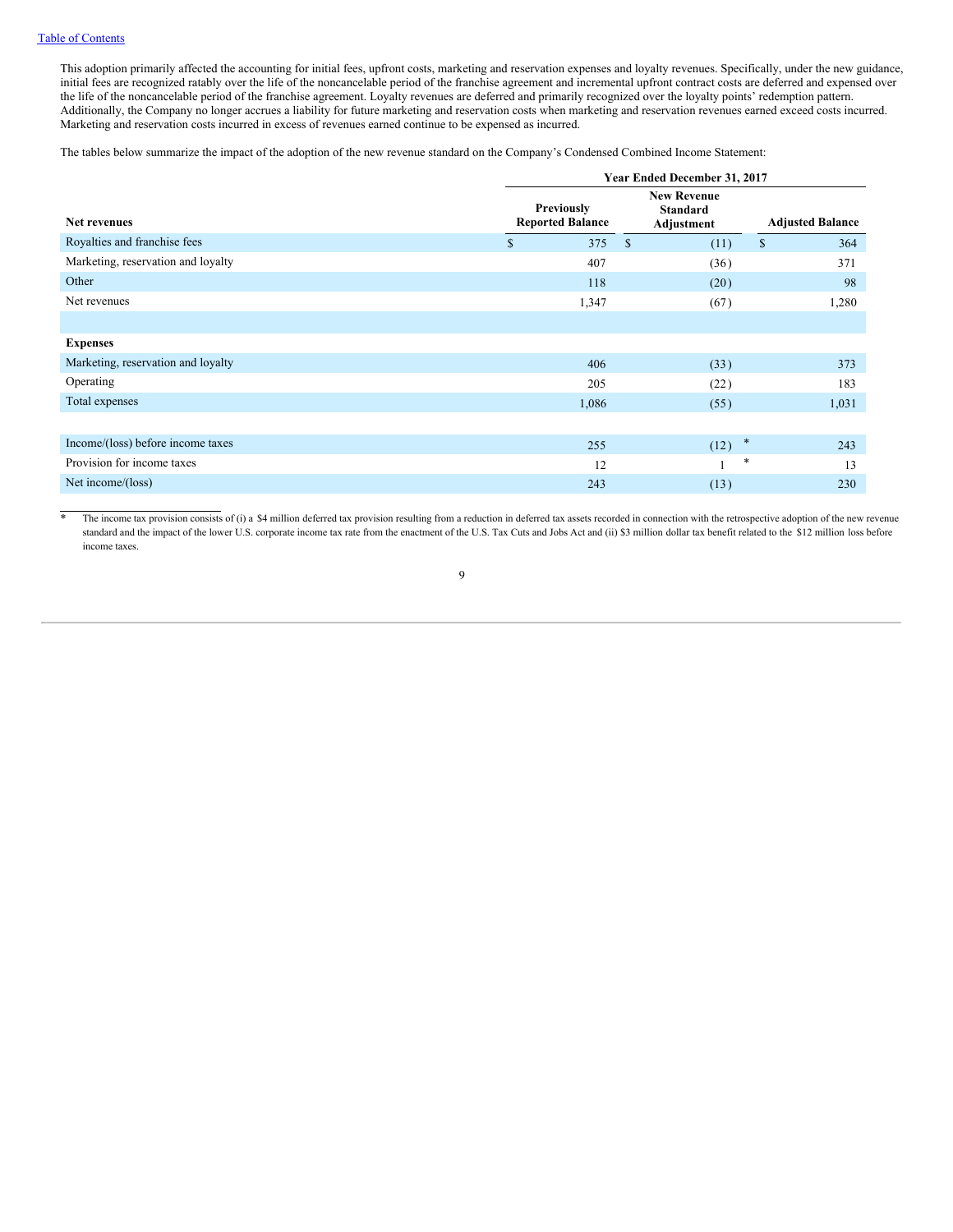The table below summarizes the impact of the adoption of the new revenue standard on the Company's Condensed Combined Balance Sheet:

|                                      | At December 31, 2017                         |              |                                                     |                         |  |  |  |
|--------------------------------------|----------------------------------------------|--------------|-----------------------------------------------------|-------------------------|--|--|--|
| <b>Assets</b>                        | <b>Previously Reported</b><br><b>Balance</b> |              | <b>New Revenue</b><br><b>Standard</b><br>Adjustment | <b>Adjusted Balance</b> |  |  |  |
| Other current assets                 | $\mathbb{S}$<br>50                           | $\mathbb{S}$ | $\overline{4}$                                      | $\mathbf S$<br>54       |  |  |  |
| Total current assets                 | 330                                          |              | $\overline{4}$                                      | 334                     |  |  |  |
| Other non-current assets             | 176                                          |              | 11                                                  | 187                     |  |  |  |
| Total assets                         | 2,122                                        |              | 15                                                  | 2,137                   |  |  |  |
|                                      |                                              |              |                                                     |                         |  |  |  |
| Liabilities and net investment       |                                              |              |                                                     |                         |  |  |  |
| Deferred income                      | 79                                           |              | 5                                                   | 84                      |  |  |  |
| Total current liabilities            | 406                                          |              | 5                                                   | 411                     |  |  |  |
| Deferred income taxes                | 181                                          |              | (8)                                                 | 173                     |  |  |  |
| Deferred income                      | 76                                           |              | 88                                                  | 164                     |  |  |  |
| Other non-current liabilities        | 78                                           |              | (32)                                                | 46                      |  |  |  |
| Total liabilities                    | 822                                          |              | 53                                                  | 875                     |  |  |  |
| Parent's net investment              | 1,295                                        |              | (38)                                                | 1,257                   |  |  |  |
| Total liabilities and net investment | 2,122                                        |              | 15                                                  | 2,137                   |  |  |  |

In addition, the cumulative impact to the Company's Parent's net investment at January 1, 2016, was a decrease of \$29 million.

*Intra-Entity Transfers of Assets Other Than Inventory*. In October 2016, the FASB issued guidance which requires companies to recognize the income tax consequences of an intra-entity transfer of an asset other than inventory when the transfer occurs. This guidance requires the modified retrospective approach and is effective for fiscal years beginning after December 15, 2017, including interim periods within those fiscal years, with early adoption permitted. The Company adopted the guidance on January 1, 2018, as required, which resulted in a cumulative-effect benefit to retained earnings of \$15 million.

*Clarifying the Definition of a Business*. In January 2017, the FASB issued guidance clarifying the definition of a business, which assists entities when evaluating whether transactions should be accounted for as acquisitions of businesses or of assets. This guidance is effective on a prospective basis for fiscal years beginning after December 15, 2017, including interim periods within those fiscal years. The Company adopted the guidance on January 1, 2018, as required. There was no material impact on its Condensed Combined Financial Statements and related disclosures.

*Compensation - Stock Compensation.*In May 2017, the FASB issued guidance which provides clarification on when modification accounting should be used for changes to the terms or conditions of a share-based payment award. This guidance is effective for fiscal years beginning after December 15, 2017 and for interim periods within those fiscal years, with early adoption permitted. The Company adopted the guidance on January 1, 2018, as required. There was no material impact on its Condensed Combined Financial Statements and related disclosures.

*Statement of Cash Flows*. In August 2016, the FASB issued guidance intended to reduce diversity in practice in how certain transactions are classified in the statement of cash flows. This guidance requires the retrospective transition method and is effective for fiscal years beginning after December 15, 2017, including interim periods within those fiscal years, with early adoption permitted. The Company adopted the guidance on January 1, 2018, as required. The impact of this new guidance resulted in payments of, and proceeds from, development advance notes being recorded within operating activities on its Condensed Combined Statements of Cash Flows.

*Restricted Cash*. In November 2016, the FASB issued guidance which requires amounts generally described as restrictedcash be included with cash and cash equivalents when reconciling the total beginning and ending amounts for the periods shown on the statement of cash flows. This guidance is effective for fiscal years beginning after December 15, 2017, including interim periods within those fiscal years, with early adoption permitted. The Company adopted the guidance on January 1, 2018, as required, using a retrospective transition method. The impact of this guidance resulted in escrow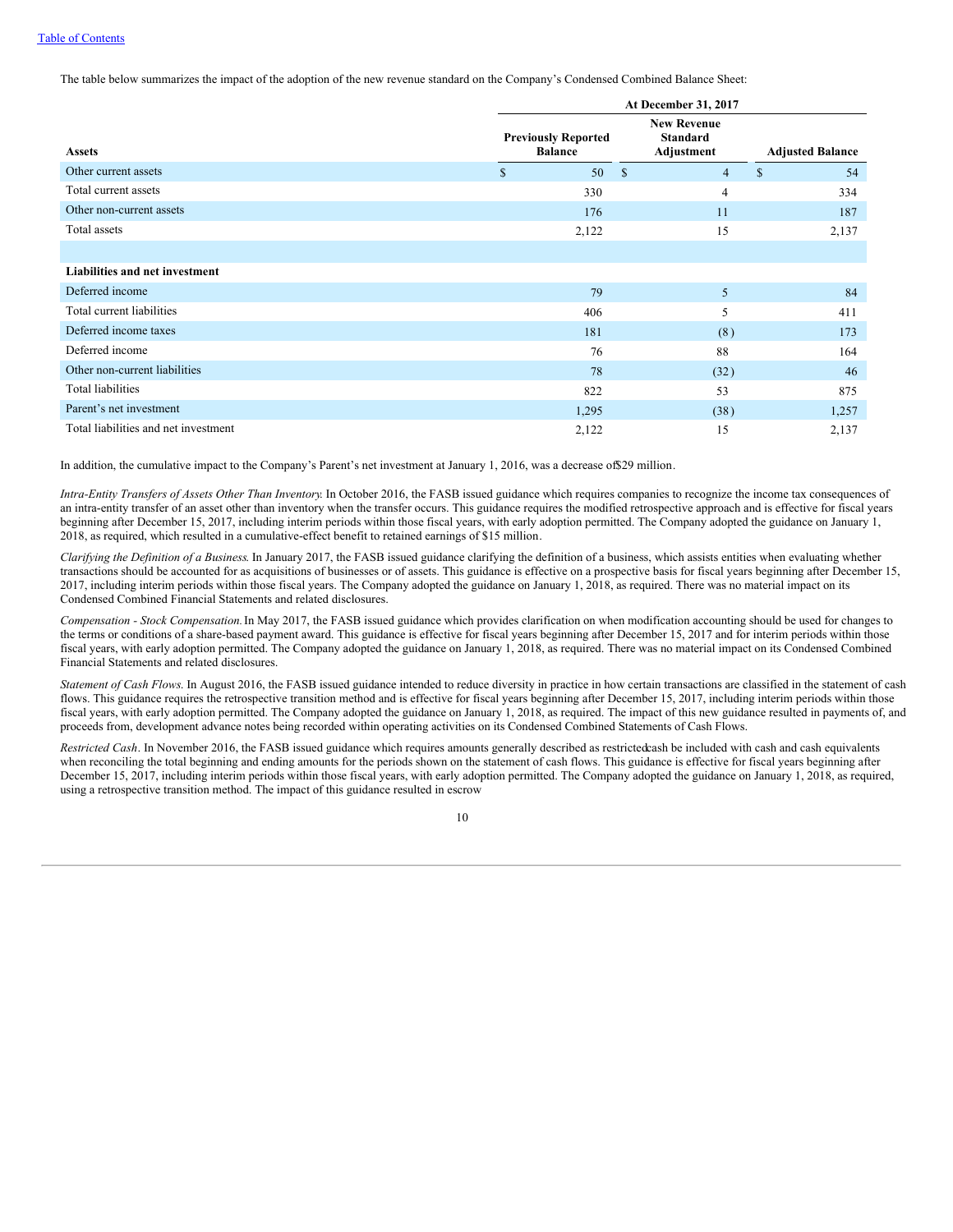deposits and restricted cash being included with cash, cash equivalents and restricted cash on the Condensed Combined Statements of Cash Flows.

As of March 31, 2018, total cash, cash equivalents and restricted cash was\$73 million, comprised of \$71 million of cash and cash equivalents and \$2 million of restricted cash, which is included within other current assets on the Condensed Combined Balance Sheet. As of December 31, 2017, total cash, cash equivalents and restricted cash was \$59 million, comprised of \$57 million of cash and cash equivalents and \$2 million of restricted cash, which is included within other current assets on the Condensed Combined Balance Sheet.

#### **3. Revenue**

## **Recognition**

The principal source of revenues from franchising hotels is ongoing royalty fees, which are typically a percentage of gross room revenues of each franchised hotel. The Company recognizes royalty fee revenues as and when the underlying sales occur. The Company also receives non-refundable initial franchise fees, which are recognized as revenues over the initial non-cancellable period of the franchise agreement, commencing when all material services or conditions have been substantially performed. This occurs when a franchised hotel opens for business or when a franchise agreement is terminated after it has been determined that the franchised hotel will not open.

The Company's franchise agreements also require the payment of marketing and reservation fees, which are intended to reimburse the Company for expenses associated with operating an international, centralized reservation system, e-commerce channels such as the Company's brand.com websites, as well as access to third-party distribution channels, such as online travel agents, advertising and marketing programs, global sales efforts, operations support, training and other related services. Marketing and reservation fees are recognized as revenue when the underlying sales occur. Although the Company is generally contractually obligated to spend the marketing and reservation fees it collects from franchisees in accordance with the franchise agreements, marketing and reservations costs are expensed as incurred.

The Company earns revenues from its Wyndham Rewards loyalty program when a member stays at a participating hotel. These revenues are derived from a fee the Company charges a franchised or managed hotel based upon a percentage of room revenues generated from a Wyndham Rewards member's stay. These fees are to reimburse the Company for expenses associated with member redemptions and activities that are related to the administering and marketing of the program. Revenues related to the loyalty program represent variable consideration and are recognized net of redemptions over time based upon loyalty point redemption patterns, which include an estimate of loyalty points that will expire or will never be redeemed.

The Company earns revenue from its Wyndham Rewards co-branded credit card program, which is primarily generated by cardholder spending and the enrollment of new cardholders. The advance payments received under the program are recognized as a contract liability. The program primarily contains two performance obligations: (i) brand performance services, for which revenue is recognized over the contract term on a straight-line basis, and (ii) issuance and redemption of loyalty points, for which revenue is recognized over time based upon the redemption patterns of the loyalty points earned under the program, including an estimate of loyalty points that will expire or will never be redeemed.

The Company provides management services for hotels under management contracts, which offer hotel owners all the benefits of a global brand and a full range of management, marketing and reservation services. In addition to the standard franchise services described above, the Company's hotel management business provides hotel owners with professional oversight and comprehensive operations support services. The Company's standard management agreement typically has a term of up to 25 years. The Company's management fees are comprised of base fees, which are typically a specified percentage of gross revenues from hotel operations, and incentive fees, which are typically a specified percentage of a hotel's gross operating profit. The base fees are recognized when the underlying sales occur and the management services are performed. Incentive fees are recognized when determinable, which is when the Company has met hotel operating performance metrics and the Company has determined that a significant reversal of revenues recognized will not occur.

The Company also recognizes license and other revenues from Wyndham Worldwide for use of the "Wyndham" trademark and certain other trademarks.

The Company also recognizes reimbursable payroll costs for operational employees at certain of the Company's managed hotels as revenue. Although these costs are funded by hotel owners, accounting guidance requires the Company to report these fees on a gross basis as both revenues and expenses.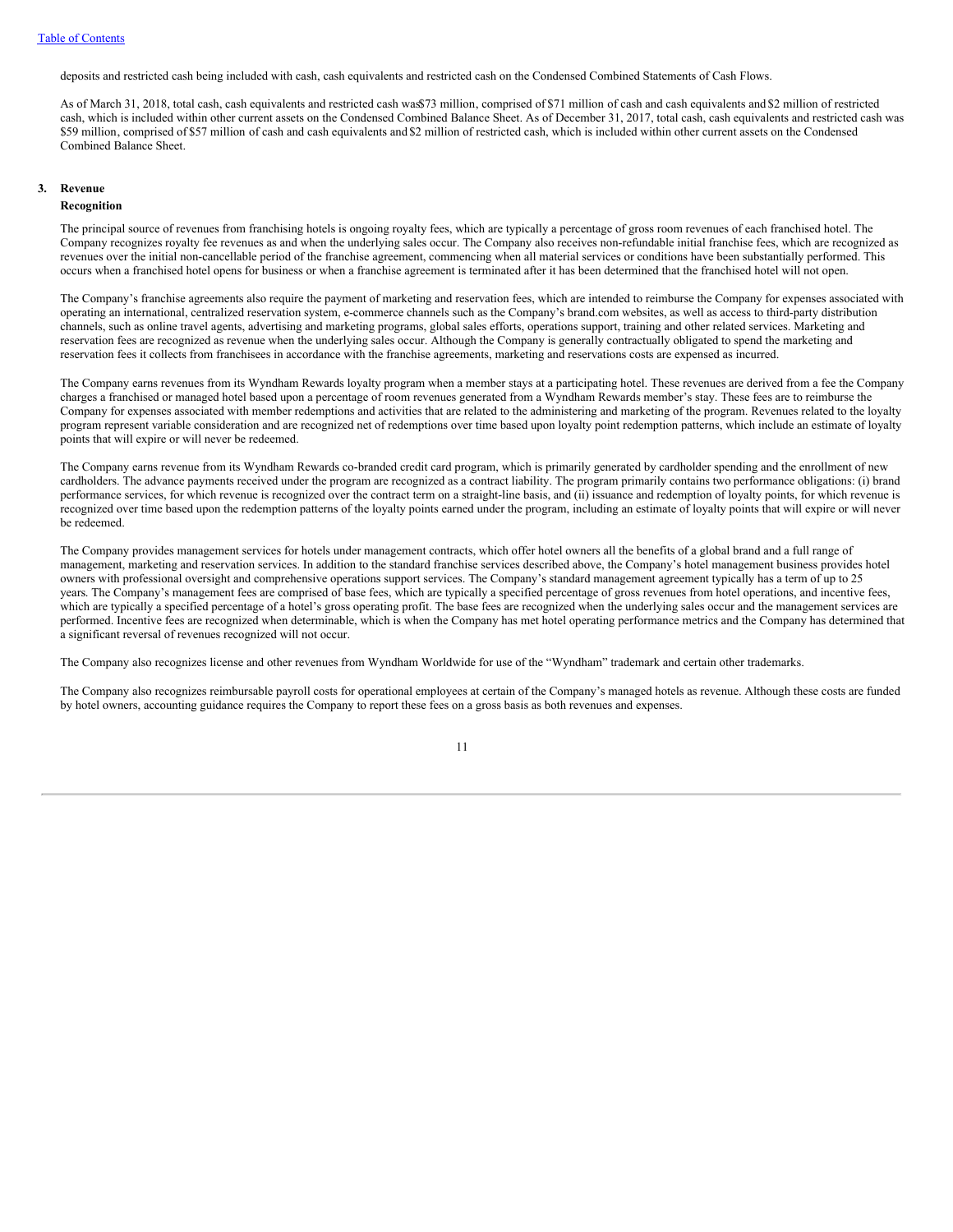In addition, the Company earns revenues from itstwo owned hotels, which consist primarily of (i) gross room rentals, (ii) food and beverage services and (iii) on-site spa, casino, golf and shop revenues. These revenues are recognized upon the completion of services.

## *Contract Liabilities*

Contract liabilities generally represent payments or consideration received in advance for goods or services that the Company has not yet provided to the customer. Contract liabilities as of March 31, 2018 and December 31, 2017 are as follows:

|                                                  | <b>March 31, 2018</b> |     |  | December 31, 2017 |
|--------------------------------------------------|-----------------------|-----|--|-------------------|
| Deferred initial franchise fee revenue           |                       | 98  |  | 98                |
| Deferred loyalty program revenue                 |                       | 53  |  | 54                |
| Deferred co-branded credit card programs revenue |                       | 27  |  | 37                |
| Deferred hotel management fee revenue            |                       | 21  |  | 19                |
| Deferred other revenue                           |                       |     |  |                   |
| Total                                            |                       | 206 |  | 216               |

Deferred initial franchise fees represent payments received in advance from prospective franchisees upon the signing of a franchise agreement and are generally recognized to revenue within 12 years. Deferred loyalty revenues represent the portion of loyalty program fees charged to franchisees, net of redemption costs, that have been deferred and will be recognized over time based upon loyalty point redemption patterns. Deferred co-branded credit card program revenue represents payments received in advance from the Company's co-branded credit card partners primarily for card member activity, which is typically recognized within one year.

#### *Capitalized Contract Costs*

The Company incurs certain direct and incremental sales commissions costs in order to obtain hotel franchise and management contracts. Such costs are capitalized and subsequently amortized upon hotel opening over the first non-cancellable period of the agreement. In the event an agreement is terminated prior to the end of the first noncancellable period, any unamortized cost is immediately expensed. As of March 31, 2018 and December 31, 2017, capitalized contract costs were\$25 million and \$26 million, respectively.

#### *Practical Expedients*

The Company has not adjusted the consideration for the effects of a significant financing component if it expects, at contract inception, that the period between when the Company satisfied the performance obligation and when the customer paid for that good or service was one year or less.

For contracts with customers that were modified before the beginning of the earliest reporting period presented, the Company did not retrospectively restate the revenue associated with the contract for those modifications. Instead, it reflected the aggregate effect of all prior modifications in determining (i) the performance obligations and transaction prices and (ii) the allocation of such transaction prices to the performance obligations.

#### *Performance Obligations*

A performance obligation is a promise in a contract with a customer to transfer a distinct good or service to the customer. The consideration received from a customer is allocated to each distinct performance obligation and recognized as revenue when, or as, each performance obligation is satisfied. The following table summarizes the Company's remaining performance obligations for the twelve-month periods set forth below: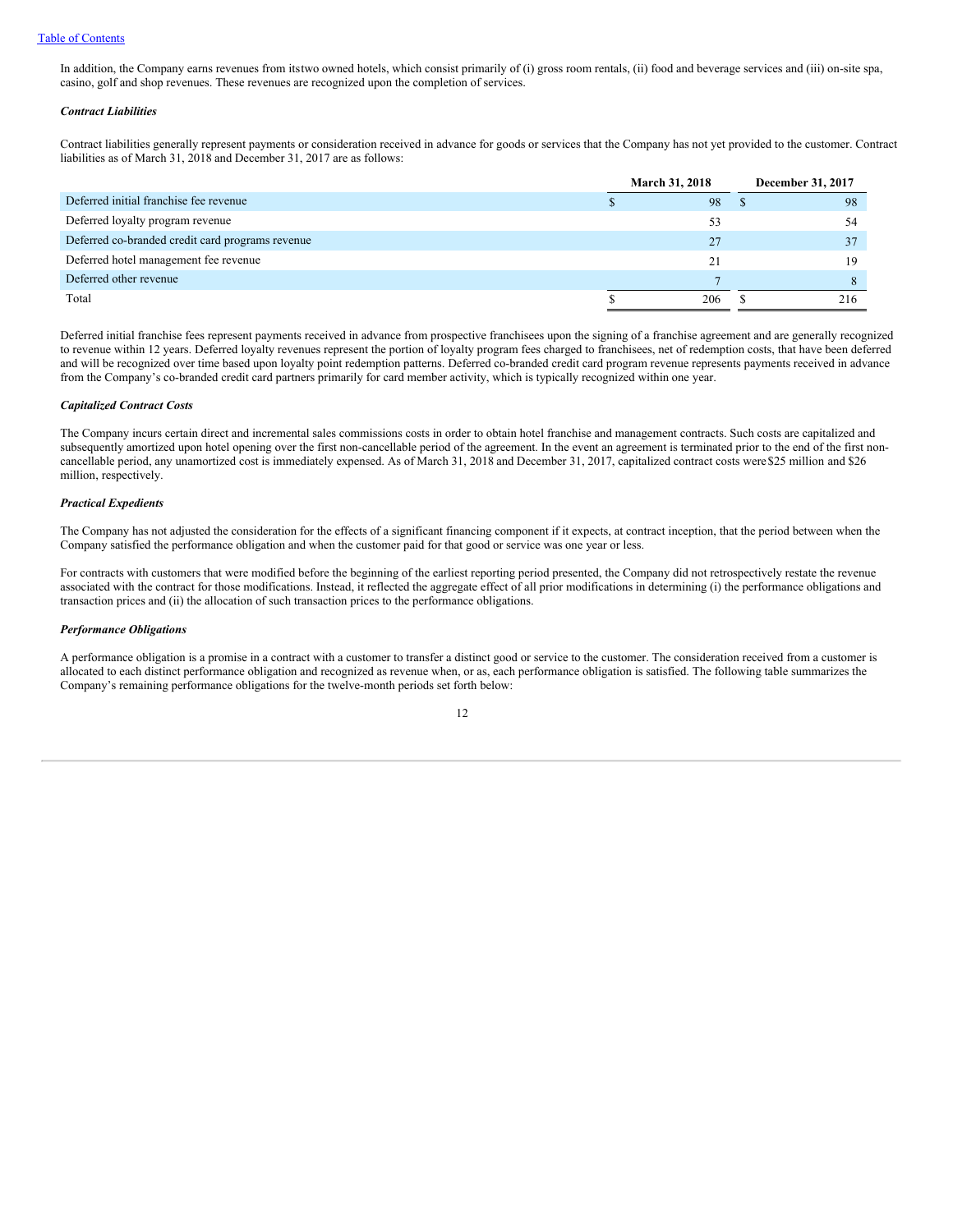## Table of Contents

|                                         | $4/1/2018$ -<br>3/31/2019 |    | $4/1/2019-$<br>3/31/2020 |      | $4/1/2020-$<br>3/31/2021 |   | Thereafter | Total |
|-----------------------------------------|---------------------------|----|--------------------------|------|--------------------------|---|------------|-------|
| Initial franchise fee revenue           | 11                        | -S | 10                       | - \$ | 8 <sup>1</sup>           | ъ | 69         | 98    |
| Loyalty program revenue                 | 34                        |    | 13                       |      |                          |   |            | 53    |
| Co-branded credit card programs revenue | 22                        |    |                          |      |                          |   | _          | 27    |
| Hotel management fee revenue            |                           |    |                          |      |                          |   | 20         | 21    |
| Other revenue                           |                           |    |                          |      |                          |   |            |       |
| Total                                   | 69                        |    | 27                       |      | 16                       |   | 94         | 206   |

#### *Disaggregation of Net Revenues*

The table below presents a disaggregation of the Company's net revenues from contracts with customers by major services and products for each of the Company's segments:

|                                        |      | <b>Three Months Ended</b> |                     |  |  |  |
|----------------------------------------|------|---------------------------|---------------------|--|--|--|
|                                        |      | March 31,                 |                     |  |  |  |
|                                        | 2018 |                           | 2017                |  |  |  |
| <b>Hotel Franchising</b>               |      |                           |                     |  |  |  |
| Royalties and franchise fees           | \$   | 79                        | <sup>\$</sup><br>73 |  |  |  |
| Marketing, reservation and loyalty     |      | 84                        | 77                  |  |  |  |
| License and other revenues from Parent |      | 17                        | 16                  |  |  |  |
| Other                                  |      | 23                        | 25                  |  |  |  |
| <b>Total Hotel Franchising</b>         |      | 203                       | 191                 |  |  |  |
|                                        |      |                           |                     |  |  |  |
| <b>Hotel Management</b>                |      |                           |                     |  |  |  |
| Owned                                  |      | 23                        | 23                  |  |  |  |
| Managed                                |      | $7\phantom{.0}$           | 7                   |  |  |  |
| Royalties and franchise fees           |      | $\mathfrak{Z}$            | $\overline{2}$      |  |  |  |
| Cost reimbursements                    |      | 66                        | 66                  |  |  |  |
| <b>Total Hotel Management</b>          |      | 99                        | 98                  |  |  |  |
|                                        |      |                           |                     |  |  |  |
| <b>Net Revenues</b>                    | \$   | 302                       | \$<br>289           |  |  |  |

#### **4. Franchising, Marketing and Reservation Activities**

Royalties and franchise fee revenues on the Condensed Combined Statements of Income include initial franchise fees of\$3 million and \$4 million for the three months ended March 31, 2018 and 2017, respectively.

In accordance with the franchise agreements, generally Wyndham Hotels is contractually obligated to expend the marketing and reservation fees it collects from franchisees for the operation of an international, centralized, brand-specific reservation system and for marketing purposes such as advertising, promotional and co-marketing programs, and training for the respective franchisees. Additionally, Wyndham Hotels is required to provide certain services to its franchisees, including technology and purchasing programs.

Wyndham Hotels may, at its discretion, provide development advance notes to certain franchisees or hotel owners in order to assist them in converting to one of Wyndham Hotels' brands, building a new hotel to be flagged under one of Wyndham Hotels' brands or in assisting in other franchisee expansion efforts. Provided the franchisee/hotel owner is in compliance with the terms of the franchise/management agreement, all or a portion of the development advance notes may be forgiven by Wyndham Hotels over the period of the franchise/management agreement, which typically ranges from 10 to 20 years. Otherwise, the related principal is due and payable to Wyndham Hotels. In certain instances, Wyndham Hotels may earn interest on unpaid franchisee development advance notes. Such interest was not significant during the three months ended March 31, 2018 and 2017. Development advance notes recorded on the Condensed Combined Balance Sheets amounted to\$60 million and \$64 million as of March 31, 2018 and December 31, 2017, respectively, and are classified within other non-current assets on the Condensed Combined Balance Sheets. During thethree months ended March 31, 2018 and 2017, Wyndham Hotels recorded\$1 million and \$2 million, respectively, related to the forgiveness of these notes. Such amounts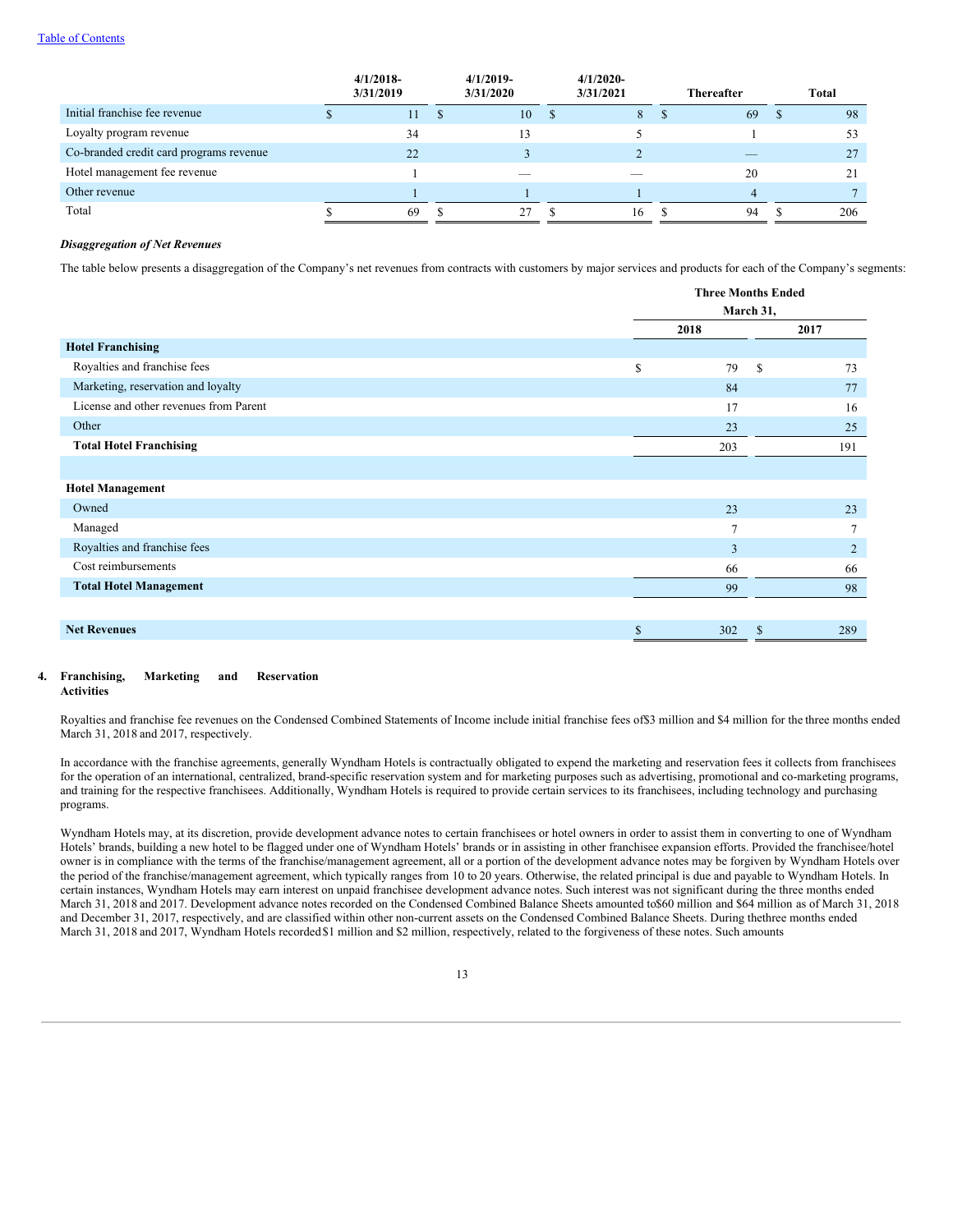are recorded as a reduction of franchise fees on the Condensed Combined Statements of Income. Wyndham Hotels recorded less than\$1 million during both the three months ended March 31, 2018 and 2017 of bad debt expenses related to development advance notes. Such expenses were reported within operating expenses on the Condensed Combined Statements of Income. Wyndham Hotels received \$8 million and \$2 million of proceeds from development advance notes during thethree months ended March 31, 2018 and 2017, respectively, and issued \$3 million of development advance notes during both the three months ended March 31, 2018 and 2017. These amounts are reflected net in operating activities on the Condensed Combined Statements of Cash Flows.

#### **5. Intangible**

#### **Assets**

Intangible assets consisted of:

|                                |                             |             | As of March 31, 2018               |               |                                  | As of December 31, 2017 |                             |              |                             |              |                                  |
|--------------------------------|-----------------------------|-------------|------------------------------------|---------------|----------------------------------|-------------------------|-----------------------------|--------------|-----------------------------|--------------|----------------------------------|
|                                | Gross<br>Carrying<br>Amount |             | Accumulated<br><b>Amortization</b> |               | <b>Net</b><br>Carrying<br>Amount |                         | Gross<br>Carrying<br>Amount |              | Accumulated<br>Amortization |              | <b>Net</b><br>Carrying<br>Amount |
| Unamortized Intangible Assets: |                             |             |                                    |               |                                  |                         |                             |              |                             |              |                                  |
| Goodwill                       | 421                         |             |                                    |               |                                  |                         | 423                         |              |                             |              |                                  |
| Trademarks                     | 683                         |             |                                    |               |                                  |                         | 683                         |              |                             |              |                                  |
| Amortized Intangible Assets:   |                             |             |                                    |               |                                  |                         |                             |              |                             |              |                                  |
| Franchise agreements           | \$<br>635                   | $\mathbf S$ | 416                                | <sup>\$</sup> | 219                              | $\mathbf{s}$            | 640                         | $\mathbf{s}$ | 417                         | $\mathbf{s}$ | 223                              |
| Management agreements          | 33                          |             | 9                                  |               | 24                               |                         | 33                          |              | 8                           |              | 25                               |
| Trademarks                     | 10                          |             |                                    |               | 9                                |                         | 10                          |              |                             |              | 9                                |
| Other                          | 6                           |             | $\rightarrow$                      |               | 3                                |                         | 6                           |              | $\rightarrow$               |              | 3                                |
|                                | 684                         |             | 429                                | $\mathcal{S}$ | 255                              |                         | 689                         |              | 429                         |              | 260                              |

The changes in the carrying amount of goodwill are as follows:

|                   | <b>Balance as of</b><br>December 31, 2017 |     | <b>Adjustments to</b><br>Goodwill | <b>Balance as of March</b><br>31, 2018 |                 |  |
|-------------------|-------------------------------------------|-----|-----------------------------------|----------------------------------------|-----------------|--|
| Hotel Franchising |                                           | 385 | (2)                               |                                        | 383             |  |
| Hotel Management  |                                           | 38  | ___                               |                                        | 38              |  |
| Total             |                                           | 423 | (2)                               |                                        | 42 <sup>1</sup> |  |

Amortization expense relating to amortizable intangible assets was as follows:

|                       |      | <b>Three Months Ended</b> |  |      |  |  |  |
|-----------------------|------|---------------------------|--|------|--|--|--|
|                       |      | March 31,                 |  |      |  |  |  |
|                       | 2018 |                           |  | 2017 |  |  |  |
| Franchise agreements  |      | $\overline{4}$            |  |      |  |  |  |
| Management agreements |      |                           |  |      |  |  |  |
| Total*                |      |                           |  |      |  |  |  |

Included as a component of depreciation and amortization on the Condensed Combined Statements of Income.

#### **6. Income**

## **Taxes**

The Company is part of a consolidated U.S. federal income tax return with Wyndham Worldwide and other subsidiaries that are not included in its Condensed Combined Financial Statements. Income taxes as presented in the Company's Condensed Combined Financial Statements present current and deferred income taxes of the consolidated federal tax filing attributed to the Company using the separate return method. The separate return method applies the accounting guidance for income taxes to the financial statements as if the Company were a separate taxpayer. The Company is no longer subject to U.S. federal income tax examinations for years prior to 2014. The Company is no longer subject to state and local, or foreign, income tax examinations for years prior to 2009. During the three months ended March 31, 2018 and 2017, Wyndham Worldwide paid \$11 million of federal and state income tax liabilities related to the Company, which is reflected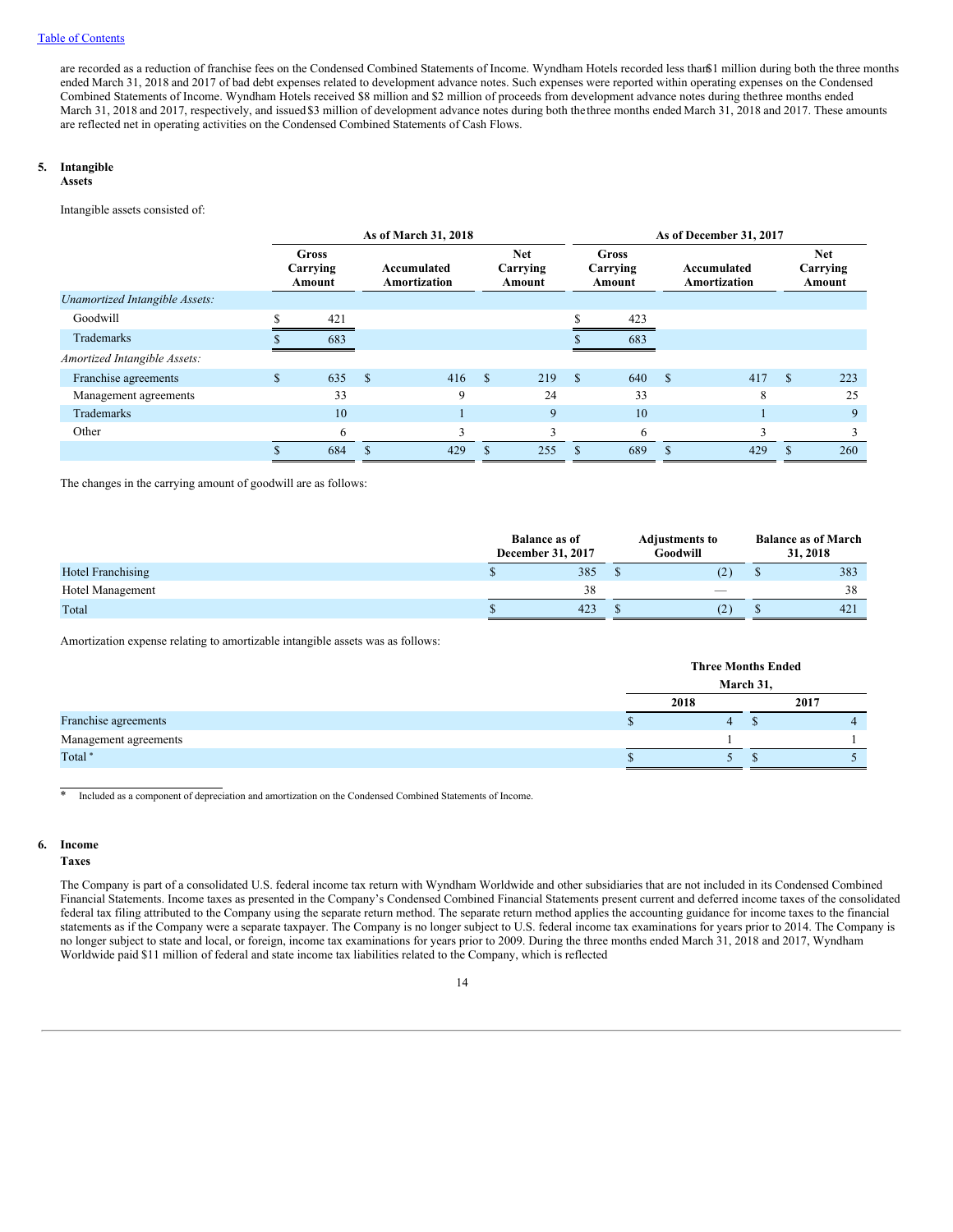in its Condensed Combined Financial Statements as an increase to Parent's net investment. Additionally, the Company made foreign income tax payments, net of refunds, in the amount of \$2 million during the three months ended March 31, 2018 and 2017.

The Company's effective tax rates were 29.1% and 40.0% during the three months ended March 31, 2018 and 2017, respectively. The decrease was principally due to the reduction in the corporate income tax rate resulting from the enactment of the U.S. Tax Cuts and Jobs Act.

During the three months ended March 31, 2018, the Company did not record any additional measurement-period adjustments related to the impact from the U.S. Tax Cuts and Jobs Act recorded in 2017, since none of the Company's estimates have changed from year-end. However, the Company is continuing to gather additional information to complete its accounting no later than December 31, 2018.

## **7. Fair**

## **Value**

Wyndham Hotels measures its financial assets and liabilities at fair value on a recurring basis and utilizes the fair value hierarchy to determine such fair values. Financial assets and liabilities carried at fair value are classified and disclosed in one of the following three categories:

Level 1: Quoted prices for identical instruments in active markets.

Level 2: Quoted prices for similar instruments in active markets; quoted prices for identical or similar instruments in markets that are not active; and model-derived valuations whose inputs are observable or whose significant value driver is observable.

Level 3: Unobservable inputs used when little or no market data is available. In certain cases, the inputs used to measure fair value may fall into different levels of the fair value hierarchy. In such cases, the level in the fair value hierarchy within which the fair value measurement falls has been determined based on the lowest level input (closest to Level 3) that is significant to the fair value measurement. Wyndham Hotels' assessment of the significance of a particular input to the fair value measurement in its entirety requires judgment, and considers factors specific to the asset or liability.

The fair value of financial instruments is generally determined by reference to market values resulting from trading on a national securities exchange or in an over-thecounter market. In cases where quoted market prices are not available, fair value is based on estimates using present value or other valuation techniques, as appropriate. The carrying amounts of cash and cash equivalents, restricted cash, trade receivables, accounts payable and accrued expenses and other current liabilities approximate fair value due to the short-term maturities of these assets and liabilities. In addition, the carrying value of the Debt due to Parent approximated fair value at March 31, 2018 and December 31, 2017.

#### *Financial Instruments*

Changes in interest rates and foreign exchange rates expose Wyndham Hotels to market risk. Wyndham Hotels also uses cash flow hedges as part of its overall strategy to manage its exposure to market risks associated with fluctuations in interest rates and foreign currency exchange rates. As a matter of policy, Wyndham Hotels only enters into transactions that it believes will be highly effective at offsetting the underlying risk, and it does not use derivatives for trading or speculative purposes.

#### *Foreign Currency Risk*

Wyndham Hotels has foreign currency rate exposure to exchange rate fluctuations worldwide particularly with respect to the Canadian Dollar, the Chinese Yuan, the Euro, the British Pound and the Australian Dollar. Wyndham Hotels uses foreign currency forward contracts at various times to manage and reduce the foreign currency exchange rate risk associated with its foreign currency denominated receivables and payables, forecasted royalties, and forecasted earnings and cash flows of foreign subsidiaries and other transactions. Gains and losses recognized in income were not material for the three months ended March 31, 2018 and 2017.

#### *Credit Risk and Exposure*

Wyndham Hotels is exposed to counterparty credit risk in the event of nonperformance by counterparties to various agreements and sales transactions. Wyndham Hotels manages such risk by evaluating the financial position and

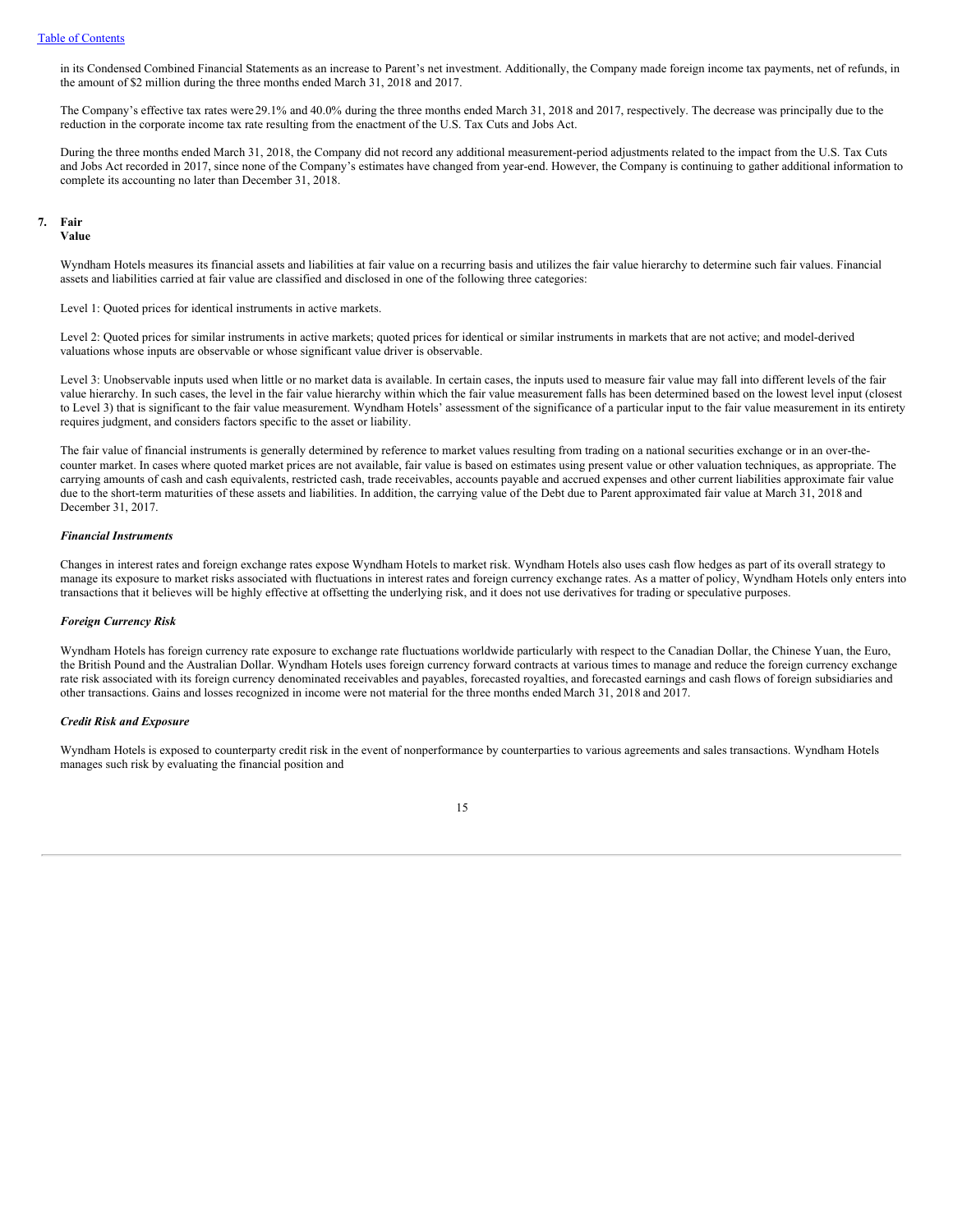creditworthiness of such counterparties and often by requiring collateral in instances in which financing is provided. Wyndham Hotels mitigates counterparty credit risk associated with its derivative contracts by monitoring the amounts at risk with each counterparty to such contracts, periodically evaluating counterparty creditworthiness and financial position, and where possible, dispersing its risk among multiple counterparties.

As of March 31, 2018, Wyndham Hotels had\$46 million of management guarantee receivables related to hotel management agreements that provide the hotel owners with a guarantee of a certain level of profitability based upon various metrics. The collectability of these receivables is contingent on the future profitability of the managed hotels subject to the management agreements. See Note  $\hat{8}$  - Commitments and Contingencies for further detail.

### **8. Commitments and**

## **Contingencies**

The Company is involved in claims, legal and regulatory proceedings, and governmental inquiries related to the Company's business.

#### *Litigation*

Wyndham Hotels is involved in claims, legal and regulatory proceedings and governmental inquiries arising in the ordinary course of its business including but not limited to: breach of contract, fraud and bad faith claims with franchisees in connection with franchise agreements and with owners in connection with management contracts, negligence, breach of contract, fraud, employment, consumer protection and other statutory claims asserted in connection with alleged acts or occurrences at owned, franchised or managed properties or in relation to guest reservations and bookings.

Wyndham Hotels records an accrual for legal contingencies when it determines, after consultation with outside counsel, that it is probable that a liability has been incurred and the amount of the loss can be reasonably estimated. In making such determinations, Wyndham Hotels evaluates, among other things, the degree of probability of an unfavorable outcome and, when it is probable that a liability has been incurred, its ability to make a reasonable estimate of loss. Wyndham Hotels reviews these accruals each reporting period and makes revisions based on changes in facts and circumstances, including changes to its strategy in dealing with these matters.

Wyndham Hotels believes that it has adequately accrued for such matters with reserves of \$3 million as of March 31, 2018 and December 31, 2017. For matters not requiring accrual, Wyndham Hotels believes that such matters will not have a material effect on its results of operations, financial position or cash flows based on information currently available. However, litigation is inherently unpredictable and, although Wyndham Hotels believes that its accruals are adequate and/or that it has valid defenses in these matters, unfavorable results could occur. As such, an adverse outcome from such proceedings for which claims are awarded in excess of the amounts accrued, if any, could be material to Wyndham Hotels with respect to earnings and/or cash flows in any given reporting period. As of March 31, 2018, the potential exposure resulting from adverse outcomes of such legal proceedings could, in the aggregate, range up to \$12 million in excess of recorded accruals. However, Wyndham Hotels does not believe that the impact of such litigation will result in a material liability to Wyndham Hotels in relation to its combined financial position or liquidity.

#### *Other Guarantees/Indemnifications*

The Company has entered into hotel management agreements that provide the hotel owner with a guarantee of a certain level of profitability based upon various metrics. Under such agreements, the Company would be required to compensate the hotel owner for any profitability shortfall over the life of the management agreement up to a specified aggregate amount. For certain agreements, the Company may be able to recapture all or a portion of the shortfall payments in the event that future operating results exceed targets. The original terms of the Company's existing guarantees range from eight to 10 years. As of March 31, 2018, the maximum potential amount of future payments that may be made under these guarantees was \$110 million with a combined annual cap of \$27 million. These guarantees have a remaining life of approximately five to seven years with a weighted average life of approximatelyfive years.

In connection with such performance guarantees, as of March 31, 2018, the Company maintained a liability of \$21 million, of which \$16 million was included in other noncurrent liabilities and \$5 million was included in accrued expenses and other current liabilities on its Condensed Combined Balance Sheet. As ofMarch 31, 2018, the Company also had a corresponding \$11 million asset related to these guarantees, of which\$10 million was included in other non-current assets and \$1 million was included in other current assets on its Condensed Combined Balance Sheet. As of December 31, 2017, the Company maintained a liability of \$23 million, of which \$16 million was included in other non-current liabilities and \$7 million was included in accrued expenses and other current liabilities on its Condensed Combined Balance Sheet. As of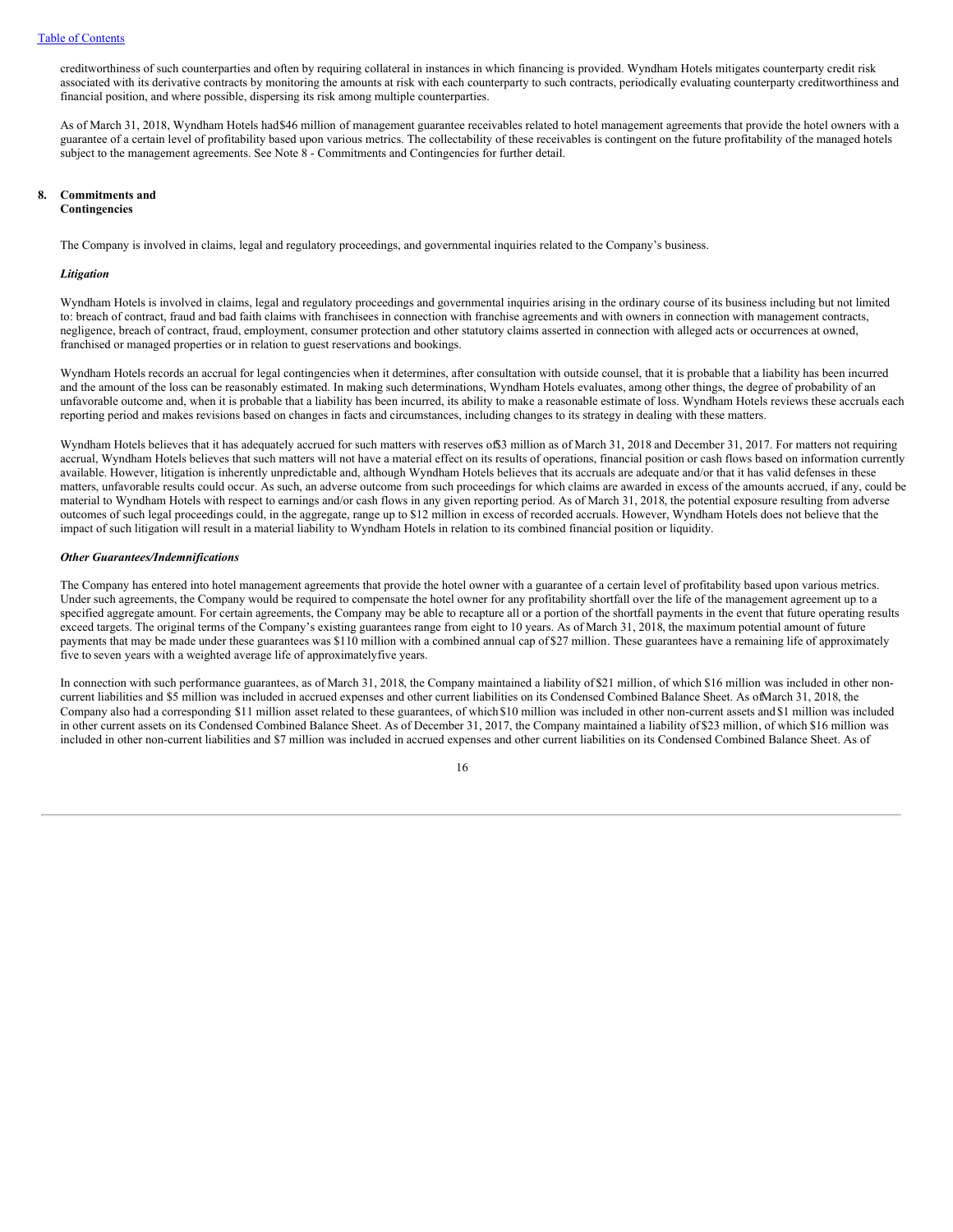December 31, 2017, the Company also had a corresponding \$12 million asset related to the guarantees, of which\$1 million was included in other non-current assets and \$11 million was included in other current assets on its Condensed Combined Balance Sheet. Such assets are being amortized on a straight-line basis over the life of the agreements. The amortization expense for the performance guarantees noted above was less than \$1 million and \$1 million for the three months ended March 31, 2018 and 2017, respectively.

For guarantees subject to recapture provisions, the Company had a receivable of \$46 million as of March 31, 2018, of which \$43 million was included in other non-current assets and \$3 million was included in other current assets on its Condensed Combined Balance Sheet. As ofDecember 31, 2017, the Company had a receivable of \$41 million which was included in other non-current assets on its Condensed Combined Balance Sheet. Such receivables were the result of payments made to date that are subject to recapture and which the Company believes will be recoverable from future operating performance.

#### *La Quinta Acquisition*

In January 2018, Wyndham Worldwide entered into an agreement with La Quinta Holdings Inc. ("La Quinta Holdings") to acquire its hotel franchising and management businesses ("La Quinta") for \$1.95 billion in cash. The acquisition closed in the second quarter of 2018 and La Quinta became a wholly-owned subsidiary of Wyndham Hotels. At the time that Wyndham Worldwide entered into the agreement to purchase La Quinta, it obtained financing commitments of \$2.0 billion in the form of a 364-day senior unsecured bridge term loan facility (the "bridge term loan facility") to fund the La Quinta acquisition. For additional information on this transaction please refer to Note 14 - Subsequent Events.

# **9. Debt Due to**

#### **Parent**

Wyndham Hotels had \$197 million and \$184 million of outstanding borrowings from its Parent as ofMarch 31, 2018 and December 31, 2017, respectively. At March 31, 2018, \$67 million of the outstanding borrowings was attributable to an agreement with a subsidiary of Wyndham Worldwide to fund Wyndham Hotels' acquisition of Fen Hotels in November 2016. The borrowing bears interest at a fixed rate of 6.33% per annum and is payable in a lump sum on December 1, 2026. AtMarch 31, 2018, \$14 million of the outstanding borrowings was attributable to an agreement with a subsidiary of Wyndham Worldwide to fund an internal reorganization in December 2017. The borrowing bears interest at a fixed rate of 6.25% per annum and is payable in a lump sum on December 7, 2027. In the event that Wyndham Hotels ceases to be a whollyowned subsidiary of Wyndham Worldwide, both loans may become payable upon demand. All of the remaining outstanding borrowings from the Parent are short-term and bear interest at LIBOR plus 65 basis points. Wyndham Hotels' interest expense was\$1 million and \$2 million for the three months ended March 31, 2018 and 2017, respectively.

# **10. Stock-Based**

## **Compensation**

Wyndham Worldwide maintains a stock-based compensation plan (the "Stock Plan") for the benefit of its officers, directors and employees. The following disclosures represent the portion of the Stock Plan activity attributable to Wyndham Hotels employees. All share-based compensation awards granted under the Stock Plan relate to Wyndham Worldwide common stock. As such, all related equity account balances are reflected in Wyndham Worldwide's Consolidated Statements of Equity and have not been reflected in Wyndham Hotels' Condensed Combined Financial Statements.

#### *Incentive Equity Awards Granted by Wyndham Worldwide*

The activity related to incentive equity awards (in the form of time-vesting restricted stock units ("RSUs") and performance-vesting restricted stock units ("PSUs")) granted by Wyndham Worldwide to Wyndham Hotels employees for the three months ended March 31, 2018 consisted of the following:

|                                 | <b>RSUs</b>              |        |    |                                           | <b>PSUs</b>                        |    |                                           |  |
|---------------------------------|--------------------------|--------|----|-------------------------------------------|------------------------------------|----|-------------------------------------------|--|
|                                 | Number of<br><b>RSUs</b> |        |    | Weighted<br>Average<br><b>Grant Price</b> | <b>Number</b><br>оf<br><b>PSUs</b> |    | Weighted<br>Average<br><b>Grant Price</b> |  |
| Balance as of December 31, 2017 | 0.3                      |        | J. | 79.96                                     | 0.1                                |    | 81.05                                     |  |
| $Granted^{(a)}$                 | 0.1                      |        |    | 115.61                                    |                                    |    |                                           |  |
| Vested/exercised                | (0.1)                    |        |    | 78.55                                     | _                                  |    |                                           |  |
| Balance as of March 31, 2018    | 0.3                      | (b)(c) | £. | 87.63                                     | 0.1<br>(d)                         | -S | 77.08                                     |  |

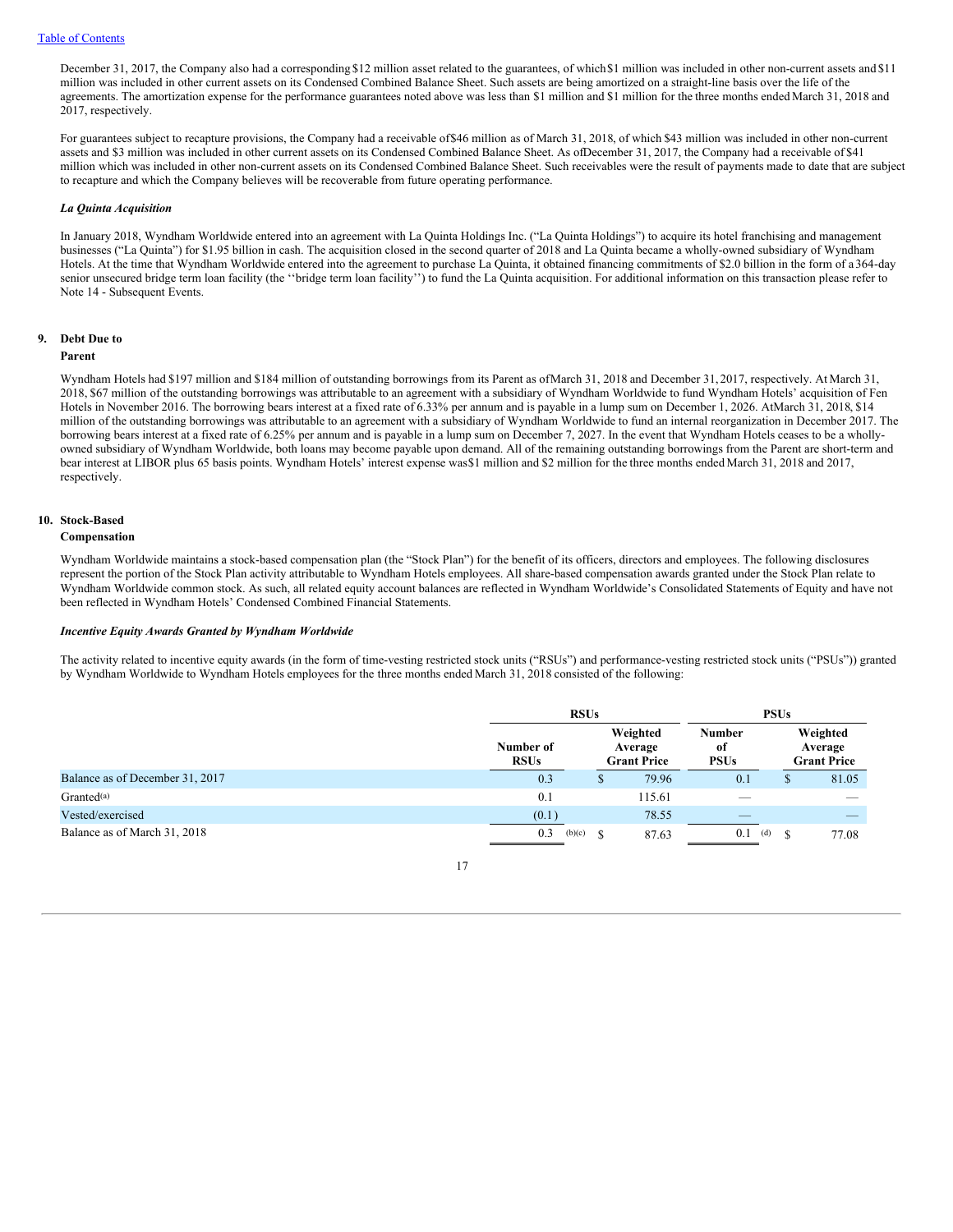- (a) Primarily represents awards granted by Wyndham Worldwide on March 1, 2018.
- (b) Aggregate unrecognized compensation expense related to RSUs was \$21 million as of March 31, 2018, which is expected to be recognized over a weighted average period of 2.8 years.
- (c) Approximately 0.3 million RSUs outstanding as of March 31, 2018 are expected to vest over time.
- (d) Maximum aggregate unrecognized compensation expense related to PSUs was \$2 million as of March 31, 2018, which is expected to be recognized over a weighted average period of 1.6 years.

#### *Stock-Based Compensation Expense*

Under the Stock Plan, Wyndham Worldwide awarded RSUs and PSUs to certain employees. Stock-based compensation expense for these awards amounted to\$3 million and \$2 million for the three months ended March 31, 2018 and 2017, respectively. In August 2017, in conjunction with the spin-off of Wyndham Worldwide's hotel franchising and management businesses, the Wyndham Worldwide board of directors approved certain modifications to the incentive equity awards granted by Wyndham Worldwide, which modifications were contingent upon the completion of the spin-off.

#### **11. Segment**

## **Information**

The reportable segments presented below represent Wyndham Hotels' operating segments for which separate financial information is available and is utilized on a regular basis by its chief operating decision maker to assess performance and allocate resources. In identifying its reportable segments, Wyndham Hotels also considers the nature of services provided by its operating segments. Management evaluates the operating results of each of its reportable segments based upon net revenues and "Adjusted EBITDA", which is defined as net income excluding interest expense, depreciation and amortization, impairment charges, restructuring and related charges, contract termination costs, transaction-related costs (acquisition-, disposition- or separation-related), stock-based compensation expense, early extinguishment of debt costs and income taxes. Wyndham Hotels believes that Adjusted EBITDA is a useful measure of performance for its industry segments which, when considered with U.S. GAAP measures, Wyndham Hotels believes gives a more complete understanding of its operating performance. Wyndham Hotels' presentation of Adjusted EBITDA may not be comparable to similarly-titled measures used by other companies.

|                                  | Three Months Ended March 31, |                     |  |                        |  |                     |                        |          |  |  |
|----------------------------------|------------------------------|---------------------|--|------------------------|--|---------------------|------------------------|----------|--|--|
|                                  | 2018                         |                     |  |                        |  |                     | 2017                   |          |  |  |
|                                  |                              | <b>Net Revenues</b> |  | <b>Adjusted EBITDA</b> |  | <b>Net Revenues</b> | <b>Adjusted EBITDA</b> |          |  |  |
| Hotel Franchising                |                              | 203                 |  | 86                     |  | 191                 | S                      | 78       |  |  |
| Hotel Management                 |                              | 99                  |  | 16                     |  | 98                  |                        | $\Omega$ |  |  |
| <b>Total Reportable Segments</b> |                              | 302                 |  | 102                    |  | 289                 |                        | 87       |  |  |
| Corporate and Other *            |                              |                     |  | (10)                   |  | __                  |                        | (9)      |  |  |
| <b>Total Company</b>             |                              | 302                 |  | 92                     |  | 289                 |                        | 78       |  |  |

\* Includes the elimination of transactions between segments.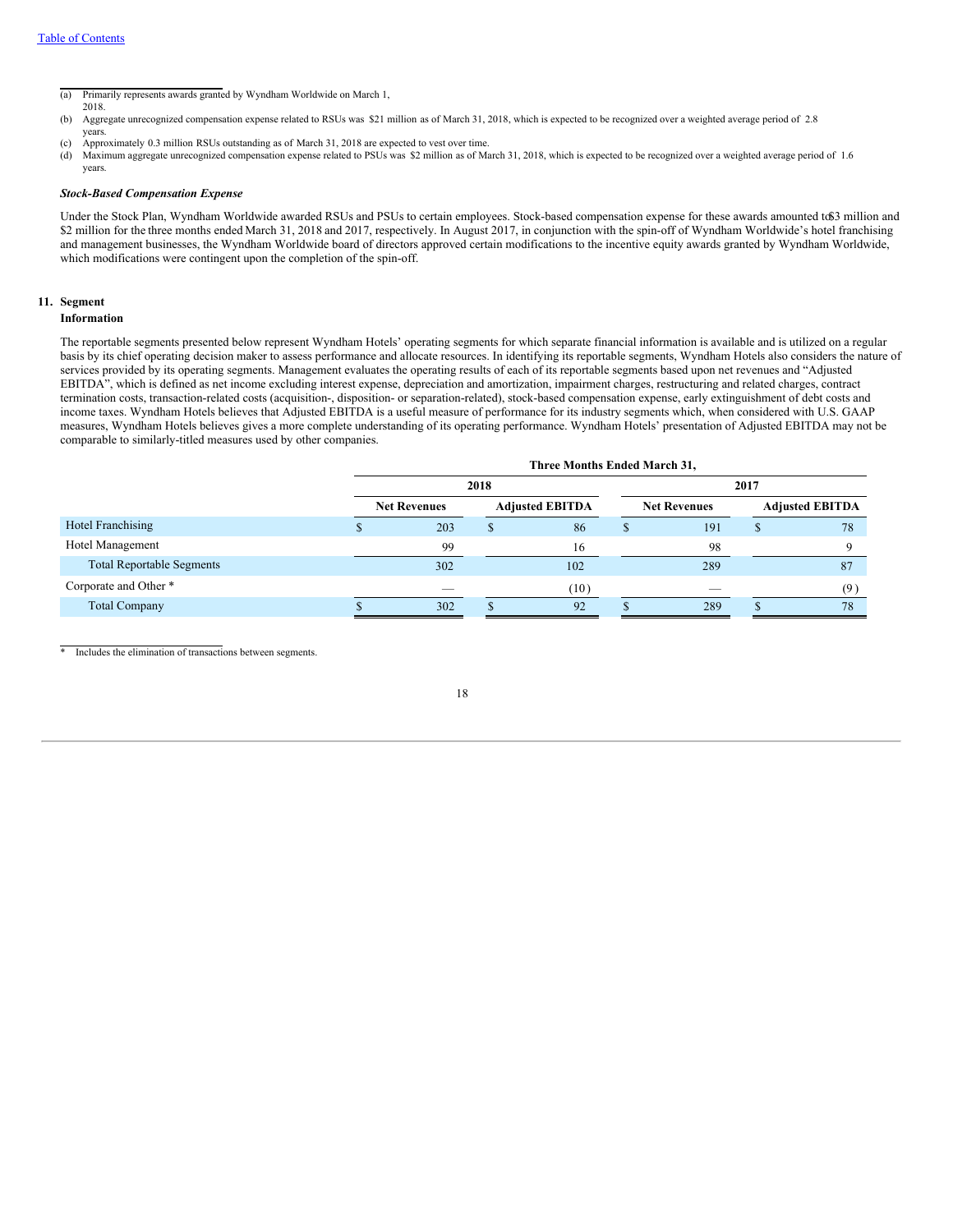# **Reconciliation of Net income to Adjusted EBITDA**

|                               | Three Months Ended March 31, |          |  |  |  |  |
|-------------------------------|------------------------------|----------|--|--|--|--|
|                               | 2018                         |          |  |  |  |  |
| Net income                    | 39                           | 33<br>-S |  |  |  |  |
| Provision for income taxes    | 16                           | 22       |  |  |  |  |
| Depreciation and amortization | 19                           | 18       |  |  |  |  |
| Interest expense, net         |                              | 2        |  |  |  |  |
| Stock-based compensation      |                              |          |  |  |  |  |
| Separation-related            | 12                           |          |  |  |  |  |
| Transaction-related           | $\bigcap$                    |          |  |  |  |  |
| Restructuring                 | _                            |          |  |  |  |  |
| <b>Adjusted EBITDA</b>        | 92                           | 78       |  |  |  |  |

#### **12. Separation-Related and Transaction-Related**

#### **Costs**

On May 31, 2018, Wyndham Worldwide completed the Distribution, which resulted in Wyndham Worldwide's operations being held by two separate, publicly traded companies (see Note 1 - Basis of Presentation for further details).

For the three months ended March 31, 2018, the Company incurred \$12 million of separation-related costs associated with its spin-off from Wyndham Worldwide. These costs primarily consist of severance and other employee-related costs.

For the three months ended March 31, 2018, the Company incurred \$2 million of transaction-related costs consisting primarily of \$7 million related to the Company's planned acquisition of La Quinta, offset by a \$5 million reversal of an accrued acquisition-related contingency associated with the Company's Rio Mar property.

# **13. Related Party**

# **Transactions**

Wyndham Hotels has a number of existing arrangements whereby Parent has provided services to Wyndham Hotels.

## *Cash Management*

Parent uses a centralized cash management process. The majority of Wyndham Hotels' daily cash receipts are transferred to Parent and Parent funds Wyndham Hotels' operating and investing activities as needed. Accordingly, the cash and cash equivalents held by Parent were not allocated to Wyndham Hotels for any of the periods presented. Wyndham Hotels reflects transfers of cash between the Company and Parent as a component of Due to Parent, net on its Condensed Combined Balance Sheets.

# *Net Parent Transfers*

The components of net transfers to Parent in the Condensed Combined Statements of Parent's Net Investment were as follows:

|                                                 | Three Months Ended March 31, |  |      |  |  |
|-------------------------------------------------|------------------------------|--|------|--|--|
|                                                 | 2018                         |  | 2017 |  |  |
| Cash pooling and general financing activities   | $(44)$ \$                    |  | (49) |  |  |
| Indirect general corporate overhead allocations |                              |  |      |  |  |
| Corporate allocations for shared services       |                              |  |      |  |  |
| Stock-based compensation allocations            |                              |  |      |  |  |
| Income taxes                                    |                              |  |      |  |  |
| Net transfers to Parent                         | (14)                         |  | (20) |  |  |

## *Debt Due to Parent*

Wyndham Hotels had \$197 million and \$184 million of outstanding borrowings from its Parent as ofMarch 31, 2018 and December 31, 2017, respectively. See Note 9 - Debt Due to Parent for further detail.

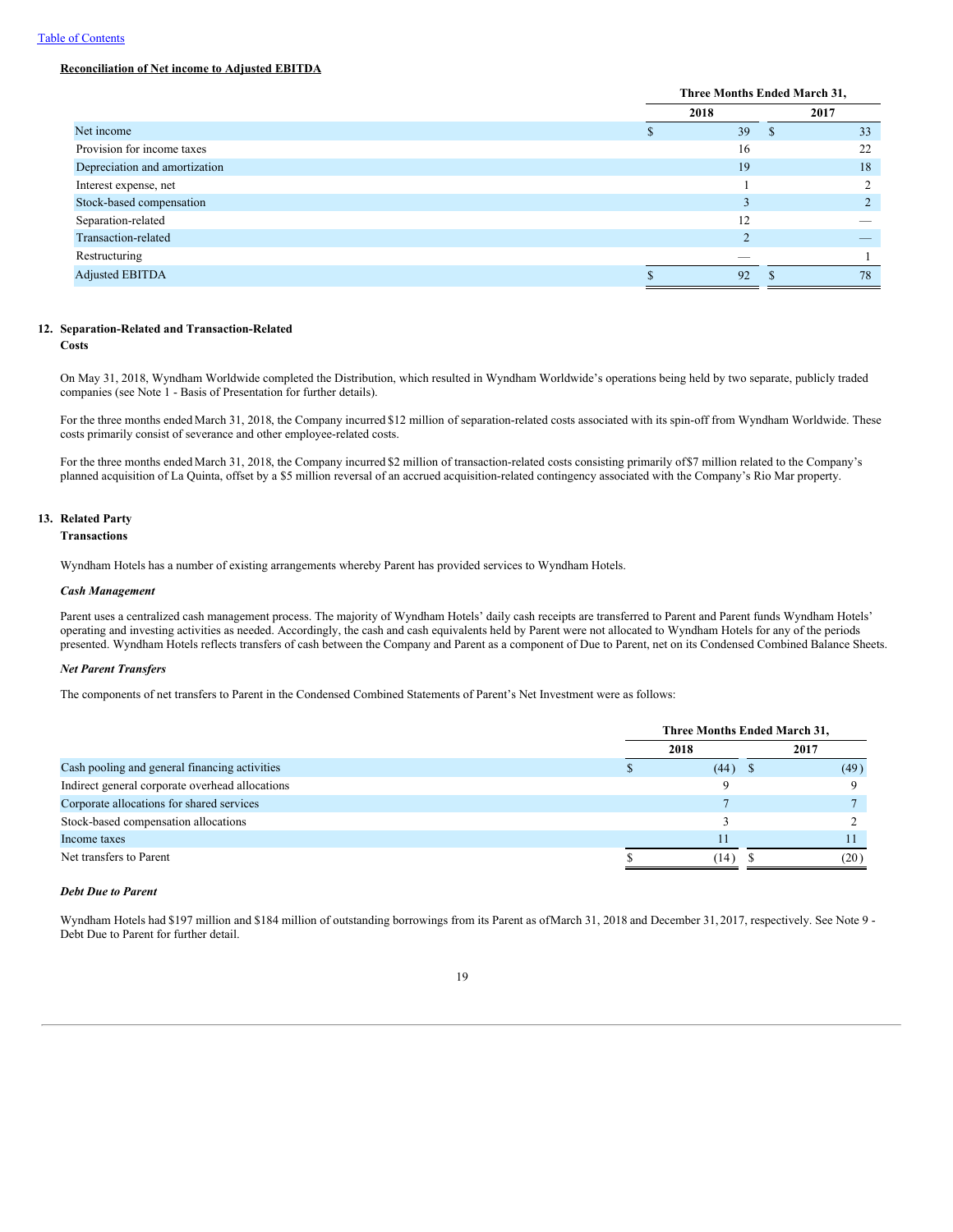#### *Services Provided by Parent*

Wyndham Hotels' combined financial statements include costs for services that its Parent provides to the Company including, but not limited to, information technology support, financial services, human resources and other shared services. Historically, these costs were charged to Wyndham Hotels on a basis determined by its Parent to reflect a reasonable allocation of actual costs incurred to perform the services. During the three months ended March 31, 2018 and 2017, Wyndham Hotels was charged\$7 million for such services, which were included in Operating and General and administrative expenses in Wyndham Hotels' Condensed Combined Statements of Income.

Additionally, Parent allocated indirect general corporate overhead costs to Wyndham Hotels for certain functions and services provided, including, but not limited to, executive facilities, shared service technology platforms, finance and other administrative support. Accordingly, the Company recorded \$9 million of expenses for indirect general corporate overhead from Parent for both the three months ended March 31, 2018 and 2017, which are included in General and administrative expenses within its Condensed Combined Statements of Income.

These allocations may not, however, reflect the expense Wyndham Hotels would have incurred as an independent, publicly traded company for the periods presented. Actual costs that may have been incurred had Wyndham Hotels been a stand-alone company would depend on a number of factors, including the chosen organizational structure, the functions Wyndham Hotels might have performed itself or outsourced and strategic decisions Wyndham Hotels might have made in areas such as information technology and infrastructure. Following the Distribution, Wyndham Hotels will perform these functions using its own resources or purchased services from either Parent or third parties. For an interim period some of these functions will continue to be provided by Parent under a transition services agreement.

#### *Insurance*

Parent provides the Company with insurance coverage for general liability, property, business interruption and other risks with respect to business operations and charges the Company a fee based on estimates of claims. Wyndham Hotels was charged \$1 million for insurance during the three months ended March 31, 2018 and 2017, respectively, which was included in the Condensed Combined Statements of Income.

#### *Defined Contribution Benefit Plans*

Parent administers and maintains domestic defined contribution savings plans and a domestic deferred compensation plan that provide eligible employees of Wyndham Hotels an opportunity to accumulate funds for retirement. Parent matches the contributions of participating employees on the basis specified by each plan. Wyndham Hotels' cost for these plans was \$2 million during the three months ended March 31, 2018 and 2017.

#### **14. Subsequent**

#### **Events**

#### *Senior Unsecured Notes Of ering*

In April 2018, Wyndham Hotels & Resorts, Inc. issued\$500 million of senior unsecured notes, which mature in 2026 and bear interest at a rate of5.375% per year. Interest is payable semi-annually in arrears on October 15 and April 15 of each year, commencing on October 15, 2018.

The notes were initially guaranteed by the Parent on a senior unsecured basis and, immediately prior to the consummation of the spin-off, Parent's guarantee of the notes was released. During May 2018, Wyndham Hotels entered into a second supplemental indenture with certain of its wholly owned domestic subsidiaries, pursuant to which they became guarantors of the notes.

Wyndham Hotels replaced a portion of Wyndham Worldwide's bridge term loan facility with the net cash proceeds of the notes, reducing Parent's outstanding bridge term loan facility commitments to approximately \$1.5 billion. The remainder of the bridge term loan facility was terminated in conjunction with the issuance of the Term Loan described below. Wyndham Worldwide paid \$9 million to obtain such financing commitments.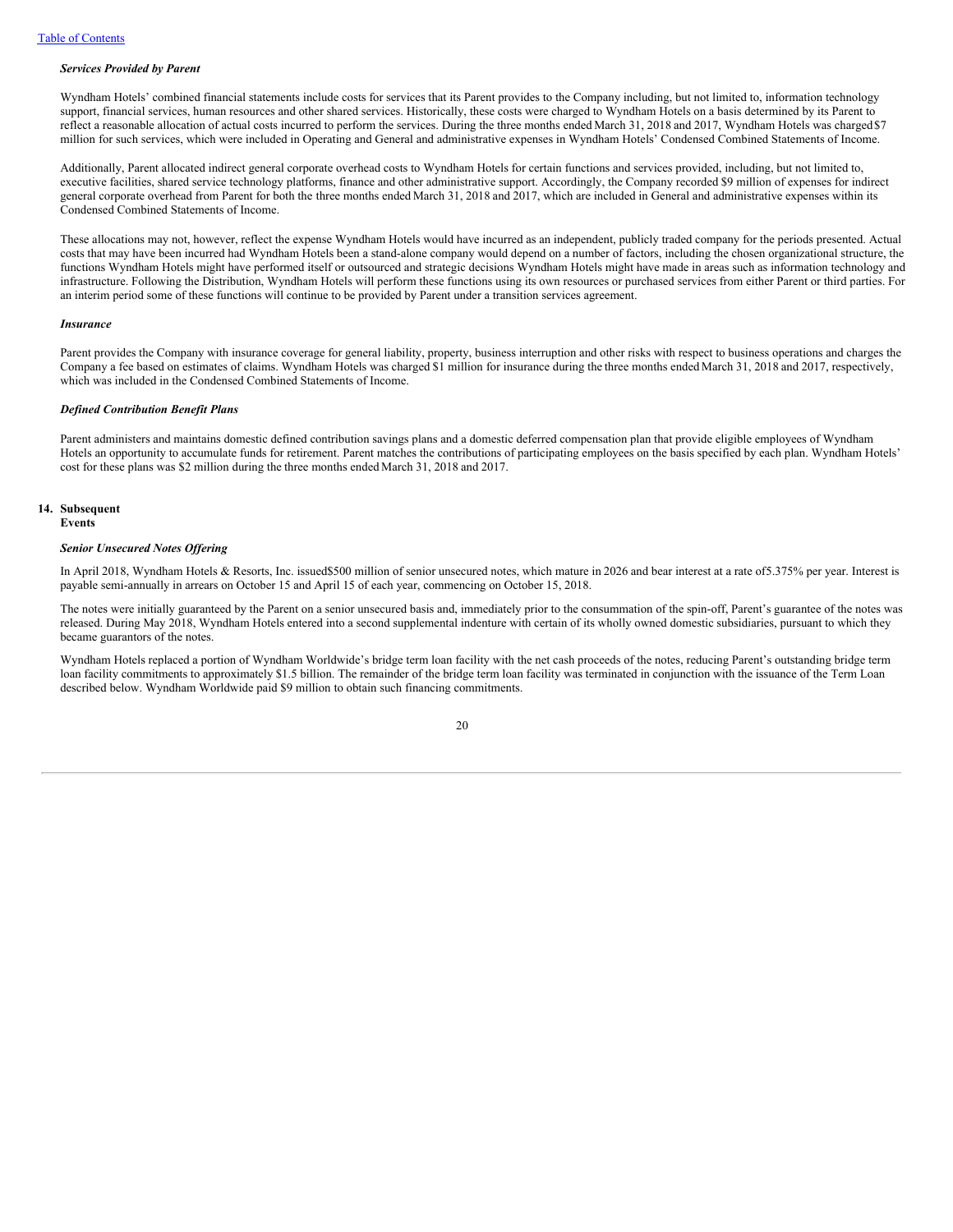#### *Distribution of Wyndham Hotels Common Stock to Parent Shareholders*

In May 2018, the Wyndham Worldwide board of directors approved the Distribution of Wyndham Hotels & Resorts, Inc. common stock to Wyndham Worldwide Corporation stockholders to effect the spin-off of Wyndham Hotels. Wyndham Worldwide's board of directors set the record date for the Distribution as the close of business on May 18, 2018 and the Distribution occurred on May 31, 2018. Wyndham Worldwide stockholders received one share of Wyndham Hotels & Resorts, Inc. common stock for each share of Wyndham Worldwide common stock they owned as of the record date. Approximately 100 million shares of Wyndham Hotels' common stock were distributed to Wyndham Worldwide stockholders on May 31, 2018. Wyndham Hotels common stock began "regular way" trading on the New York Stock Exchange under the ticker symbol "WH" on June 1, 2018.

In connection with the Distribution, Wyndham Hotels entered into several agreements with Wyndham Destinations (previously known as Wyndham Worldwidt that govern the relationship of the parties following the spin-off, including a separation and distribution agreement, an employee matters agreement, a tax matters agreement, a transition services agreement and a license, development and noncompetition agreement.

These agreements have either not existed historically, or may be on different terms than the terms of the arrangement or agreements that existed prior to the spin-off. These Condensed Combined Financial Statements do not reflect the effect of these new and/or revised agreements.

#### *Stock Repurchase Program*

On May 9, 2018, Wyndham Hotels & Resorts, Inc.'s Board of Directors approved a stock repurchase program, which became effective immediately following, and conditional upon, the completion of the Distribution, under which it is authorized to repurchase up to \$300 million of its outstanding common stock.

#### *Dividend Declaration*

On May 17, 2018, Wyndham Hotels & Resorts, Inc.'s Board of Directors declared, conditional upon the completion of the Distribution, a quarterly cash dividend with respect to its common stock of \$0.25 per share, which will be paid on June 29, 2018 to the Company's stockholders of record as of the close of business on June 15, 2018.

#### *The La Quinta Acquisition*

On May 30, 2018, Wyndham Hotels completed its previously announced acquisition of La Quinta's hotel franchising and hotel management business for\$1.95 billion in cash. The addition of La Quinta's over 900 franchised hotels with a total of nearly89,000 rooms builds Wyndham Hotels' midscale presence and expands its reach further into the upper-midscale segment of the lodging industry. In addition, this transaction expands the Company's number of managed hotel properties from 116 to more than 430.

In conjunction with the acquisition, stockholders of La Quinta Holdings received\$16.80 per share in cash (approximately\$1.0 billion in aggregate), and Wyndham Hotels repaid approximately \$715 million of La Quinta Holdings' debt and set aside a reserve of\$240 million for estimated taxes expected to be incurred in connection with the taxable spin-off of La Quinta Holdings' owned real estate assets into CorePoint Lodging, Inc., which occurred immediately prior to the acquisition of La Quinta. Wyndham Hotels financed the \$1.95 billion acquisition with proceeds from its\$500 million offering of 5.375% senior notes due 2026 completed in April and a\$1.6 billion term loan due 2025 that closed in connection with the acquisition.

A determination of the acquisition-date fair value of the assets acquired and the liabilities assumed at closing is pending the completion of an appraisal that will be performed by a third-party valuation specialist based on valuation techniques that Wyndham Hotels deems appropriate. There are no revenues or results of operations of La Quinta included in Wyndham Hotel's Condensed Combined Statements of Operations for the three months ended March 31, 2018. Excluding any fair value and other acquisitionrelated adjustments, Wyndham Hotels' Pro Forma Net Revenues and Operating income would have been \$457 million and \$59 million, respectively, during the three months ended March 31, 2018, if La Quinta's historical results had been included in Wyndham Hotels' Condensed Combined Statement of Operations since January 1, 2018. For 2017, Pro Forma Net Revenues and Net Income would have been \$2,041 million and \$263 million, respectively.

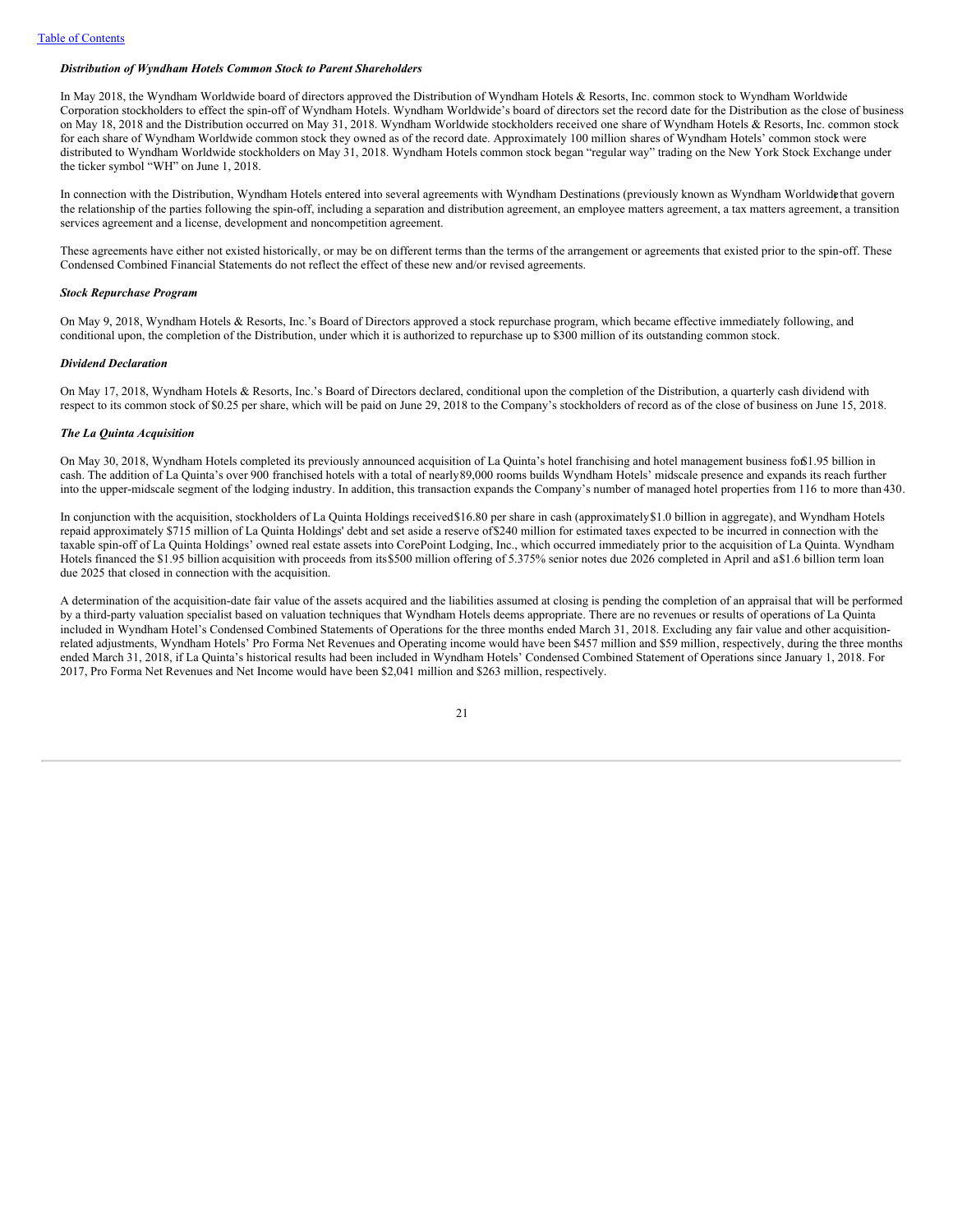#### *Credit Agreement*

In May 2018, in connection with the La Quinta acquisition, Wyndham Hotels & Resorts, Inc. entered into new senior secured credit facilities (the "Credit Facilities") in an aggregate principal amount of \$2.35 billion, consisting of a term loan (the "Term Loan") in an aggregate principal amount of \$1.6 billion maturing in 2025 and of a revolving credit facility in an aggregate principal amount of \$750 million maturing in 2023, which was undrawn at closing.

Wyndham Hotels & Resorts, Inc. used the proceeds from the Term Loan primarily to finance the cash consideration for the La Quinta acquisition, as well as to pay related fees and expenses and for general corporate purposes.

The interest rate per annum applicable to the Term Loan is equal to, at the borrower's option, either a base rate plus a margin of 0.75% or LIBOR plus a margin of 1.75%. The interest rate per annum applicable to borrowings under the revolving credit facility is equal to, at the borrower's option, either a base rate plus a margin ranging from 0.50% to 1.00% or LIBOR plus a margin ranging from 1.50% to 2.00%, in either case based upon the total leverage ratio of the borrower and its restricted subsidiaries. The LIBOR rate with respect to the Term Loan is subject to a "floor" of 0%.

The Term Loan will amortize in equal quarterly installments in aggregate annual amounts equal to1.00% of the original principal amount thereof. Borrowings under the revolving credit facility are not subject to interim amortization. The Term Loan is subject to standard mandatory prepayment provisions including (i) 100% of the net cash proceeds from issuances or incurrence of debt by the borrowers or any of its restricted subsidiaries (other than with respect to certain permitted indebtedness); (ii) 100% (with step-downs to 50% and 0% based upon achievement of specified first-lien leverage ratios) of the net cash proceeds from certain sales or other dispositions of assets by the borrower or any of its restricted subsidiaries in excess of a certain amount and subject to customary reinvestment provisions and certain other exceptions; and (iii) 50% (with step-downs to 25% and 0% based upon achievement of specified first-lien leverage ratios) of annual (commencing with the 2019 fiscal year) excess cash flow of the borrower and its restricted subsidiaries, subject to customary exceptions and limitations.

The Credit Facilities are guaranteed, jointly and severally, by certain of Wyndham Hotels & Resorts, Inc.'s wholly-owned domestic subsidiaries and secured by a firstpriority security interest in substantially all of the assets of Wyndham Hotels  $&$  Resorts, Inc. and those subsidiaries. The Credit Facilities were initially guaranteed by Wyndham Worldwide, which guarantee was released immediately prior to the consummation of the spin-off. The Credit Facilities contain customary covenants that, among other things, restrict, subject to certain exceptions, Wyndham Hotels & Resorts, Inc. and its restricted subsidiaries' ability to grant liens on Wyndham Hotels & Resorts, Inc. and its restricted subsidiaries' assets, incur indebtedness, sell assets, make investments, engage in acquisitions, mergers or consolidations and pay certain dividends and other restricted payments. The Credit Facilities require Wyndham Hotels & Resorts, Inc. to comply with financial maintenance covenants to be tested quarterly, consisting of a maximum first lien leverage ratio.

Subject to customary conditions and restrictions, Wyndham Hotels & Resorts, Inc. may obtain incremental term loans and/or revolving loans in an aggregate amount not to exceed (i) the greater of \$550 million and 100% of EBITDA, plus (ii) the amount of all voluntary prepayments and commitment reductions under the Credit Facilities, plus (iii) additional amounts subject to certain leverage-based ratio tests.

The Credit Facilities also contain certain customary events of default, including, but not limited to: (i) failure to pay principal, interest, fees or other amounts under the Credit Facilities when due, taking into account any applicable grace period; (ii) any representation or warranty proving to have been incorrect in any material respect when made; (iii) failure to perform or observe covenants or other terms of the Credit Facilities subject to certain grace periods; (iv) a cross-default and cross-acceleration with certain other material debt; (v) bankruptcy events; (vi) certain defaults under ERISA; and (vii) the invalidity or impairment of security interests.

On May 30, 2018, Wyndham Hotels hedged a portion of its\$1.6 billion Term Loan. The pay-fixed/receive-variable interest rate swaps have a total notional amount\$1.0 billion, of which \$500 million has a term of five years and \$500 million has a term of two and half years, with fixed rates of 2.66% and 2.52%, respectively. The variable rates of the swap agreements are based on one-month LIBOR.

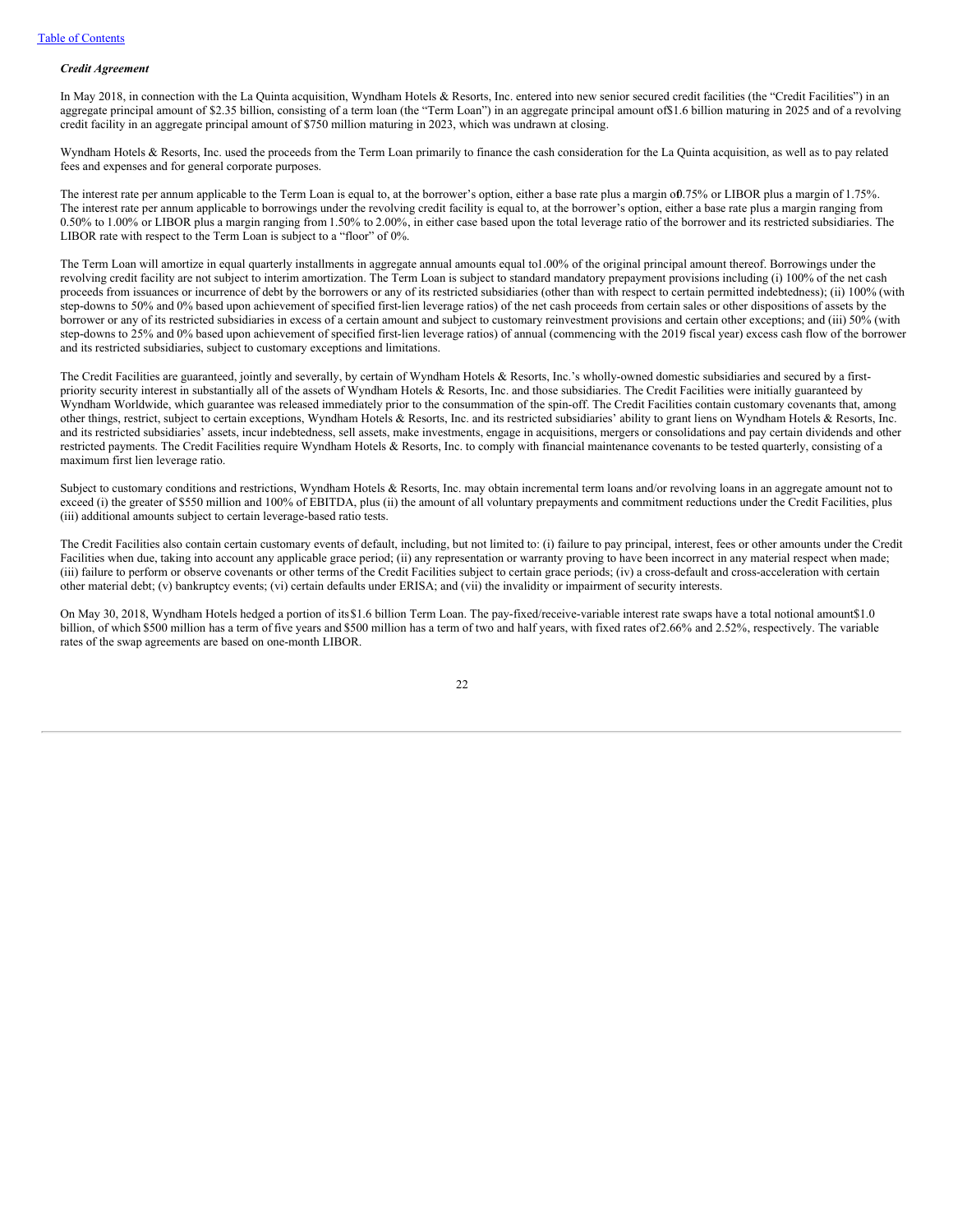#### *Credit Support Provided for Wyndham Worldwide's Sale of its European Vacation Rentals Business*

In May 2018, Wyndham Destination Network, LLC ("WDN"), a subsidiary of Parent, and certain other Parent subsidiaries, completed the previously announced sale of the European Vacation Rentals business to Compass IV Limited, an affiliate of Platinum Equity, LLC.

In connection with the sale of the European Vacation Rentals business, Wyndham Hotels has provided certain post-closing credit support in the form of guarantees of up to approximately \$87 million to ensure that the business meets the requirements of certain service providers and regulatory authorities. In addition, WDN has agreed that either Parent or Wyndham Hotels will provide an additional \$47 million in post-closing credit support to certain regulatory authorities by September 30, 2018. In connection with such additional post-closing credit support, Parent has deposited \$47 million in escrow account funding. The escrow account funding will be released to Parent to the extent alternative post-closing credit support is provided.

Such post-closing credit support may be called if the European Vacation Rentals business fails to meets its primary obligation to pay amounts when due. The European Vacation Rentals business has provided an indemnity to Parent in the event that the post-closing credit support is enforced or called upon. Pursuant to the terms of the Separation and Distribution Agreement that was entered into in connection with the Distribution, Wyndham Hotels will assume one-third and Parent will assume two-thirds of any such losses actually incurred by the Parent or Wyndham Hotels in the event that these credit support arrangements are enforced or called upon by any beneficiary and any amounts paid or received by Parent in respect of any indemnification claims made. Wyndham Hotels will record the fair value of its post-closing credit support guarantee with its June 30, 2018 Condensed Consolidated Balance Sheet.

#### *License Agreement related to Wyndham Worldwide's Sale of its European Vacation Rentals Business*

In connection with its sale, the European Vacation Rentals business has entered into a20-year agreement under which it will pay Wyndham Hotels a royalty fee of1% of net revenue for the right to use the "by Wyndham" endorser brand.

## *Sale of Knights Inn*

In May 2018, Wyndham Hotels sold its Knights Inn brand and franchise system to a subsidiary of RLH Corporation for\$27 million in cash, subject to customary closing conditions and certain post-closing adjustments. Wyndham Hotels expects to record a pretax gain of approximately \$20 million within transaction-related expenses on the Condensed Combined Statement of Income in connection with the sale of Knights Inn.

#### *Debt Due to Parent*

Prior to the Distribution on May 31, 2018, Wyndham Hotels' outstanding borrowings from its Parent of 197 million was contributed to Parent' s net investment.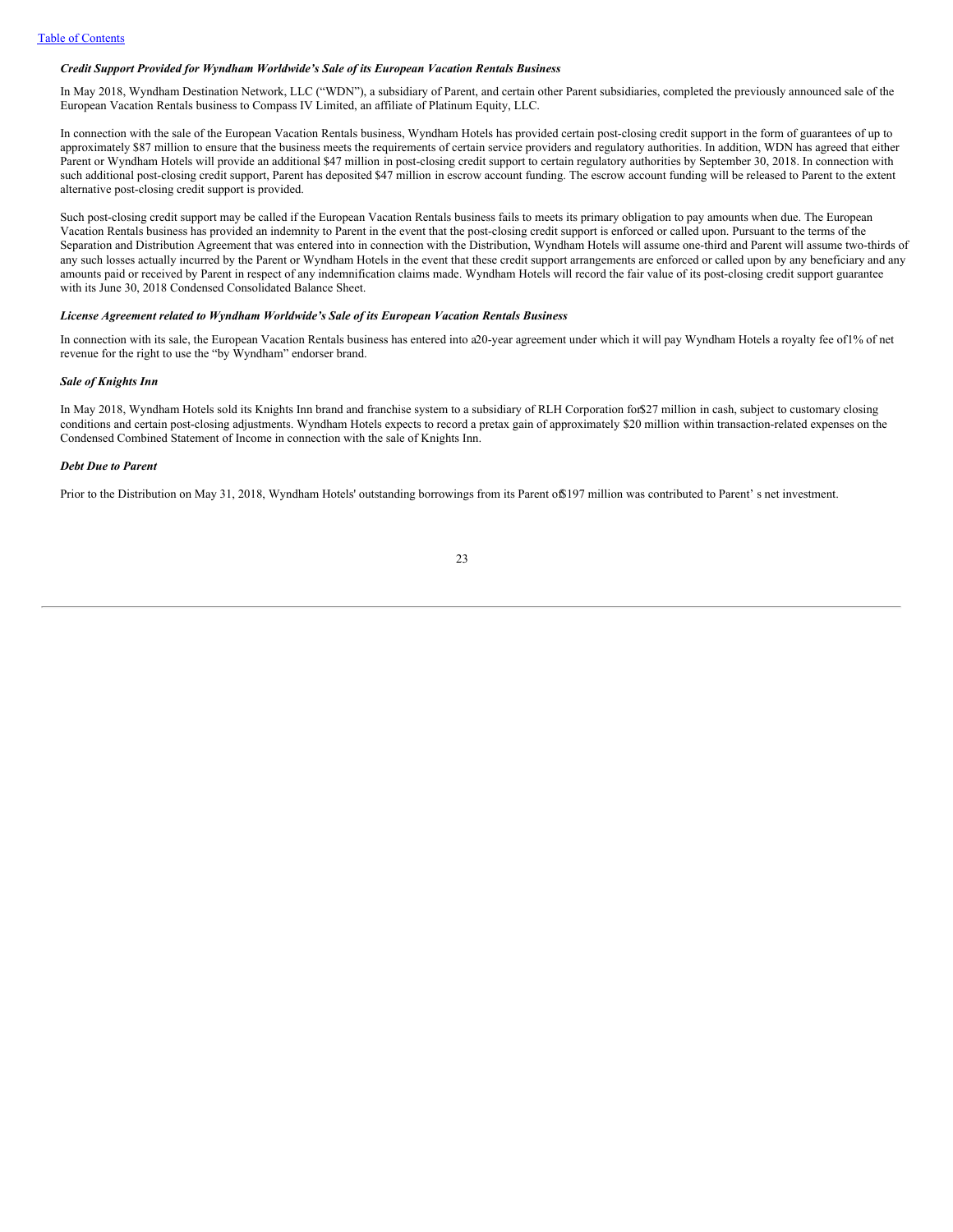#### <span id="page-25-0"></span>**REPORT OF INDEPENDENT REGISTERED PUBLIC ACCOUNTING FIRM**

To the Stockholders and Board of Directors of Wyndham Hotels & Resorts, Inc.

# **Results of Review of Interim Financial Statements**

We have reviewed the accompanying condensed balance sheet of Wyndham Hotels & Resorts, Inc. as of March 31, 2018 and the related notes (the "interim financial statement"). Based on our review, we are not aware of any material modifications that should be made to the accompanying interim financial statement for it to be in conformity with accounting principles generally accepted in the United States of America.

# **Basis for Review Results**

The interim financial statement is the responsibility of the Company's management. We are a public accounting firm registered with the Public Company Accounting Oversight Board (United States) (PCAOB) and are required to be independent with respect to the Company in accordance with the U.S. federal securities laws and the applicable rules and regulations of the Securities and Exchange Commission and the PCAOB.

We conducted our review in accordance with standards of the PCAOB. A review of interim financial statements consists principally of applying analytical procedures and making inquiries of persons responsible for financial and accounting matters. It is substantially less in scope than an audit conducted in accordance with the standards of the PCAOB, the objective of which is the expression of an opinion regarding the financial statement taken as a whole. Accordingly, we do not express such an opinion.

/s/ Deloitte & Touche LLP Parsippany, New Jersey June 11, 2018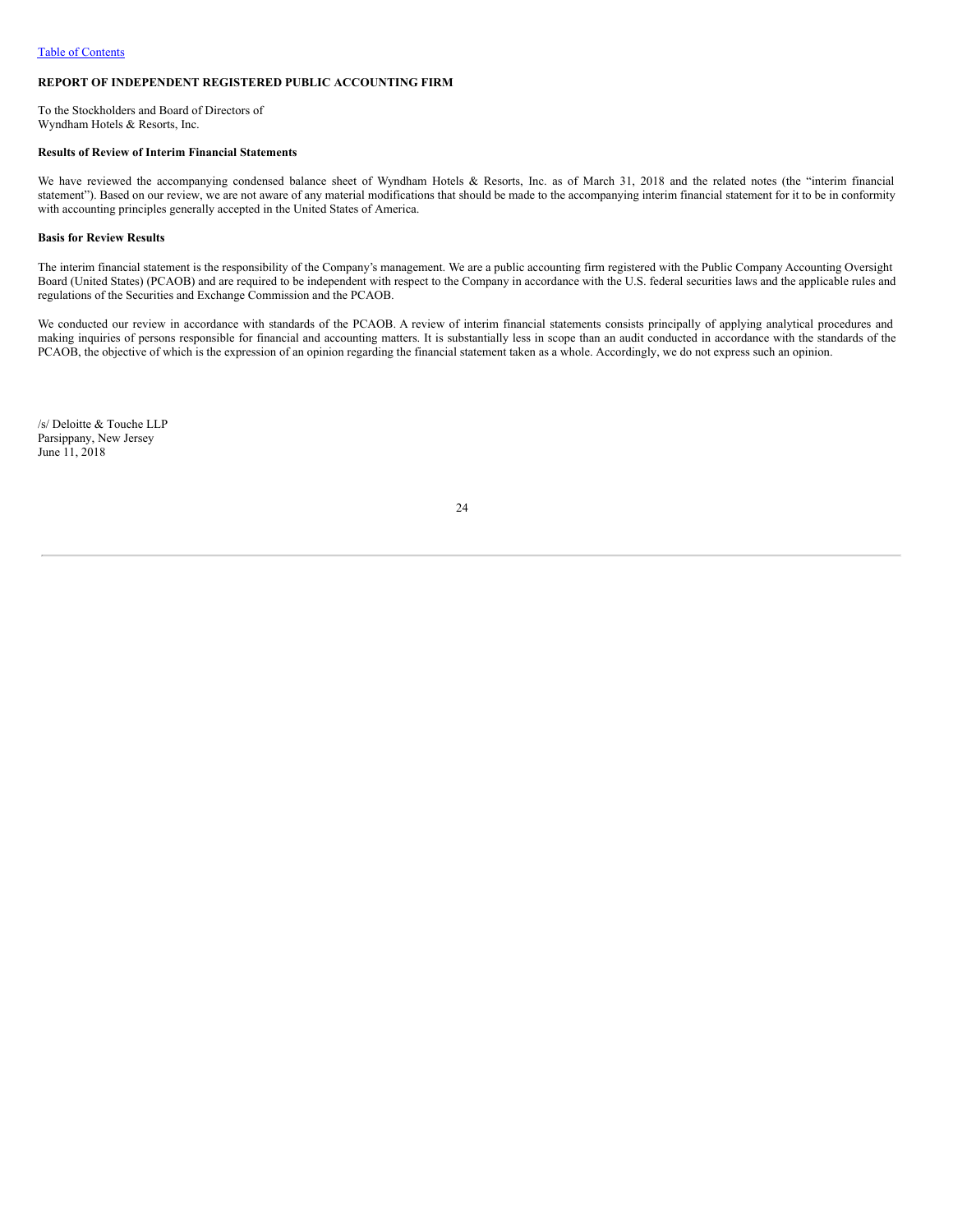#### **WYNDHAM HOTELS & RESORTS, INC. CONDENSED BALANCE SHEETS (Unaudited)**

<span id="page-26-0"></span>

|                                                                                               | March 31, 2018 |  | December 31, 2017 |  |
|-----------------------------------------------------------------------------------------------|----------------|--|-------------------|--|
| <b>Assets</b>                                                                                 |                |  |                   |  |
| Accounts receivable                                                                           |                |  |                   |  |
| <b>Total assets</b>                                                                           |                |  |                   |  |
| Liabilities and stockholder's equity                                                          |                |  |                   |  |
| Commitments and contingencies                                                                 |                |  |                   |  |
| Equity:                                                                                       |                |  |                   |  |
| Common stock, par value \$0.01 per share, 1,000 shares authorized, 100 issued and outstanding |                |  |                   |  |
| Total stockholder's equity                                                                    |                |  |                   |  |
| Total liabilities and stockholder's equity                                                    |                |  |                   |  |

See Notes to Condensed Balance Sheets 25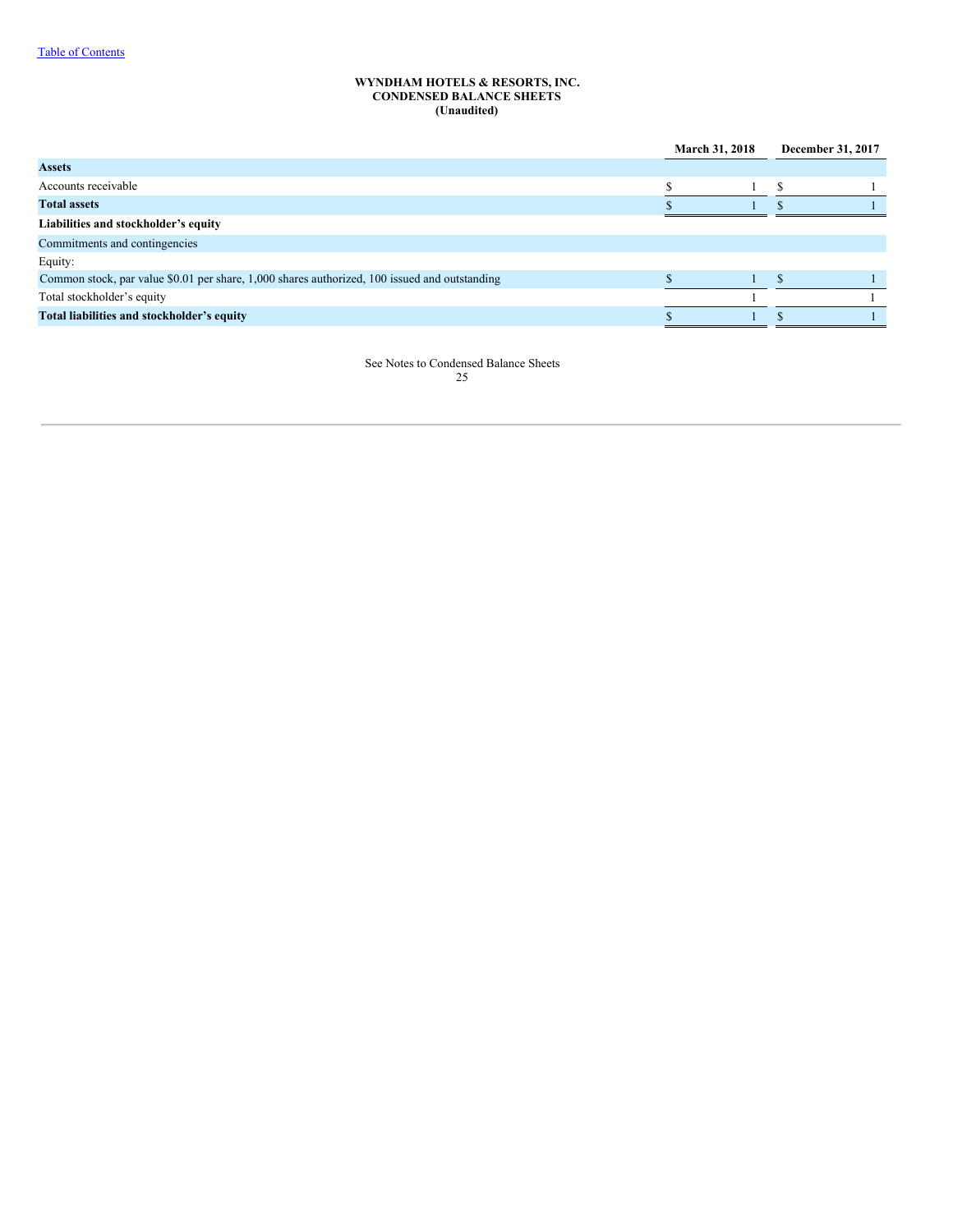#### **WYNDHAM HOTELS & RESORTS, INC. NOTES TO CONDENSED BALANCE SHEETS**

#### <span id="page-27-0"></span>**1. Organization**

Wyndham Hotels and Resorts, Inc. (the "Corporation") was incorporated as a Delaware corporation on October 24, 2017. Pursuant to a reorganization, the Corporation will become a holding corporation whose assets are expected to include all of the outstanding equity interest of Wyndham Hotels & Resorts Businesses. The Corporation will, through Wyndham Hotels & Resorts Businesses, continue to conduct the business now conducted by such entities.

#### **2. Summary of Significant Accounting**

#### **Policies**

The condensed balance sheets have been prepared in accordance with accounting principles generally accepted in the United States of America. Separate statements of operations, changes in stockholder's equity and cash flows have not been presented in the financial statements since there have been no activities in this entity during the period from October 24, 2017 (date of inception) to March 31, 2018.

# **3. Stockholder's**

#### **Equity**

The Corporation is authorized to issue 1,000 shares of common stock, par value \$0.01 per share ("Common Stock"). Under the Corporation's certificate of incorporation in effect as of October 24, 2017, all shares of Common Stock are identical. The Corporation has issued 100 shares of Common Stock in exchange for\$1.00, all of which were held by Wyndham Worldwide Corporation at March 31, 2018 and December 31, 2017.

## **4. Subsequent**

## **Events**

During April and May 2018, the Corporation underwent an internal reorganization, pursuant to which it became the holder, directly or through its subsidiaries, of the Wyndham Hotels & Resorts Businesses. On May 31, 2018, Wyndham Destinations, Inc. (previously known as Wyndham Worldwide Corporation) completed the previously announced spin-off of the hotel franchising and management business (the "Wyndham Hotels & Resorts businesses") from ("Wyndham Destinations") through the pro rata distribution of all of the shares of outstanding common stock of Wyndham Hotels & Resorts, Inc. to Wyndham Destinations' stockholders (the "Distribution"). Following the Distribution, the Corporation became an independent, publicly traded company. The Corporation will, through the Wyndham Hotels & Resorts Businesses, continue to conduct the business that is currently conducted by such entities.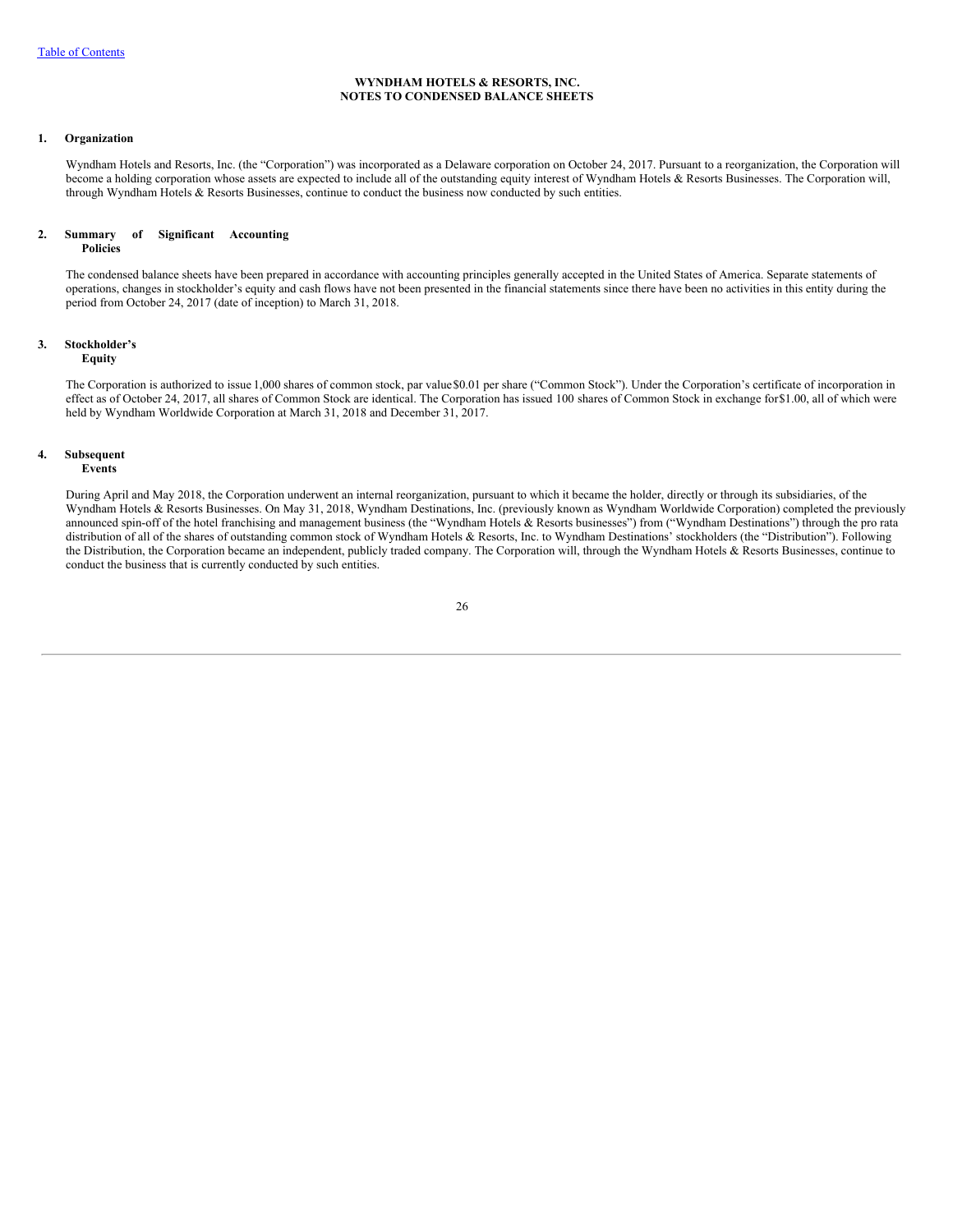## <span id="page-28-0"></span>**Item 2. Management's Discussion and Analysis of Financial Condition and Results of Operations.**

#### <span id="page-28-1"></span>**FORWARD-LOOKING STATEMENTS**

This report includes "forward-looking statements" as that term is defined by the Securities and Exchange Commission ("SEC"). Forward-looking statements are any statements other than statements of historical fact, including statements regarding our expectations, beliefs, hopes, intentions or strategies regarding the future. In some cases, forwardlooking statements can be identified by the use of words such as "may," "will," "expects," "hould," "believes," "plans," "anticipates," "estimates," "predicts," "potential," "continue," "future" or other words of similar meaning. Forward-looking statements are subject to risks and uncertainties that could cause actual results of Wyndham Hotels to differ materially from those discussed in, or implied by, the forward-looking statements. Factors that might cause such a difference include, but are not limited to, market demand for shares of Wyndham Hotels' common stock, general economic conditions, the performance of the financial and credit markets, the economic environment for the hospitality industry, the impact of war, terrorist activity or political strife, operating risks associated with the hotel business, uncertainties related to Wyndham Hotels' ability to realize the anticipated benefits of the spin-off or the La Quinta acquisition, uncertainties related to the successful integration of Wyndham Hotels' business with La Quinta's hotel franchising and management businesses, uncertainties related to Wyndham Hotels' ability to obtain financing or the terms of such financing, unanticipated developments related to the impact of the spin-off and the La Quinta acquisition on our relationships with our customers, suppliers, employees and others with whom we have relationships, unanticipated developments resulting from possible disruption to our operations resulting from the spin-off, or the La Quinta acquisition, uncertainties related to our postclosing credit obligations in connection with the divestiture of European Vacation Rentals Business, our credit rating, the timing and amount of future share repurchases and dividends; and those disclosed as risks under "Risk Factors" in Part II, Item 1A of this report. We caution readers that any such statements are based on currently available operational, financial and competitive information, and they should not place undue reliance on these forward-looking statements, which reflect management's opinion only as of the date on which they were made. The forward-looking statements made in this Quarterly Report on Form 10-Q are made only as of the date hereof, and we do not have or undertake any obligation to update any forward-looking statements to reflect subsequent events or circumstances.

References herein to "Wyndham Hotels," the "Company," "we," "our" and "us" refer to both (i) Wyndham Hotels & Resorts, Inc. and its consolidated subsidiaries for time periods following the consummation of the spin-off and (ii) the Wyndham Hotels & Resorts Businesses for time periods prior to the consummation of the spin-off. Unless the context otherwise suggests, references herein to "Wyndham Worldwide," "Wyndham Destinations" and "Parent" refer to Wyndham Worldwide Corporation and its consolidated subsidiaries.

## **BUSINESS AND OVERVIEW**

Wyndham Hotels & Resorts Businesses, consisting of the entities which held substantially all of the assets and liabilities used in managing and operating the hotel businesses of Wyndham Worldwide Corporation (the "Wyndham Hotels & Resorts Businesses"), is a leading global hotel franchisor, licensing its renowned hotel brands to hotel owners in more than 80 countries around the world.

Wyndham Hotels operates in the following segments:

Hotels.

- •**Hotel franchising —** licenses our lodging brands and provides related services to third-party hotel owners and others. •**Hotel management —**provides hotel management services for full-service and select limited-service hotels as well as two hotels that are owned by Wyndham
- The Condensed Combined Financial Statements presented herein have been prepared on a stand-alone basis and are derived from the consolidated financial statements and accounting records of Wyndham Worldwide. The condensed combined financial statements include Wyndham Hotels' assets, liabilities, revenues, expenses and cash flows and all entities in which Wyndham Hotels has a controlling financial interest.

#### *Hotel Business Spin-of*

During the third quarter of 2017, Wyndham Worldwide Corporation announced its intent to spin-off Wyndham Hotels, so that its operations would be held by a separate, publicly traded company. The transaction was effected through a pro-rata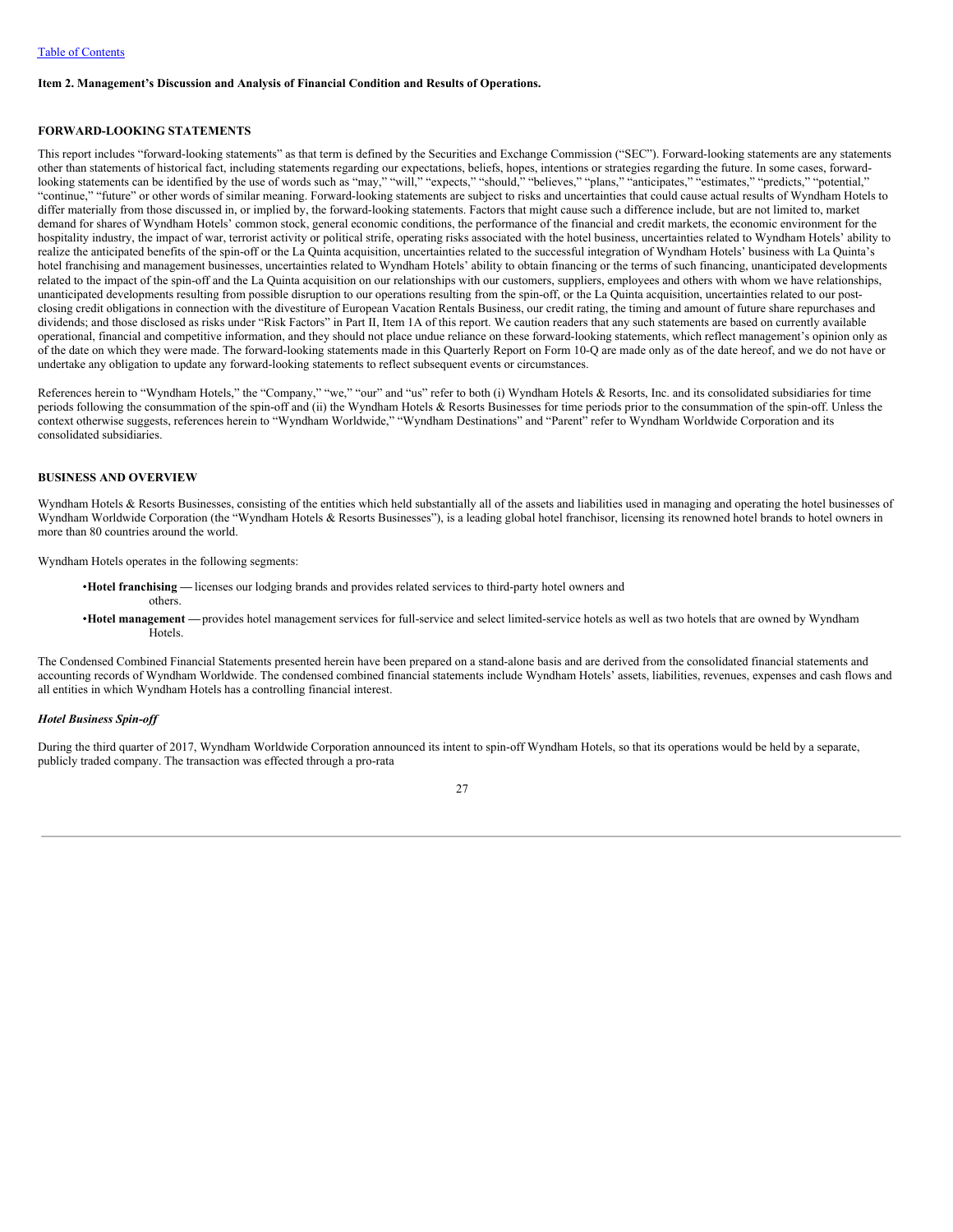## Table of Contents

distribution (the "Distribution") of Wyndham Hotels & Resorts, Inc.'s common stock to existing Wyndham Worldwide stockholders and was completed in the second quarter of 2018. Wyndham Hotels & Resorts, Inc. consists of the assets, liabilities and operations of the Wyndham Hotels & Resorts Businesses.

Pursuant to the Distribution, on May 31, 2018, Wyndham Worldwide stockholders received one share of Wyndham Hotels' common stock for each share of Wyndham Worldwide common stock held as of the close of business on May 18, 2018, the Record Date. Approximately 100 million shares of Wyndham Hotels' common stock were distributed on May 31, 2018 to Wyndham Worldwide stockholders. Wyndham Hotels common stock began "regular way" trading on the New York Stock Exchange under the ticker symbol "WH" on June 1, 2018.

Wyndham Hotels and Wyndham Worldwide entered into long-term exclusive license agreements to retain their affiliations with one of the industry's top-rated loyalty programs, Wyndham Rewards, as well as to continue to collaborate on inventory-sharing and customer cross-sell initiatives.

#### *La Quinta Acquisition*

On May 30, 2018, we completed its acquisition of the hotel franchising and management businesses of La Quinta Holdings Inc. ("La Quinta") for \$1.95 billion in cash. In conjunction with the acquisition, stockholders of La Quinta Holdings received \$16.80 per share in cash (approximately \$1.0 billion in aggregate), and we repaid approximately \$715 million of La Quinta Holdings debt and set aside a reserve of \$240 million for estimated taxes expected to be incurred in connection with the taxable spin-off of La Quinta's owned real estate assets into CorePoint Lodging, Inc., which occurred immediately prior to the acquisition of La Quinta by Wyndham Hotels. At the time that we entered into the agreement to purchase the La Quinta's hotel franchising and management businesses, we obtained financing commitments of \$2.0 billion in the form of a 364 day senior unsecured bridge term loan facility (the "bridge term loan facility") to fund the acquisition. The bridge term loan facility was terminated in conjunction with the net cash proceeds from Wyndham Hotels' issuance of \$500 million of unsecured notes, due 2026 and a seven-year \$1.6 billion senior secured term loan.

#### *Credit Agreement*

In May 2018, we entered into a new senior secured credit facilities (the "Credit Facilities") in an aggregate principal amount of \$2.35 billion, consisting of a term loan (the "Term Loan") in an aggregate principal amount of \$1.6 billion maturing in 2025 and a revolving credit facility in an aggregate principal amount of \$750 million maturing in 2023, which was undrawn at closing. We hedged a portion of our \$1.6 billion Term Loan. The pay-fixed/receive-variable interest rate swap agreements have a total notional amount \$1.0 billion, of which \$500 million have a term of five years and \$500 million with a term of two and half years with a fixed rates of 2.66% and 2.52%, respectively. The variable rates of the swap agreements are based on one-month LIBOR.

#### *Senior Unsecured Notes Of ering*

In April 2018, we issued\$500 million of senior unsecured notes, which mature in 2026 and bear interest at a rate of5.375% per year. Interest is payable semi-annually in arrears on October 15 and April 15 of each year, commencing on October 15, 2018.

The notes were initially guaranteed by Parent on a senior unsecured basis and, immediately prior to the consummation of the spin-off, Parent's guarantee of the notes was released. During May 2018, we entered into a second supplemental indenture with certain of its wholly owned domestic subsidiaries, pursuant to which they became guarantors of the notes.

We replaced a portion of Wyndham Worldwide's bridge term loan facility with the net cash proceeds of the notes, reducing Parent's outstanding bridge term loan facility commitments to approximately \$1.5 billion. The remainder of the bridge term loan facility was terminated in conjunction with the issuance of the Term Loan described below. Wyndham Worldwide paid \$9 million to obtain such financing commitments.

#### *Credit Support Provided for Wyndham Worldwide's Sale of its European Vacation Rentals Business*

In May 2018, Wyndham Destination Network, LLC ("WDN"), a subsidiary of Parent, and certain other Parent subsidiaries, completed the previously announced sale of the European Vacation Rentals business to Compass IV Limited, an affiliate of Platinum Equity, LLC.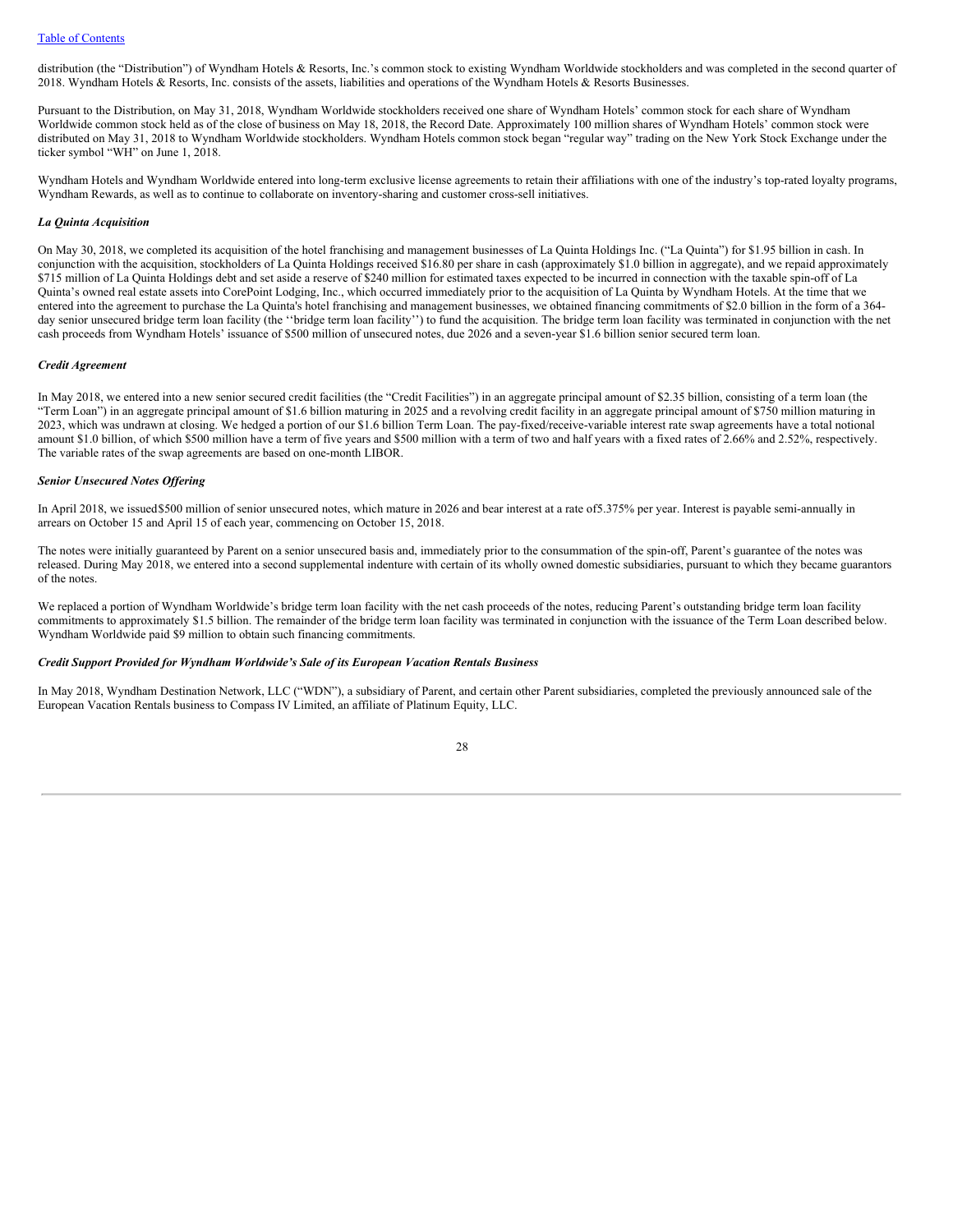## Table of Contents

In connection with the sale of the European Vacation Rentals business, we have provided certain post-closing credit support in the form of guarantees of up to approximately \$87 million to ensure that the business meets the requirements of certain service providers and regulatory authorities. In addition, WDN has agreed that either Parent or we will provide an additional \$47 million in post-closing credit support to certain regulatory authorities by September 30, 2018. In connection with such additional post-closing credit support, Parent has deposited \$47 million in escrow account funding. The escrow account funding will be released to Parent to the extent alternative post-closing credit support is provided.

Such post-closing credit support may be called if the European Vacation Rentals business fails to meets its primary obligation to pay amounts when due. The European Vacation Rentals business has provided an indemnity to Parent in the event that the post-closing credit support is enforced or called upon. Pursuant to the terms of the Separation and Distribution Agreement that was entered into in connection with the Distribution, we will assume one-third and Parent will assume two-thirds of any such losses actually incurred by the Parent or us in the event that these credit support arrangements are enforced or called upon by any beneficiary and any amounts paid or received by Parent in respect of any indemnification claims made.

#### *License Agreement related to Wyndham Worldwide's Sale of its European Vacation Rentals Business*

In connection with its sale, the European Vacation Rentals business has entered into a20-year agreement under which it will pay us a royalty fee of1% of net revenue for the right to use the "by Wyndham" endorser brand.

## *Sale of Knights Inn*

In May 2018, we sold the Knights Inn brand and franchise system to a subsidiary of RLH Corporation for\$27 million in cash, subject to customary closing conditions and certain post-closing adjustments. We expect to record a pretax gain of approximately \$20 million within transaction-related expenses on the Condensed Combined Statement of Income in connection with the sale of Knights Inn.

## *Debt Due to Parent*

Prior to the Distribution on May 31, 2018, Wyndham Hotels' outstanding borrowings from its Parent of \$197 million was contributed to Parent's net investment.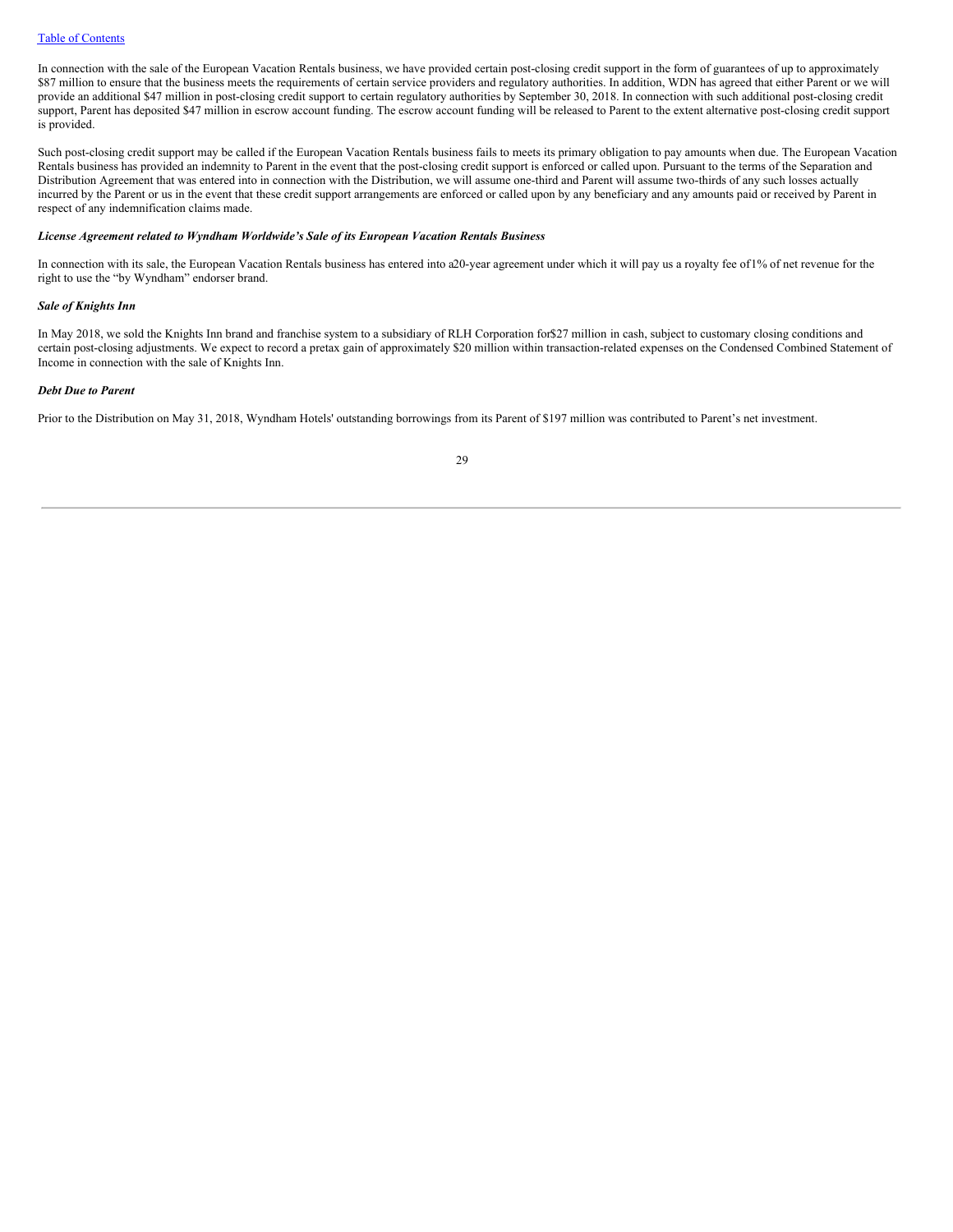## **RESULTS OF OPERATIONS**

Discussed below are our key operating statistics, combined results of operations and the results of operations for each of our reportable segments. The reportable segments presented below represent our operating segments for which discrete financial information is available and used on a regular basis by our chief operating decision maker to assess performance and to allocate resources. In identifying our reportable segments, we also consider the nature of services provided by our operating segments. Management evaluates the operating results of each of our reportable segments based upon net revenues and Adjusted EBITDA. Adjusted EBITDA is defined as net income excluding interest expense, depreciation and amortization, impairment charges, restructuring and related charges, contract termination costs, transaction-related costs (acquisition-, disposition- or separation-related), stock-based compensation expense, early extinguishment of debt costs and income taxes. We believe that Adjusted EBITDA is a useful measure of performance for our segments and, when considered with U.S. GAAP measures, gives a more complete understanding of our operating performance. Adjusted EBITDA is not a recognized term under U.S. GAAP and should not be considered as an alternative to net income or other measures of financial performance or liquidity derived in accordance with U.S. GAAP. Our presentation of Adjusted EBITDA may not be comparable to similarly-titled measures used by other companies.

We generate royalties and franchise fees, management fees and other revenues from hotel franchising and hotel management activities, as well as fees from licensing our "Wyndham" trademark, certain other trademarks and intellectual property. In addition, pursuant to our franchise and management contracts with third-party hotel owners, we generate marketing, reservation and loyalty fee revenues and cost reimbursement revenues that over time are offset, respectively, by the marketing, reservation and loyalty costs and property operating costs that we incur.

## **OPERATING STATISTICS**

The table below presents our operating statistics for the three months ended March 31, 3018 and 2017. "Rooms" represent the number of hotel rooms in our brand systems as of the last date of the period. "RevPAR" represents the room rental revenues generated by our franchisees divided by the number of available room-nights in the period. These operating statistics are the drivers of our revenues and therefore provide an enhanced understanding of our business. Refer to the Results of Operations section below for a discussion as to how these operating statistics affected our business for the periods presented.

|                               | Three Months Ended March 31, |         |            |  |  |  |
|-------------------------------|------------------------------|---------|------------|--|--|--|
|                               | 2018                         | 2017    | $%$ Change |  |  |  |
| $\mathbf{Rooms}^{\text{(a)}}$ |                              |         |            |  |  |  |
| <b>United States</b>          | 437,200                      | 427,800 | $2\%$      |  |  |  |
| International                 | 285,800                      | 272,000 | $5\%$      |  |  |  |
| Total rooms                   | 723,000                      | 699,800 | $3\%$      |  |  |  |
| RevPAR <sup>(a)</sup>         |                              |         |            |  |  |  |
| <b>United States</b>          | \$35.91                      | \$34.00 | 6 %        |  |  |  |
| International <sup>(b)</sup>  | 30.90                        | 28.05   | $10\%$     |  |  |  |
| Total RevPAR <sup>(b)</sup>   | 33.95                        | 31.73   | $7\%$      |  |  |  |

(a) Includes the impact of acquisitions from the acquisition dates forward.

(b) Excluding currency effects, international RevPAR increased 2% and total RevPAR increased 5%.

## **THREE MONTHS ENDED MARCH 31, 2018 VS. THREE MONTHS ENDED MARCH 31, 2017**

|                            | Three Months Ended March 31, |     |    |      |            |  |  |  |
|----------------------------|------------------------------|-----|----|------|------------|--|--|--|
|                            | 2018                         |     |    | 2017 | $%$ Change |  |  |  |
| Net revenues               |                              | 302 | -S | 289  | $4\%$      |  |  |  |
| Expenses                   |                              | 246 |    | 232  | $6\%$      |  |  |  |
| Operating income           |                              | 56  |    | 57   | $(2\%)$    |  |  |  |
| Interest expense, net      |                              |     |    |      | $(50\%)$   |  |  |  |
| Income before income taxes |                              | 55  |    | 55   | <b>NM</b>  |  |  |  |
| Provision for income taxes |                              | 16  |    | 22   | (27%)      |  |  |  |
| Net income                 |                              | 39  |    | 33   | 18 %       |  |  |  |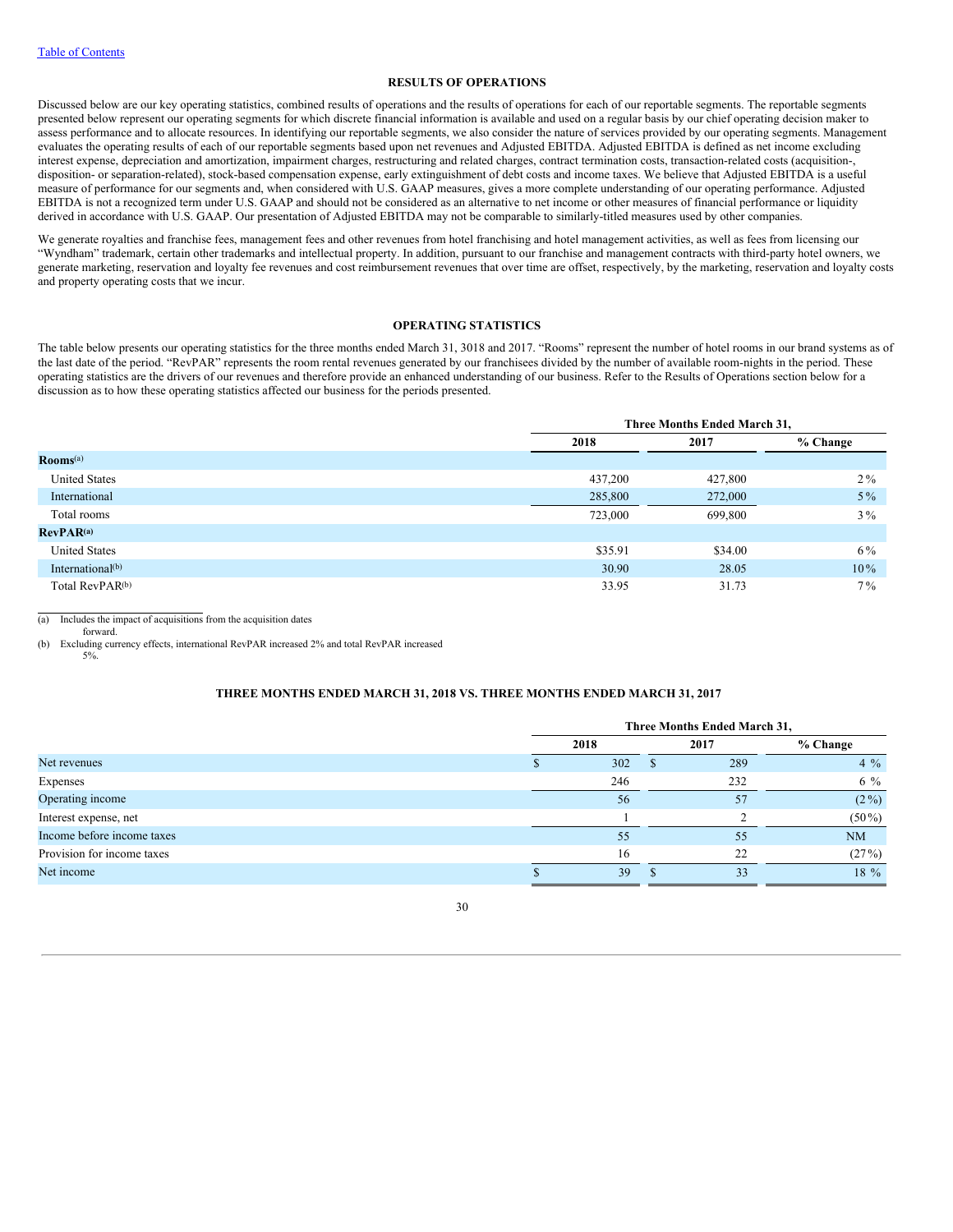During the three months ended March 31, 2018, net revenues increased 4% compared with the same period last year, primarily due to higher royalty and marketing, reservation and loyalty revenues.

During the three months ended March 31, 2018, total expenses increased 6% and included \$12 million of separation-related costs and \$2 million of transaction-related costs primarily associated with the La Quinta acquisition. During the three months ended March 31, 2018:

- Marketing, reservation and loyalty expenses decreased to 27.8% of revenues from 28.0% during the three months ended March 31, 2017;
- Operating expenses decreased to 13.6% of revenues from 15.2% during the three months ended March 31, 2017, primarily as a result of reduced expenses at our owned hotel in Puerto Rico due to insurance recoveries in 2018 related to hurricanes during 2017; and
- General and administrative expenses decreased to 7.3% of revenues from 7.6% during the three months ended March 31, 2017, primarily due to higher net revenues.

Marketing, reservation and loyalty expenses equaled marketing, reservation and loyalty revenues during the three months ended March 31, 2018 and marketing, reservation and loyalty expenses exceeded marketing, reservation and loyalty revenues by \$4 million during the three months ended March 31, 2017.

Our effective tax rates were 29.1% and 40.0% for the three months ended March 31, 2018 and 2017, respectively. The decrease was principally due to the reduction in the corporate income tax rate resulting from the enactment of the U.S. Tax Cuts and Jobs Act.

As a result of these items, net income increased \$6 million compared with the three months ended March 31, 2017.

Following is a discussion of the results of each of our segments and Corporate and Other for the three months ended March 31, 2018 compared to March 31, 2017:

|                          |                          | <b>Net Revenues</b>      |            | <b>Adjusted EBITDA</b> |      |  |      |           |
|--------------------------|--------------------------|--------------------------|------------|------------------------|------|--|------|-----------|
|                          | 2018                     | 2017                     | $%$ Change |                        | 2018 |  | 2017 | % Change  |
| <b>Hotel Franchising</b> | 203                      | 191                      | 6%         |                        | 86   |  | 78   | 10%       |
| Hotel Management         | 99                       | 98                       | $1\%$      |                        | 16   |  |      | 78%       |
| Corporate and other      | $\overline{\phantom{a}}$ | $\overline{\phantom{a}}$ | $-$        |                        | (10) |  | (9)  | <b>NM</b> |
| <b>Total Company</b>     | 302                      | 289                      | $4\%$      |                        | 92   |  | 78   | 18%       |

# **Reconciliation of Net Income to Adjusted EBITDA**

|                               | Three Months Ended March 31, |      |    |      |
|-------------------------------|------------------------------|------|----|------|
|                               |                              | 2018 |    | 2017 |
| Net income                    |                              | 39   | -S | 33   |
| Provision for income taxes    |                              | 16   |    | 22   |
| Depreciation and amortization |                              | 19   |    | 18   |
| Interest expense, net         |                              |      |    |      |
| Stock-based compensation      |                              |      |    |      |
| Separation-related expenses   |                              | 12   |    |      |
| Transaction-related expenses  |                              |      |    |      |
| Restructuring expenses        |                              |      |    |      |
| <b>Adjusted EBITDA</b>        |                              | 92   |    | 78   |

For the three months ended March 31, 2018, we reported net income of \$39 million, which included after-tax charges of \$9 million related to our planned separation from Wyndham Worldwide and \$3 million for transaction-related costs primarily related to acquisitions. For the three months ended March 31, 2017, we reported net income of \$33 million, which included after-tax charges of \$1 million for restructuring activities.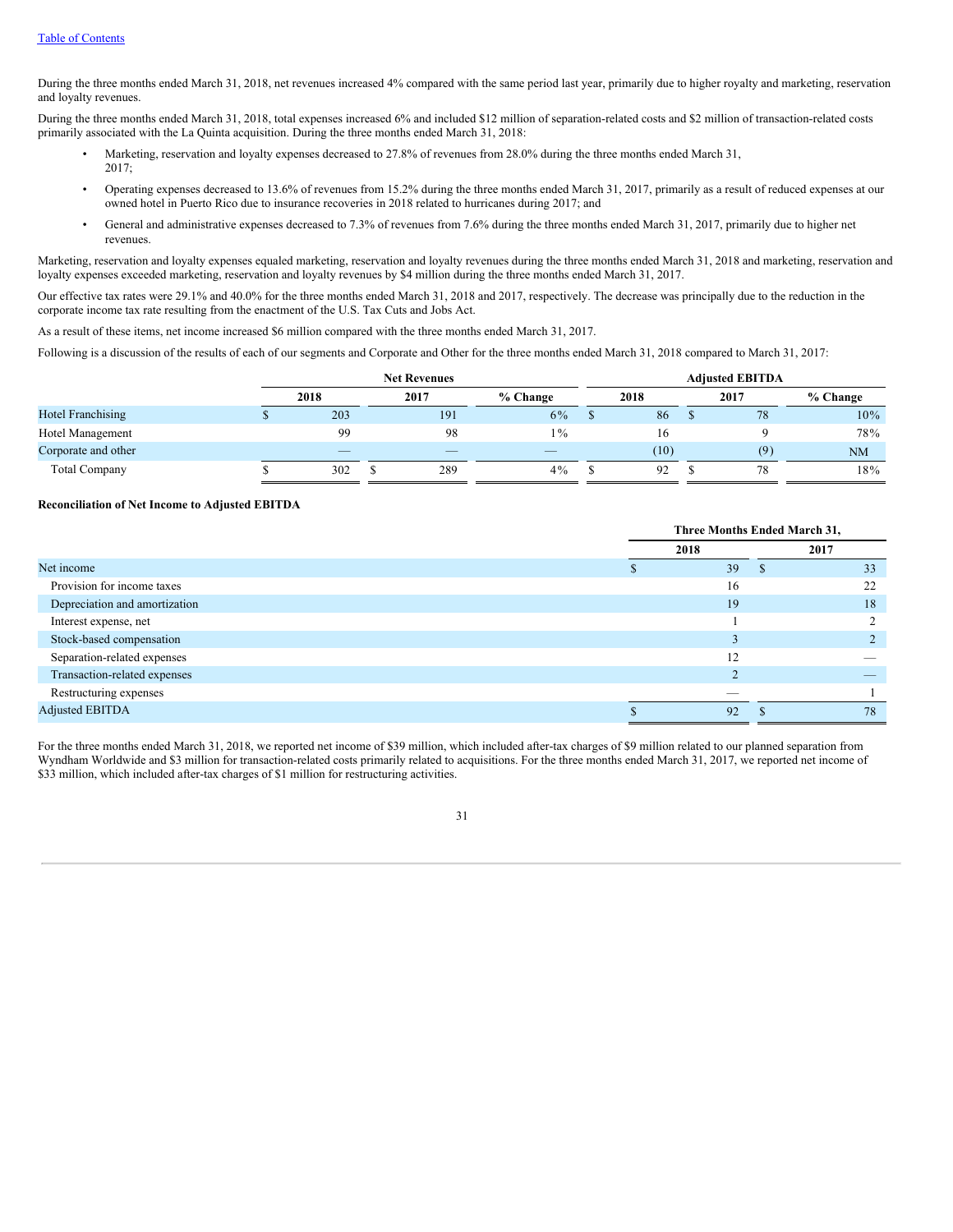## Table of Contents

#### **Hotel Franchising**

Following is a discussion of the results of our Hotel Franchising segment for the three months ended March 31, 2018 compared to March 31, 2017:

|                               |        | Three Months Ended March 31, |   |         |            |  |  |
|-------------------------------|--------|------------------------------|---|---------|------------|--|--|
|                               |        | 2018                         |   | 2017    | $%$ Change |  |  |
| $\mathbf{Rooms}^{\text{(a)}}$ |        |                              |   |         |            |  |  |
| <b>United States</b>          |        | 424,500                      |   | 414,200 | $2\%$      |  |  |
| International                 |        | 272,800                      |   | 261,000 | $5\%$      |  |  |
| Total rooms                   |        | 697,300                      |   | 675,200 | $3\%$      |  |  |
| <b>RevPAR<sup>(a)</sup></b>   |        |                              |   |         |            |  |  |
| <b>United States</b>          | ¢<br>ъ | 34.20                        | S | 32.29   | 6 %        |  |  |
| International $(b)$           |        | 29.39                        |   | 26.80   | $10\%$     |  |  |
| Total RevPAR <sup>(b)</sup>   |        | 32.34                        |   | 30.21   | $7\%$      |  |  |

(a) Includes the impact of acquisitions from the acquisition dates forward.

(b) Excluding currency effects, International RevPAR increased 2% and total RevPAR increased

5%.

Net revenues increased 6% for the three months ended March 31, 2018 compared with the same period last year primarily due to 3% total hotel franchising system growth and 7% higher RevPAR. Currency translation favorably impacted revenues by \$1 million.

Adjusted EBITDA increased 10% for the three months ended March 31, 2018 compared with the same period last year primarily due to higher revenues. Currency translation favorably impacted adjusted EBITDA by \$1 million. During the three months ended March 31, 2018:

- Marketing, reservation and loyalty expenses decreased to 40.7% of revenues from 41.5% during the same period last year due to an overall increase in net revenues;
- Operating expenses were 12.2% of revenue compared to 12.1% during the same period last year; and
- General and administrative expenses decreased to 6.9% of revenues from 7.8% during the same period last year primarily due to higher net revenues

Marketing, reservation and loyalty revenues exceeded marketing, reservation and loyalty expenses by \$1 million during the three months ended March 31, 2018 and marketing, reservation and loyalty expenses exceeded marketing, reservation and loyalty revenues by \$2 million during the three months ended March 31, 2017.

#### **Hotel Management**

Following is a discussion of the results of our Hotel Management segment for the three months ended March 31, 2018 compared to March 31, 2017:

|                               |         | Three Months Ended March 31, |          |  |  |  |
|-------------------------------|---------|------------------------------|----------|--|--|--|
|                               | 2018    | 2017                         | % Change |  |  |  |
| $\mathbf{Rooms}^{\text{(a)}}$ |         |                              |          |  |  |  |
| <b>United States</b>          | 12,800  | 13,600                       | $(6\%)$  |  |  |  |
| International                 | 12,900  | 11,000                       | $17\%$   |  |  |  |
| Total rooms                   | 25,700  | 24,600                       | $4\%$    |  |  |  |
| <b>RevPAR<sup>(a)</sup></b>   |         |                              |          |  |  |  |
| <b>United States</b>          | \$94.28 | \$88.50                      | $7\%$    |  |  |  |
| International <sup>(b)</sup>  | 61.82   | 57.87                        | $7\%$    |  |  |  |
| Total RevPAR <sup>(b)</sup>   | 77.61   | 74.73                        | $4\%$    |  |  |  |

(a) Includes the impact of acquisitions from the acquisition dates

(b) Excluding currency effects, International RevPAR increased 6% and total RevPAR increased 3%.

forward.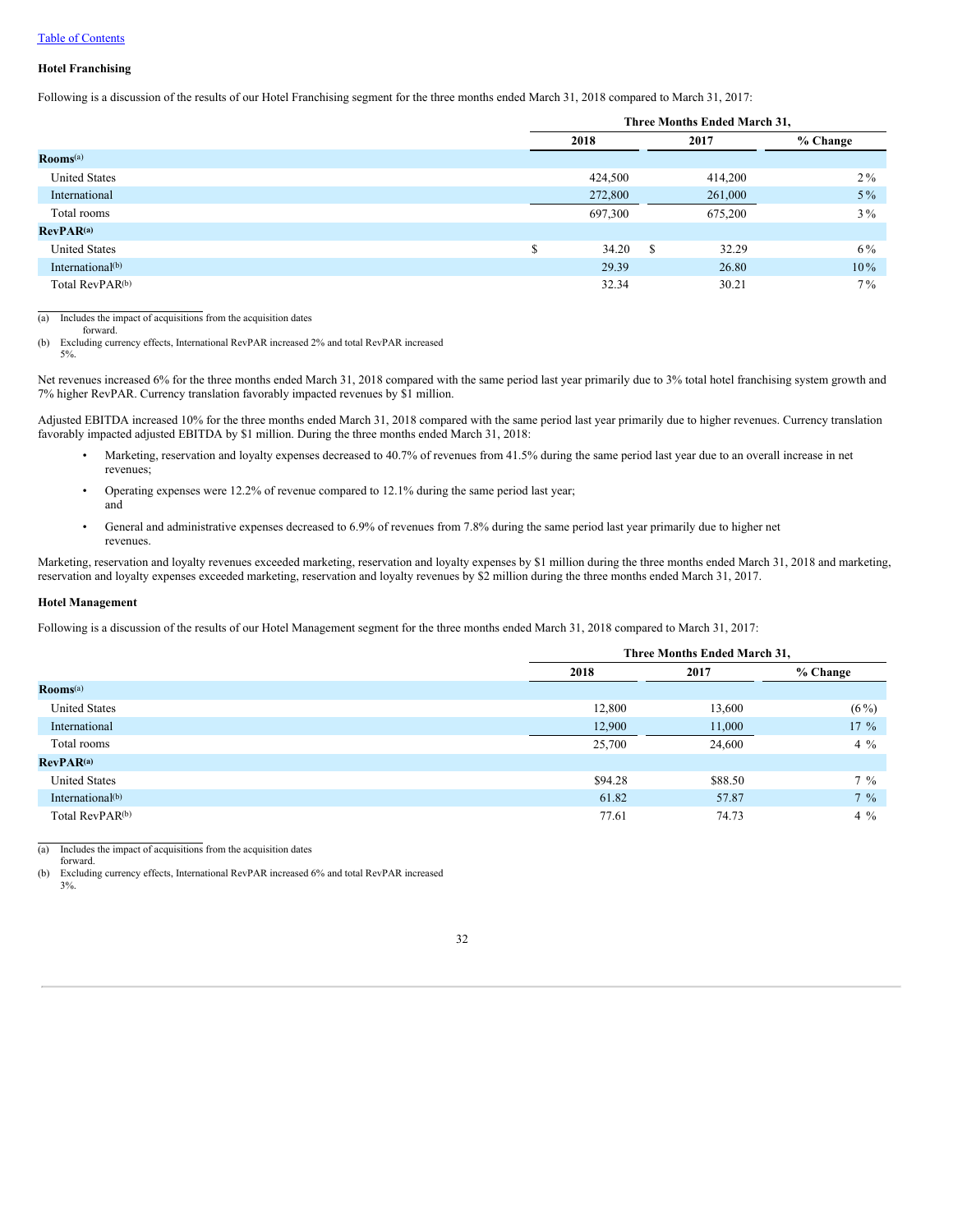Net revenues increased 1% for the three months ended March 31, 2018 compared with the same period last year primarily due to growth in rooms under management.

Adjusted EBITDA increased \$7 million for the three months ended March 31, 2018 compared with the same period last year. During the three months ended March 31, 2018:

- Cost reimbursements decreased to 66.0% of revenues from 67.8% during the same period last year;
- Operating expenses decreased to 15.4% of revenue from 21.6% during the same period last year primarily as a result of lower expenses at our owned hotel in Puerto Rico due to insurance recoveries in 2018 related to hurricanes during 2017;
- Marketing, reservation and loyalty expenses decreased to 1.6% of revenues from 1.9% during the same period last year due to an increase in total net revenues; and
- General and administrative expenses of 1.0% of revenues were unchanged compared to the same period last year.

Cost reimbursement revenue was equal to reimbursable expenses in both 2018 and 2017. Marketing, reservation and loyalty expenses exceeded marketing, reservation and loyalty revenues by \$1 million and \$2 million for the three months ended March 31, 2018 and 2017, respectively.

# **Corporate and Other**

Corporate expenses increased \$1 million during the three months ended March 31, 2018 compared to the same period last year.

# **FINANCIAL CONDITION, LIQUIDITY AND CAPITAL RESOURCES**

## **FINANCIAL CONDITION**

|                      | March 31,<br>2018 | December 31,<br>2017 | Change  |
|----------------------|-------------------|----------------------|---------|
| Total assets         | 2,162<br>۰υ       | 2,137                | 25<br>D |
| Total liabilities    | 889               | 875                  | 14      |
| Total net investment | 1,273             | 1,262                | 11      |

Total assets increased 1% from December 31, 2017 to March 31, 2018 primarily due to prepaid financing costs related to the La Quinta acquisition and timing of payments related to the global hotel conference we sponsor every 18 months. Total liabilities increased 2% primarily due to an increase in debt from Parent. Total net investment increased 1% from December 31, 2017 to March 31, 2018 primarily due to net income earned in the first quarter of 2018.

## **LIQUIDITY AND CAPITAL RESOURCES**

Historically, our net cash was transferred to Wyndham Worldwide, where it was centrally managed. Following the spin-off, we will no longer participate in cash management and intercompany funding arrangements with Wyndham Worldwide. Our principal sources of liquidity following the spin-off will be our cash on hand, our ability to generate cash through operations and financing activities, as well as any available funding arrangements and financing facilities we have entered into.

In April 2018, Wyndham Hotels & Resorts, Inc. issued \$500 of senior unsecured notes, which mature in 2026 and bear interest at a rate of 5.375% per year. In addition to the notes offering, in May 2018, Wyndham Hotels & Resorts, Inc. entered into new Senior Secured Credit Facilities in an aggregate principal amount of \$2.35 billion, consisting of a Term Loan in an aggregate principal amount of \$1.6 billion maturing in 2025 and a revolving credit facility in an aggregate principal amount of \$750 million maturing in 2023, which was undrawn at closing.

The proceeds from the notes offering and the Term Loan were used primarily to finance the cash consideration for the La Quinta acquisition, as well as to pay related fees and expenses and for general corporate purposes. For a more detailed description of the financing transactions see Note 14 - Subsequent Events to the Condensed Combined Financial Statements contained in Part I, Item 1 of this report for a discussion of the La Quinta acquisition, the Credit Facilities and the notes offering.

Prior to the issuance of the notes and entering into the Credit Agreement, Wyndham Worldwide Corporation obtained financing commitments for a \$2.0 billion 364-day senior unsecured bridge term loan facility related to the La Quinta acquisition, which was

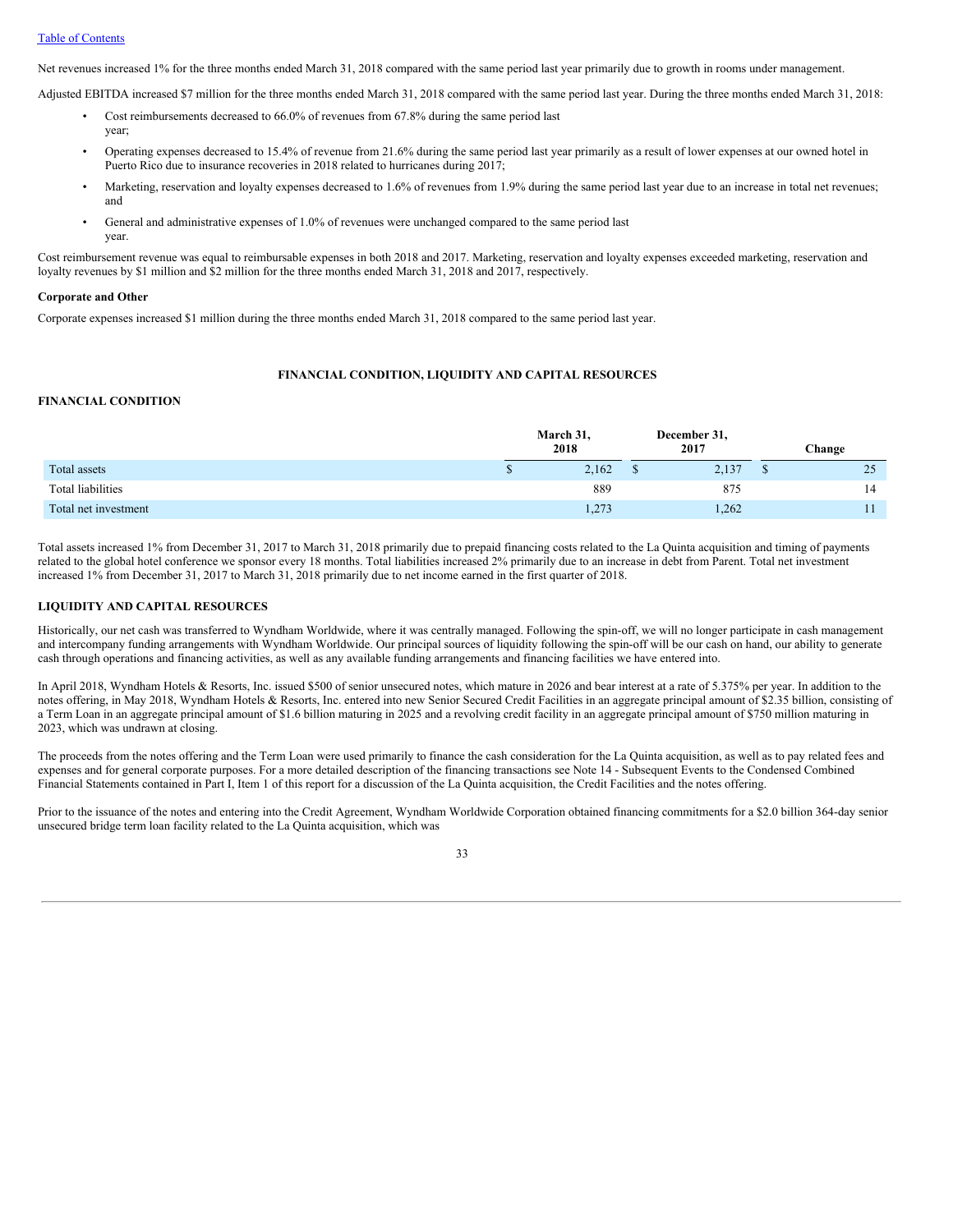expected to be assigned to us if we did not obtain other long-term financing. We replaced the bridge term loan facility with the net cash proceeds of the notes and the Term Loan.

Our liquidity and access to capital may be impacted by our credit rating, financial performance and global credit market conditions. We believe that our existing cash, cash equivalents, cash generated through operations and our expected access to financing facilities, together with funding through third-party sources such as commercial banks, will be sufficient to fund our operating activities, anticipated capital expenditures and growth needs.

#### **CASH FLOW**

The following table summarizes the changes in cash, cash equivalents and restricted cash during the three months ended March 31, 2018 and 2017:

|                                                                                    | Three Months Ended March 31, |           |      |  |        |
|------------------------------------------------------------------------------------|------------------------------|-----------|------|--|--------|
|                                                                                    |                              | 2018      | 2017 |  | Change |
| Cash provided by/(used in)                                                         |                              |           |      |  |        |
| Operating activities:                                                              |                              | 16<br>- S | 23   |  |        |
| Investing activities:                                                              |                              |           | (5)  |  |        |
| Financing activities:                                                              |                              | (1)       | (14) |  |        |
| Effects of changes in exchange rates on cash, cash equivalents and restricted cash |                              | Ш         | _    |  |        |
| Net change in cash, cash equivalents and restricted cash                           |                              | ι4        |      |  | 6      |

During the first quarter of 2018, net cash provided by operating activities decreased \$7 million compared to the prior-year period primarily due to working capital (net change in assets and liabilities) timing differences.

Net cash used in investing activities decreased \$5 million in the first quarter 2018 compared to prior year due to insurance proceeds received during 2018 related to damage sustained at our Rio Mar property from the hurricanes in 2017. Such proceeds were partially offset by higher property and equipment additions primarily related to renovations at our Rio Mar property.

Net cash used in financing activities decreased \$13 compared to 2017, primarily reflecting a \$7 million increase in borrowings from Wyndham Worldwide and a \$6 million reduction in transfers to Wyndham Worldwide.

## *Capital Deployment*

We focus on optimizing cash flow and seeking to deploy capital to generate attractive risk-adjusted returns in ways that are consistent with, and further, our strategic objectives. We intend to continue to invest in select capital and technological improvements across our business. We may also seek to obtain additional franchise agreements and hotel management contracts on a strategic and selective basis as well as grow our business through acquisitions. In addition, we expect to return cash to stockholders through the payment of dividends and the repurchase of common stock.

During the three months ended March 31, 2018, we spent \$14 million on capital expenditures primarily for renovations at our Rio Mar property and information technology enhancement projects. During 2018, we anticipate spending between \$50 million and \$60 million on capital expenditures, and we also expect to spend an additional \$20 million to repair and renovate our Rio Mar property, which we expect will be funded with insurance proceeds.

In addition, during the three months ended March 31, 2018, we spent \$3 million on development advance notes to acquire new franchise and management agreements. In an effort to support growth in our business, we intend to continue to provide development advance notes, which may include agreements with multi-unit owners, from time to time. We may also continue to provide other forms of financial support.

We expect that the majority of the expenditures that will be required to pursue our capital spending programs and strategic investments (other than any significant acquisitions) will be financed with cash flow generated through operations. Additional expenditures will be financed with general unsecured corporate borrowings.

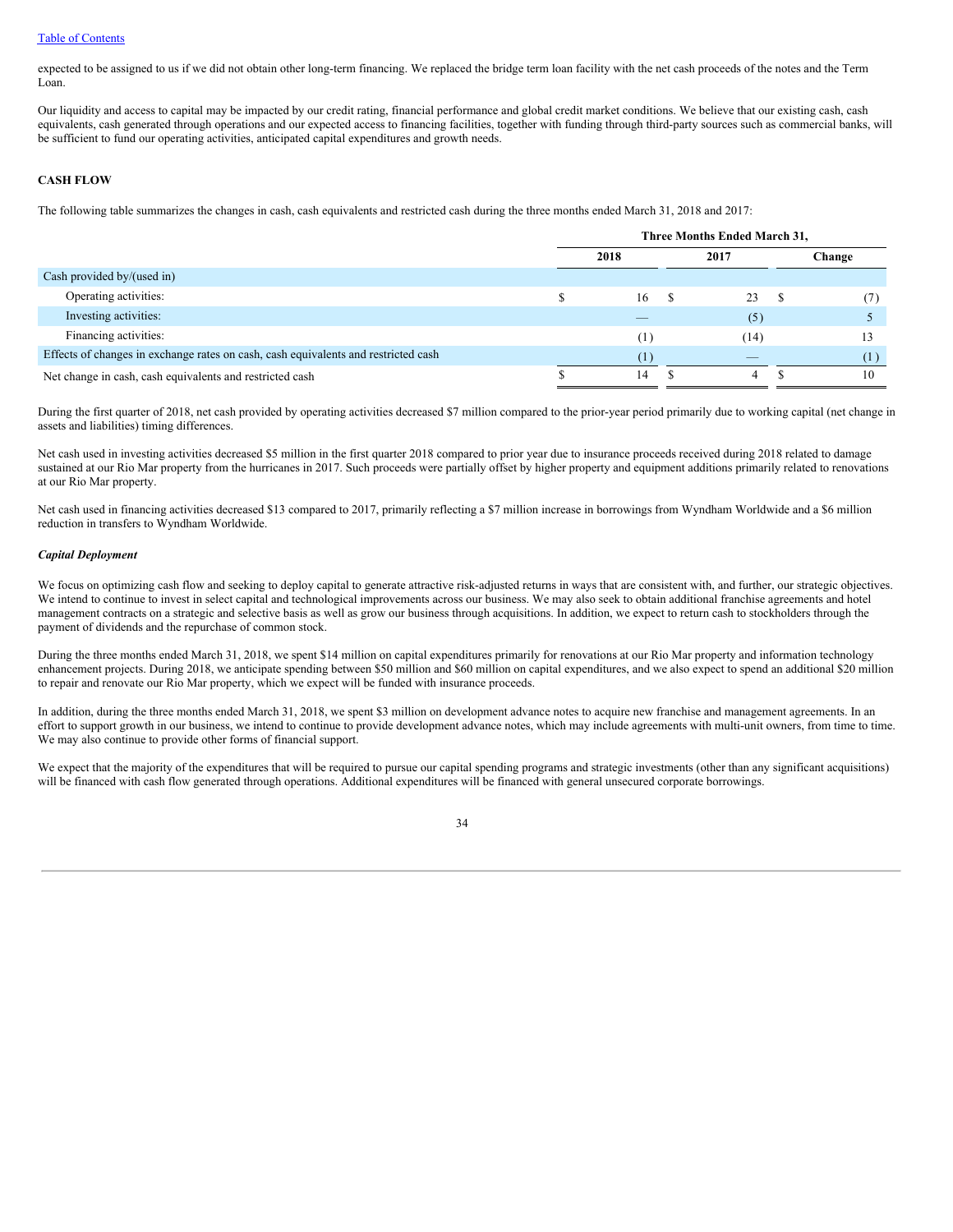#### *Stock Repurchase Program*

In May 2018, our Board of Directors approved a share repurchase plan, effective immediately following the Distribution, pursuant to which Wyndham Hotels & Resorts, Inc. will be able to purchase up to \$300 million of Wyndham Hotels & Resorts, Inc. common stock. Under the plan, we may, from time to time, purchase our common stock through various means, including, without limitation, open market transactions, privately negotiated transactions or tender offers, subject to the terms of the tax matters agreement entered into in connection with the Distribution.

#### *Dividend Declaration*

On May 17, 2018, our Board of Directors declared a quarterly cash dividend with respect to Wyndham Hotels & Resorts, Inc. common stock of \$0.25 per share, which will be paid on June 29, 2018 to stockholders of record as of the close of business on June 15, 2018.

The declaration and payment of future dividends to holders of our common stock are at the discretion of our Board of Directors and depend upon many factors, including our financial condition, earnings, capital requirements of our business, covenants associated with certain debt obligations, legal requirements, regulatory constraints, industry practice and other factors that our Board of Directors deems relevant. There is no assurance that a payment of a dividend will occur in the future.

# **LONG-TERM DEBT COVENANTS**

The Credit Facilities contain customary covenants that, among other things, restrict, subject to certain exceptions, Wyndham Hotels & Resorts, Inc. and its restricted subsidiaries' ability to grant liens on their assets, incur indebtedness, sell assets, make investments, engage in acquisitions, mergers or consolidations and pay certain dividends and other restricted payments. The Credit Facilities require Wyndham Hotels & Resorts, Inc. to comply with financial maintenance covenants to be tested quarterly, consisting of a maximum first-lien leverage ratio.

The Indenture under which the senior notes due 2026 were issued contains covenants that limit, among other things, Wyndham Hotels & Resorts, Inc.'s ability and that of certain of its subsidiaries to (i) create liens on certain assets; (ii) enter into sale and leaseback transactions; and (iii) merge, consolidate or sell all or substantially all of Wyndham Hotels & Resorts, Inc.'s assets. These covenants are subject to a number of important exceptions and qualifications.

## **SEASONALITY**

While the hotel industry is seasonal in nature, periods of higher revenues vary property-by-property and performance is dependent on location and guest base. Based on historical performance, revenues from franchise and management fees are generally higher in the second and third quarters than in the first or fourth quarters due to increased leisure travel during the spring and summer months. The seasonality of our business may cause fluctuations in our quarterly operating results, earnings and profit margins. As we expand into new markets and geographical locations, we may experience increased or different seasonality dynamics that create fluctuations in operating results different from the fluctuations we have experienced in the past.

#### **COMMITMENTS AND CONTINGENCIES**

We are involved in claims, legal and regulatory proceedings and governmental inquiries related to our business. Litigation is inherently unpredictable and, although we believe that our accruals are adequate and/or that we have valid defenses in these matters, unfavorable results could occur. As such, an adverse outcome from such proceedings for which claims are awarded in excess of the amounts accrued, if any, could be material to us with respect to earnings and/or cash flows in any given reporting period. As of March 31, 2018, the potential exposure resulting from adverse outcomes of such legal proceedings could, in the aggregate, range up to \$12 million in excess of recorded accruals. However, we do not believe that the impact of such litigation should result in a material liability to us in relation to our financial position or liquidity.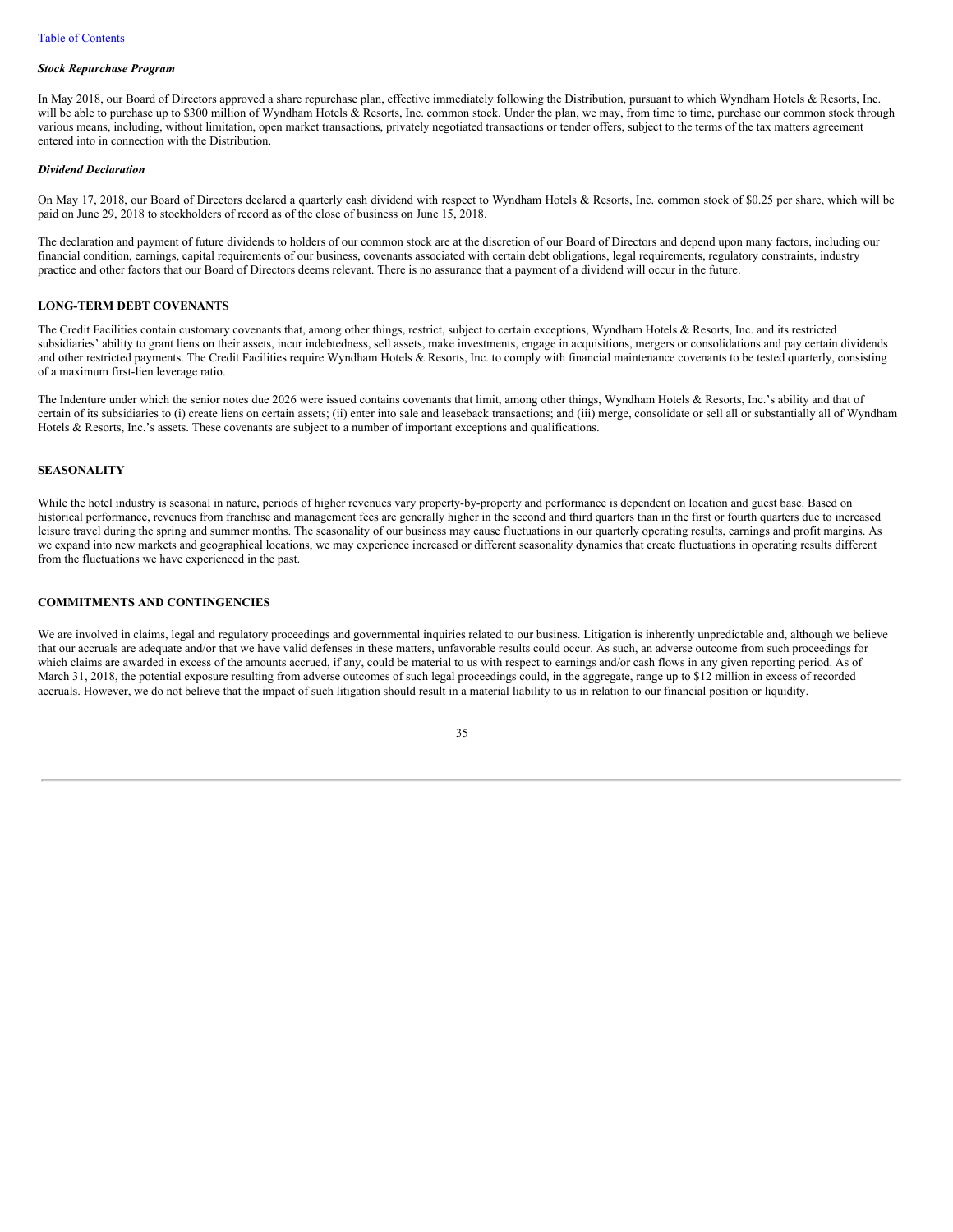activities.

# **CONTRACTUAL OBLIGATIONS**

The following table summarizes our future contractual obligations for the twelve month periods set forth below:

|                               | $4/1/18$ -<br>3/31/19 | $4/1/19$ -<br>3/31/20 |                          | $4/1/20-$<br>3/31/21 |    | $4/1/21-$<br>3/31/22     | $4/1/22-$<br>3/31/23 | <b>Thereafter</b>        | Total |
|-------------------------------|-----------------------|-----------------------|--------------------------|----------------------|----|--------------------------|----------------------|--------------------------|-------|
| Intercompany debt             | 116                   |                       | $\overline{\phantom{a}}$ |                      | _  | $\overline{\phantom{a}}$ | $-$                  | 81                       | 197   |
| Operating leases              | 4                     |                       |                          |                      |    | $\overline{\phantom{a}}$ | _                    | $\overline{\phantom{a}}$ | 8     |
| Purchase commitments (a)      | 33                    |                       | 26                       |                      | 16 | 8                        | $\delta$             | 24                       | 115   |
| Interest on intercompany debt |                       |                       |                          |                      |    |                          |                      | 20                       | 45    |
| Total $(b)$ (c)               | 158                   |                       | 34                       |                      | 22 | 13                       | 13                   | 125                      | 365   |

(a) Includes \$98 million for information technology activities and \$9 million for marketing-related

(b) Excludes a \$15 million liability for unrecognized tax benefits associated with the accounting guidance for uncertainty in income taxes since it is not reasonably estimable to determine the periods in which such liability would be settled with the respective tax authorities.

(c) Excludes other guarantees for which the periods in which such commitments would be settled are not reasonably estimable (See Note 8 - Commitments and Contingencies for further details).

## **CRITICAL ACCOUNTING POLICIES**

In presenting our financial statements in conformity with generally accepted accounting principles, we are required to make estimates and assumptions that affect the amounts reported therein. Several of the estimates and assumptions we are required to make relate to matters that are inherently uncertain as they pertain to future events. However, events that are outside of our control cannot be predicted and, as such, they cannot be contemplated in evaluating such estimates and assumptions. If there is a significant unfavorable change to current conditions, it could result in a material impact to our combined results of operations, financial position and liquidity. We believe that the estimates and assumptions we used when preparing our financial statements were the most appropriate at that time. These Condensed Combined Financial Statements should be read in conjunction with the audited Combined Financial Statements included in Amendment No. 1 to Wyndham Hotels & Resorts, Inc.'s Registration Statement on Form 10, filed with the U.S. Securities and Exchange Commission on April 19, 2018, which includes a description of our critical accounting policies that involve subjective and complex judgments that could potentially affect reported results. Also see Note 3 - Revenue Recognition to the Condensed Combined Financial Statements contained in Part I, Item 1 of this report for a discussion of our updated accounting policies on Revenue Recognition.

#### <span id="page-37-0"></span>**Item 3. Quantitative and Qualitative Disclosures About Market Risks.**

We expect to use various financial instruments, particularly swap contracts and interest rate caps, to manage and reduce the interest rate risk related to our debt. We also use foreign currency forwards to manage and reduce the foreign currency exchange rate risk associated with our foreign currency denominated receivables and payables, and forecasted royalties, forecasted earnings and cash flows of foreign subsidiaries and other transactions.

We are exclusively an end user of these instruments, which are commonly referred to as derivatives. We do not engage in trading, market making or other speculative activities in the derivatives markets. More detailed information about these financial instruments is provided in Note 7 - Fair Value to the Condensed Combined Financial Statements. Our principal market exposures are interest and foreign currency rate risks.

We have foreign currency rate exposure to exchange rate fluctuations worldwide particularly with respect to the Canadian Dollar, the Chinese Yuan, the Euro, the British Pound and the Australian Dollar. We anticipate that such foreign currency exchange rate risk will remain a market risk exposure for the foreseeable future.

We assess our market risk based on changes in interest and foreign currency exchange rates utilizing a sensitivity analysis. The sensitivity analysis measures the potential impact in earnings, fair values and cash flows based on a hypothetical 10% change (increase and decrease) in interest and foreign currency exchange rates. A hypothetical 10% change in our effective weighted average interest rate would not generate a material change in interest expense.

The fair values of cash and cash equivalents, trade receivables, accounts payable and accrued expenses and other current liabilities approximate carrying values due to the shortterm nature of these assets and liabilities.

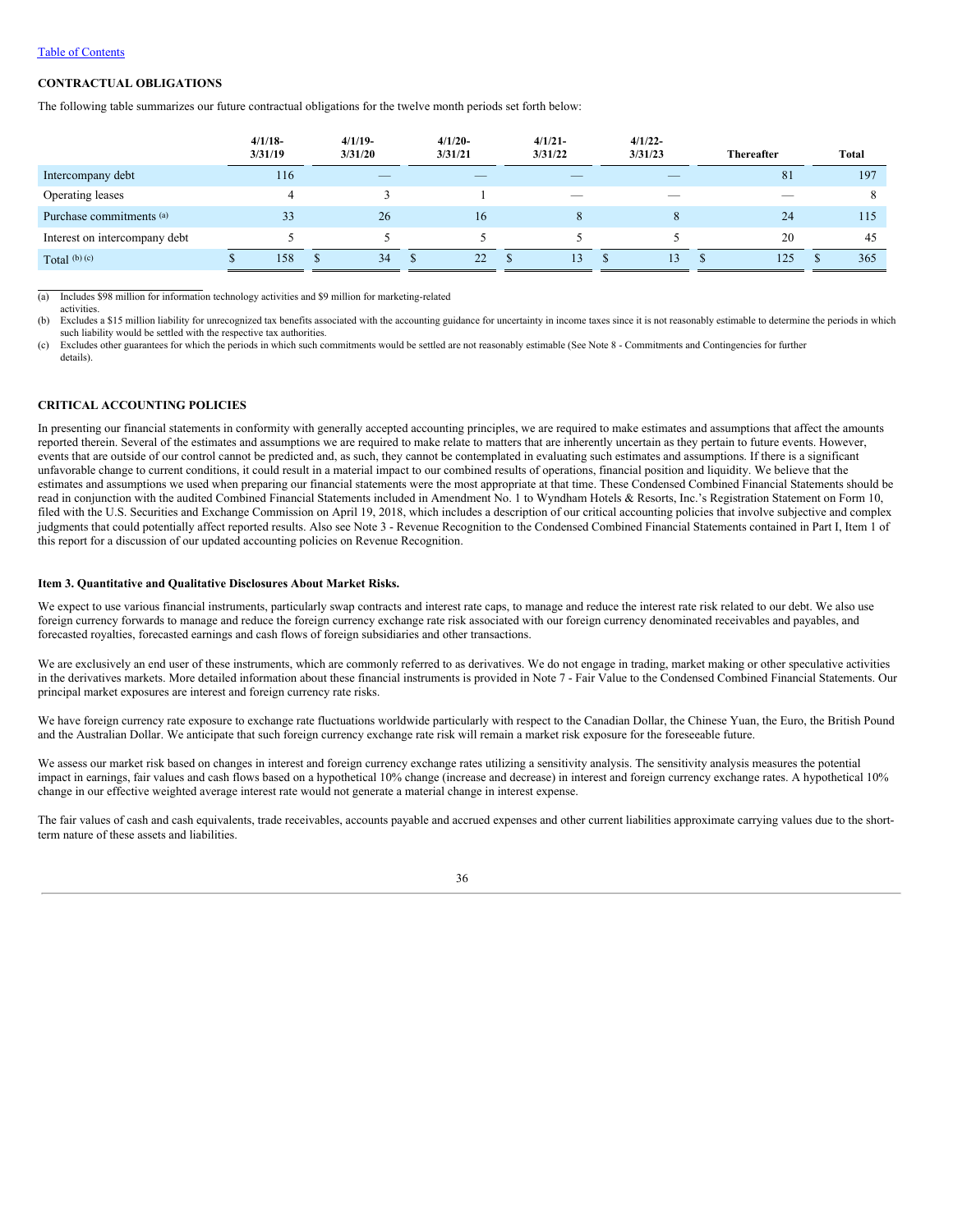We use a current market pricing model to assess the changes in the value of our foreign currency derivatives used by us to hedge underlying exposure that primarily consists of our non-functional-currency current assets and liabilities. The primary assumption used in these models is a hypothetical 10% weakening or strengthening of the U.S. dollar against all our currency exposures as of March 31, 2018. The gains and losses on the hedging instruments are largely offset by the gains and losses on the underlying assets, liabilities or expected cash flows. As of March 31, 2018, the absolute notional amount of our outstanding foreign exchange hedging instruments was \$28 million. We have determined through such analyses, that a hypothetical 10% change in foreign currency exchange rates would have resulted in approximately a \$2 million increase or decrease to the fair value of our outstanding forward foreign currency exchange contracts, which would generally be offset by an opposite effect on the underlying exposure being economically hedged.

Our total market risk is influenced by a wide variety of factors including the volatility present within the markets and the liquidity of the markets. There are certain limitations inherent in the sensitivity analyses presented. While probably the most meaningful analysis, these "shock tests" are constrained by several factors, including the necessity to conduct the analysis based on a single point in time and the inability to include the complex market reactions that normally would arise from the market shifts modeled.

## <span id="page-38-0"></span>**Item 4. Controls and Procedures.**

- (a) *Disclosure Controls and Procedures*. As of the end of the period covered by this report, we carried out an evaluation, under the supervision and with the participation of our management, including our principal executive and principal financial officers, of the effectiveness of the design and operation of our disclosure controls and procedures (as such term is defined in Rule 13(a)-15(e) of the Securities Exchange Act of 1934 (the "Exchange Act")). Based on such evaluation, our principal executive and principal financial officers concluded that our disclosure controls and procedures were effective and operating to provide reasonable assurance that information required to be disclosed by us in the reports we file or submit under the Exchange Act is recorded, processed, summarized and reported within the time periods specified in the rules and forms of the SEC, and to provide reasonable assurance that such information is accumulated and communicated to our management, including our principal executive and principal financial officers, as appropriate, to allow timely decisions regarding required disclosure.
- (b) *Internal Control Over Financial Reporting.* There have been no changes in our internal control over financial reporting (as such term is defined in Rule 13a-15(f) under the Exchange Act) during the period to which this report relates that have materially affected, or are reasonably likely to materially affect, our internal control over financial reporting. As of March 31, 2018, we utilized the criteria established in *Internal Control-Integrated Framework (2013)* issued by the Committee of Sponsoring Organizations of the Treadway Commission.

#### <span id="page-38-1"></span>**PART II – OTHER INFORMATION**

#### **Item 1. Legal Proceedings.**

We are involved in various claims and lawsuits arising in the ordinary course of business, none of which, in the opinion of management, is expected to have a material adverse effect on our results of operations or financial condition. See Note 8 - Commitments and Contingencies to the Condensed Combined Financial Statements for a description of claims and legal actions arising in the ordinary course of our business.

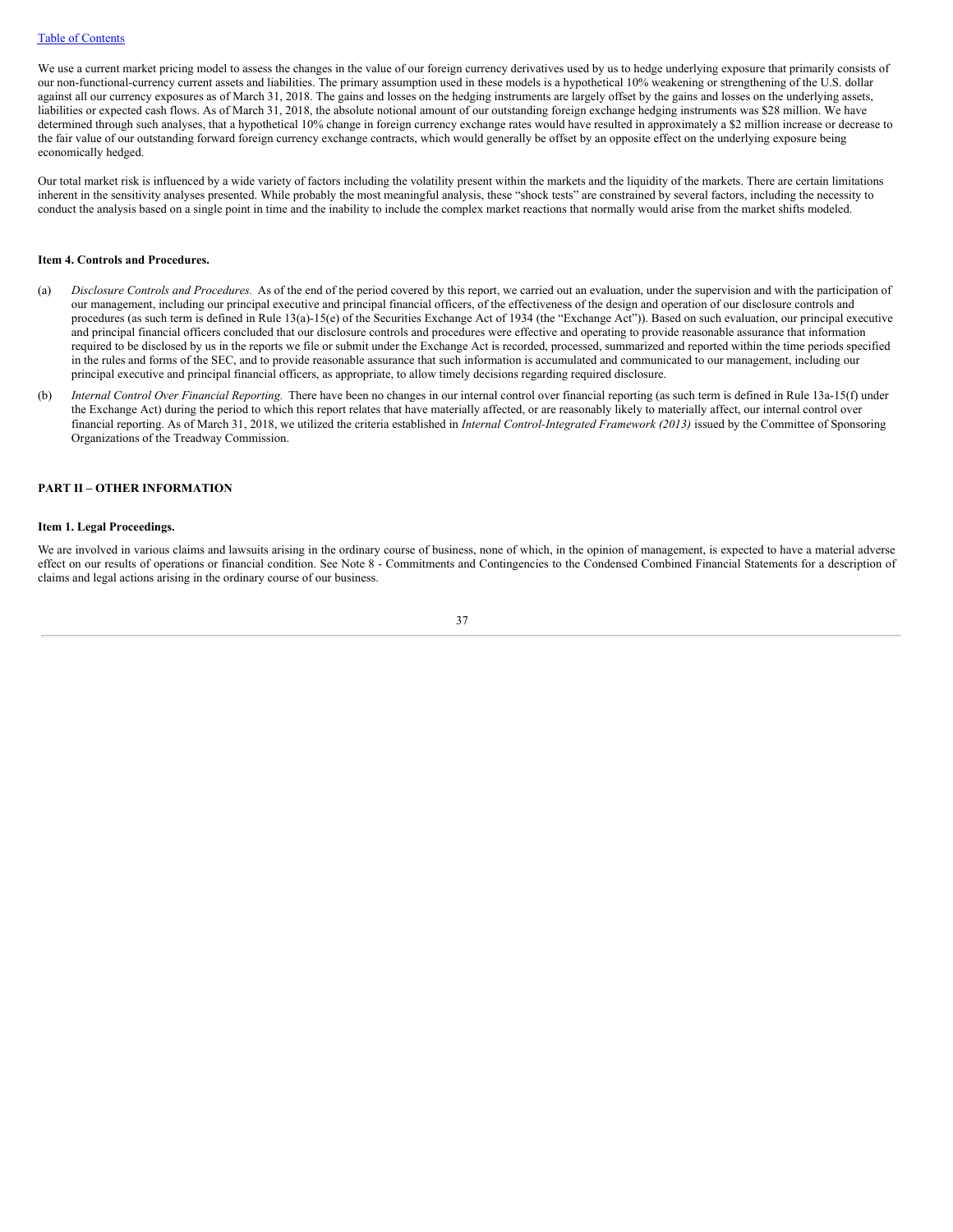# <span id="page-39-0"></span>**Item 1A. Risk Factors.**

The discussion of our business and operations should be read together with the risk factors under the section titled "Risk Factors" in Amendment No. 1 to Wyndham Hotels & Resorts, Inc.'s Registration Statement on Form 10, filed with the U.S. Securities and Exchange Commission on April 19, 2018, which describe various risks and uncertainties to which we are or may become subject. These risks and uncertainties have the potential to affect our business, financial condition, results of operations, cash flows, strategies or prospects in a material and adverse manner.

# <span id="page-39-1"></span>**Item 2. Unregistered Sales of Equity Securities and Use of Proceeds.**

<span id="page-39-2"></span>None.

# **Item 3. Defaults Upon Senior Securities.**

<span id="page-39-3"></span>None.

# **Item 4. Mine Safety Disclosures.**

<span id="page-39-4"></span>Not applicable.

## **Item 5. Other Information.**

<span id="page-39-5"></span>None.

#### **Item 6. Exhibits.**

The exhibit index appears on the page immediately following the signature page of this report.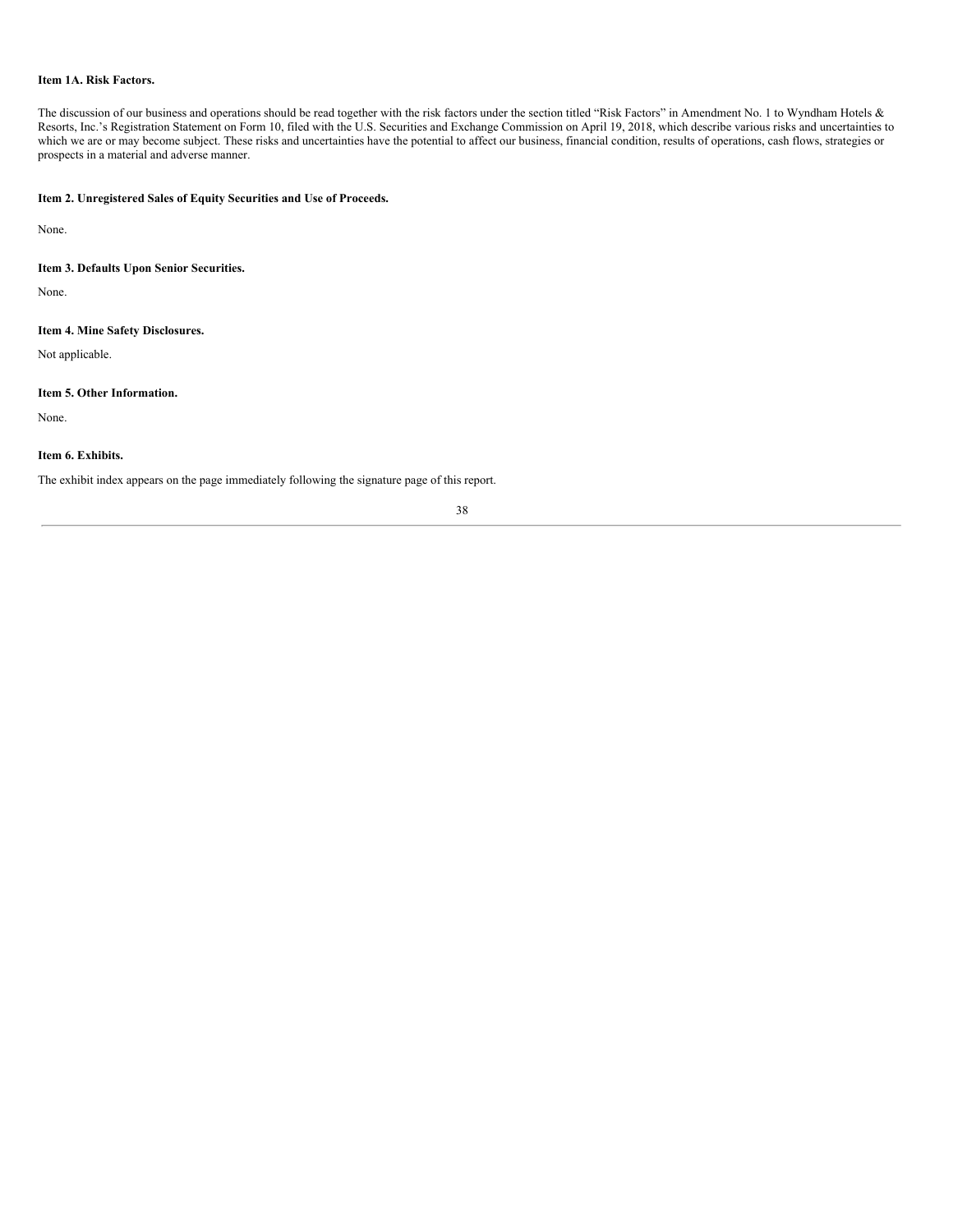# <span id="page-40-0"></span>**SIGNATURES**

Pursuant to the requirements of the Securities Exchange Act of 1934, the registrant has duly caused this report to be signed on its behalf by the undersigned thereunto duly authorized.

|                     |     | WYNDHAM HOTELS & RESORTS, INC. |  |
|---------------------|-----|--------------------------------|--|
| Date: June 11, 2018 | By: | /s/ David B. Wyshner           |  |
|                     |     | David B. Wyshner               |  |
|                     |     | Chief Financial Officer        |  |
| Date: June 11, 2018 | By: | /s/ Nicola Rossi               |  |
|                     |     | Nicola Rossi                   |  |
|                     |     | Chief Accounting Officer       |  |
|                     | 39  |                                |  |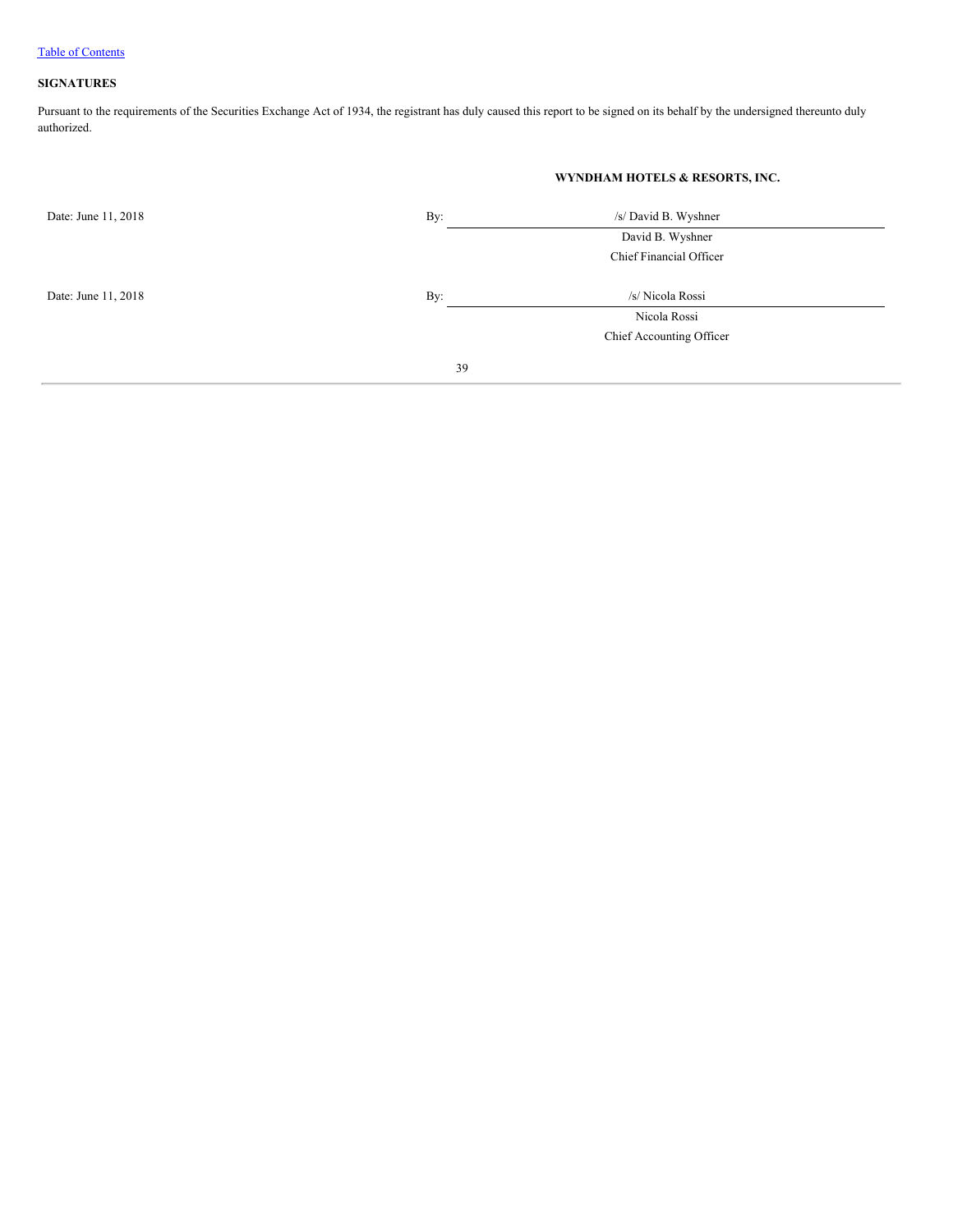## **Exhibit Index**

| <b>Exhibit No.</b> | <b>Description</b>                                                                                                                                                                                                                                                                                                                                                                                                                                                                                 |
|--------------------|----------------------------------------------------------------------------------------------------------------------------------------------------------------------------------------------------------------------------------------------------------------------------------------------------------------------------------------------------------------------------------------------------------------------------------------------------------------------------------------------------|
| 2.1                | Separation and Distribution Agreement, dated as of May 31, 2018, by and between Wyndham Destinations, Inc. and Wyndham Hotels & Resorts, Inc.<br>(incorporated by reference to Exhibit 2.1 to Wyndham Hotels & Resorts, Inc.'s Current Report on Form 8-K, filed with the Securities and Exchange<br>Commission on June 4, 2018).                                                                                                                                                                  |
| 2.2                | Agreement and Plan of Merger, dated January 17, 2018, by and among Wyndham Worldwide Corporation, WHG BB Sub, Inc. and La Quinta Holdings,<br>Inc. (incorporated by reference to Exhibit 2.2 of Wyndham Hotels & Resorts, Inc.'s Amendment No. 1 to Registration Statement on Form 10, filed with<br>the Securities and Exchange Commission on April 19, 2018).                                                                                                                                    |
| 3.1                | Amended and Restated Certificate of Incorporation of Wyndham Hotels & Resorts, Inc., effective as of May 31, 2018 (incorporated by reference to<br>Exhibit 3.1 to Wyndham Hotels & Resorts, Inc.'s Current Report on Form 8-K, filed with the Securities and Exchange Commission on June 4, 2018).                                                                                                                                                                                                 |
| 3.2                | Amended and Restated By-laws of Wyndham Hotels & Resorts, Inc., effective as of May 31, 2018 (incorporated by reference to Exhibit 3.2 to<br>Wyndham Hotels & Resorts, Inc.'s Current Report on Form 8-K, filed with the Securities and Exchange Commission on June 4, 2018).                                                                                                                                                                                                                      |
| 4.1                | Indenture, dated April 13, 2018, by and among Wyndham Hotels & Resorts, Inc., Wyndham Worldwide Corporation, as guarantor, and U.S. Bank<br>National Association, as trustee (incorporated by reference to Exhibit 4.1 to Wyndham Hotels & Resorts, Inc.'s Amendment No. 1 to its Registration<br>Statement on Form 10, filed with the Securities and Exchange Commission on April 19, 2018).                                                                                                      |
| 4.2                | First Supplemental Indenture, dated April 13, 2018, by and between Wyndham Hotels & Resorts, Inc. and U.S. Bank National Association, as trustee<br>(incorporated by reference to Exhibit 4.3 to Wyndham Hotels & Resorts, Inc.'s Amendment No. 1 to its Registration Statement on Form 10, filed with<br>the Securities and Exchange Commission on April 19, 2018).                                                                                                                               |
| 4.3                | Second Supplemental Indenture, dated May 30, 2018, by and among Wyndham Hotels & Resorts, Inc., the New Guarantors (as defined in the Second<br>Supplemental Indenture) and U.S. Bank National Association, as trustee (incorporated by reference to Exhibit 4.1 to Wyndham Hotels & Resorts, Inc.'s<br>Current Report on Form 8-K, filed with the Securities and Exchange Commission on May 31, 2018).                                                                                            |
| 4.4.               | Third Supplemental Indenture, dated May 31, 2018, by and among Wyndham Hotels & Resorts, Inc. and U.S. Bank National Association, as trustee<br>(incorporated by reference to Exhibit 4.1 to Wyndham Hotels & Resorts, Inc.'s Current Report on Form 8-K, filed with the Securities and Exchange<br>Commission on June 4, 2018).                                                                                                                                                                   |
| 4.5.               | Form of Note (included in Exhibit 4.2) (incorporated by reference to Exhibit 4.1 to Wyndham Hotels & Resorts, Inc.'s Amendment No. 1 to its<br>Registration Statement on Form 10, filed with the Securities and Exchange Commission on April 19, 2018).                                                                                                                                                                                                                                            |
| 10.1               | Transition Services Agreement, dated as of May 31, 2018, by and between Wyndham Destinations, Inc. and Wyndham Hotels & Resorts, Inc.<br>(incorporated by reference to Exhibit 10.1 to Wyndham Hotels & Resorts, Inc.'s Current Report on Form 8-K, filed with the Securities and Exchange<br>Commission on June 4, 2018).                                                                                                                                                                         |
| 10.2               | Tax Matters Agreement, dated as of May 31, 2018, by and between Wyndham Hotels & Resorts, Inc. and Wyndham Destinations, Inc. (incorporated by<br>reference to Exhibit 10.2 to Wyndham Hotels & Resorts, Inc.'s Current Report on Form 8-K, filed with the Securities and Exchange Commission on<br>June 4, 2018).                                                                                                                                                                                 |
| 10.3               | Employee Matters Agreement, dated as of May 31, 2018, by and between Wyndham Destinations, Inc. and Wyndham Hotels & Resorts, Inc.<br>(incorporated by reference to Exhibit 10.3 to Wyndham Hotels & Resorts, Inc.'s Current Report on Form 8-K, filed with the Securities and Exchange<br>Commission on June 4, 2018).                                                                                                                                                                            |
| 10.4               | License, Development and Noncompetition Agreement, dated as of May 31, 2018, by and among Wyndham Destinations, Inc., Wyndham Hotels and<br>Resorts, LLC, Wyndham Hotels & Resorts, Inc., Wyndham Hotel Group Europe Limited, Wyndham Hotel Hong Kong Co. Limited, and Wyndham<br>Hotel Asia Pacific Co. Limited (incorporated by reference to Exhibit 10.4 to Wyndham Hotels & Resorts, Inc.'s Current Report on Form 8-K, filed with<br>the Securities and Exchange Commission on June 4, 2018). |
| 10.5               | Credit Agreement, dated as of May 30, 2018, among Wyndham Hotels & Resorts, Inc., the guarantors party thereto from time to time, Bank of America.<br>N.A., as Administrative and Collateral Agent, and the lenders party thereto (incorporated by reference to Exhibit 10.1 to Wyndham Hotels & Resorts,<br>Inc.'s Current Report on Form 8-K, filed with the Securities and Exchange Commission on May 31, 2018).                                                                                |
| 10.6               | Wyndham Hotels & Resorts, Inc. 2018 Equity and Incentive Plan (incorporated by reference to Exhibit 10.11 to Wyndham Hotels & Resorts, Inc.'s<br>Current Report on Form 8-K, filed with the Securities and Exchange Commission on June 4, 2018).                                                                                                                                                                                                                                                   |
| 10.7               | Wyndham Hotels & Resorts, Inc. Officer Deferred Compensation Plan (incorporated by reference to Exhibit 10.12 to Wyndham Hotels & Resorts, Inc.'s<br>Current Report on Form 8-K, filed with the Securities and Exchange Commission on June 4, 2018)                                                                                                                                                                                                                                                |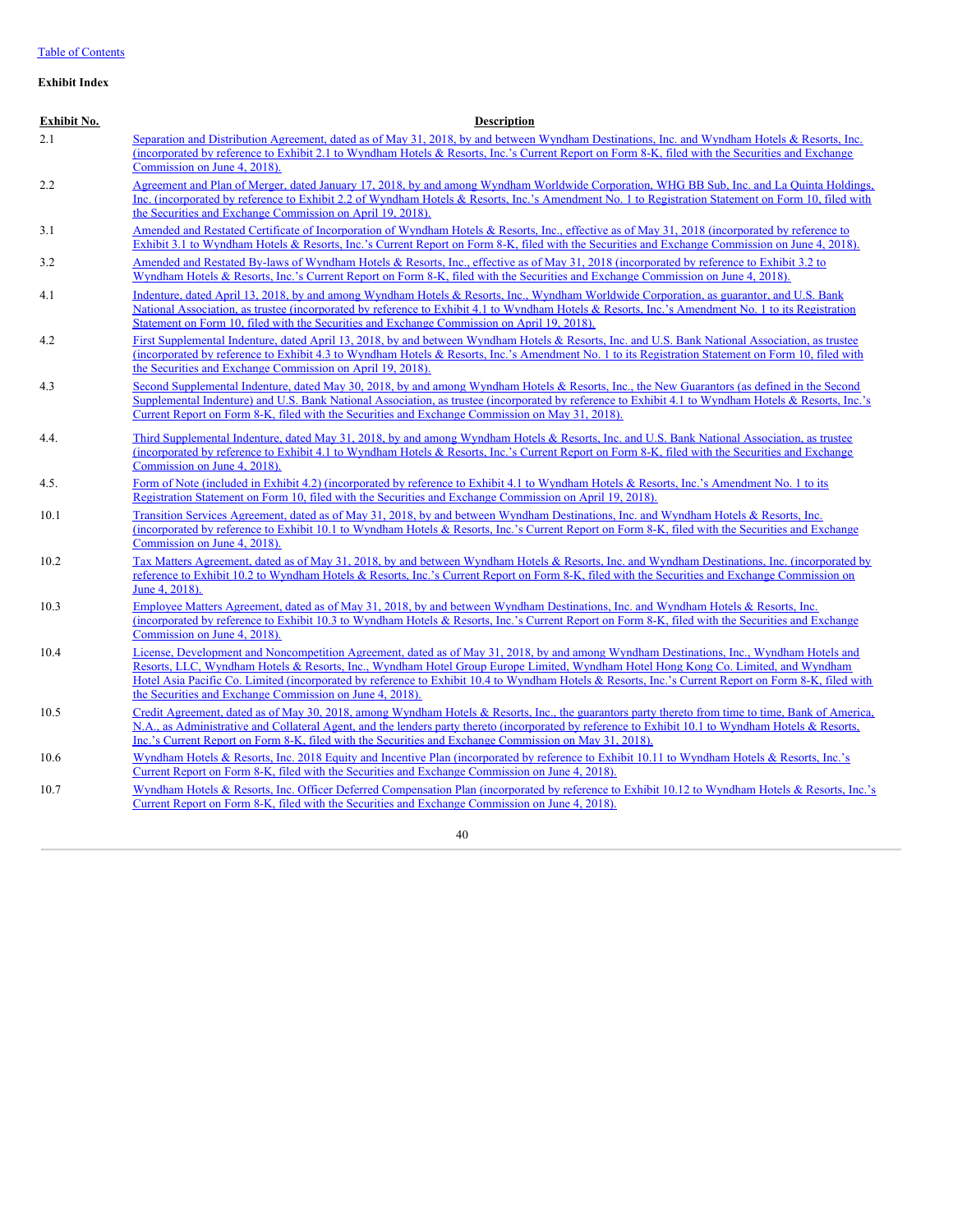| 10.8        | Wyndham Hotels & Resorts, Inc. Non-Employee Directors Deferred Compensation Plan (incorporated by reference to Exhibit 10.13 to Wyndham<br>Hotels & Resorts, Inc.'s Current Report on Form 8-K, filed with the Securities and Exchange Commission on June 4, 2018).                                                                                                             |
|-------------|---------------------------------------------------------------------------------------------------------------------------------------------------------------------------------------------------------------------------------------------------------------------------------------------------------------------------------------------------------------------------------|
| 10.9        | Wyndham Hotels & Resorts, Inc. Savings Restoration Plan (incorporated by reference to Exhibit 10.14 to Wyndham Hotels & Resorts, Inc.'s Current<br>Report on Form 8-K, filed with the Securities and Exchange Commission on June 4, 2018).                                                                                                                                      |
| 10.10       | Letter Agreement, dated as of June 1, 2018, by and between Wyndham Hotels & Resorts. Inc. and Stephen P. Holmes (incorporated by reference to<br>Exhibit 10.5 to Wyndham Hotels & Resorts, Inc.'s Current Report on Form 8-K, filed with the Securities and Exchange Commission on June 4, 2018).                                                                               |
| 10.11       | Employment Agreement, dated as of June 1, 2018, by and between Wyndham Hotels & Resorts, Inc. and Geoffrey A. Ballotti (incorporated by reference<br>to Exhibit 10.6 to Wyndham Hotels & Resorts, Inc.'s Current Report on Form 8-K, filed with the Securities and Exchange Commission on June 4, 2018).                                                                        |
| 10.12       | Employment Letter, dated as of May 16, 2018, by and between Wyndham Hotels & Resorts, Inc. and Robert D. Loewen (incorporated by reference to<br>Exhibit 10.7 to Wyndham Hotels & Resorts, Inc.'s Current Report on Form 8-K, filed with the Securities and Exchange Commission on June 4, 2018).                                                                               |
| 10.13       | Employment Agreement, dated as of August 1, 2017, by and between Wyndham Worldwide Corporation and David B. Wyshner (incorporated by<br>reference to Exhibit 10.17 to Amendment No. 1 to Wyndham Hotels & Resorts, Inc.'s Registration Statement on Form 10, filed with the Securities and<br>Exchange Commission on April 19, 2018).                                           |
| 10.14       | Assignment and Assumption Agreement of Employment Agreement of David B. Wyshner, dated as of May 31, 2018, by and between Wyndham<br>Worldwide Corporation and Wyndham Hotels & Resorts, Inc. (incorporated by reference to Exhibit 10.9 to Wyndham Hotels & Resorts, Inc.'s Current<br>Report on Form 8-K, filed with the Securities and Exchange Commission on June 4, 2018). |
| 10.15       | Employment Letter, dated as of May 16, 2018, by and between Wyndham Hotels & Resorts, Inc. and Nicola Rossi (incorporated by reference to Exhibit<br>10.10 to Wyndham Hotels & Resorts, Inc.'s Current Report on Form 8-K, filed with the Securities and Exchange Commission on June 4, 2018).                                                                                  |
| $15.1*$     | Letter re: Unaudited Interim Financial Information                                                                                                                                                                                                                                                                                                                              |
| $15.2*$     | Letter re: Unaudited Interim Financial Information                                                                                                                                                                                                                                                                                                                              |
| $31.1*$     | Certification of President and Chief Executive Officer Pursuant to Rule 13a-14(a) Under the Securities Exchange Act of 1934                                                                                                                                                                                                                                                     |
| $31.2*$     | Certification of Chief Financial Officer Pursuant to Rule 13a-14(a) Under the Securities Exchange Act of 1934                                                                                                                                                                                                                                                                   |
| $32.1**$    | Certification of President and Chief Executive Officer and Chief Financial Officer pursuant to 18 U.S.C. Section 1350.                                                                                                                                                                                                                                                          |
| $101.$ INS* | <b>XBRL Instance Document</b>                                                                                                                                                                                                                                                                                                                                                   |
| $101.SCH*$  | <b>XBRL Taxonomy Extension Schema Document</b>                                                                                                                                                                                                                                                                                                                                  |
| $101.CAL*$  | XBRL Taxonomy Extension Calculation Linkbase Document                                                                                                                                                                                                                                                                                                                           |
| 101.DEF*    | XBRL Taxonomy Extension Definition Linkbase Document                                                                                                                                                                                                                                                                                                                            |
| $101.LAB*$  | XBRL Taxonomy Extension Label Linkbase Document                                                                                                                                                                                                                                                                                                                                 |
| 101.PRE*    | XBRL Taxonomy Extension Presentation Linkbase Document                                                                                                                                                                                                                                                                                                                          |

\* Filed herewith.

\*\* Furnished with this report.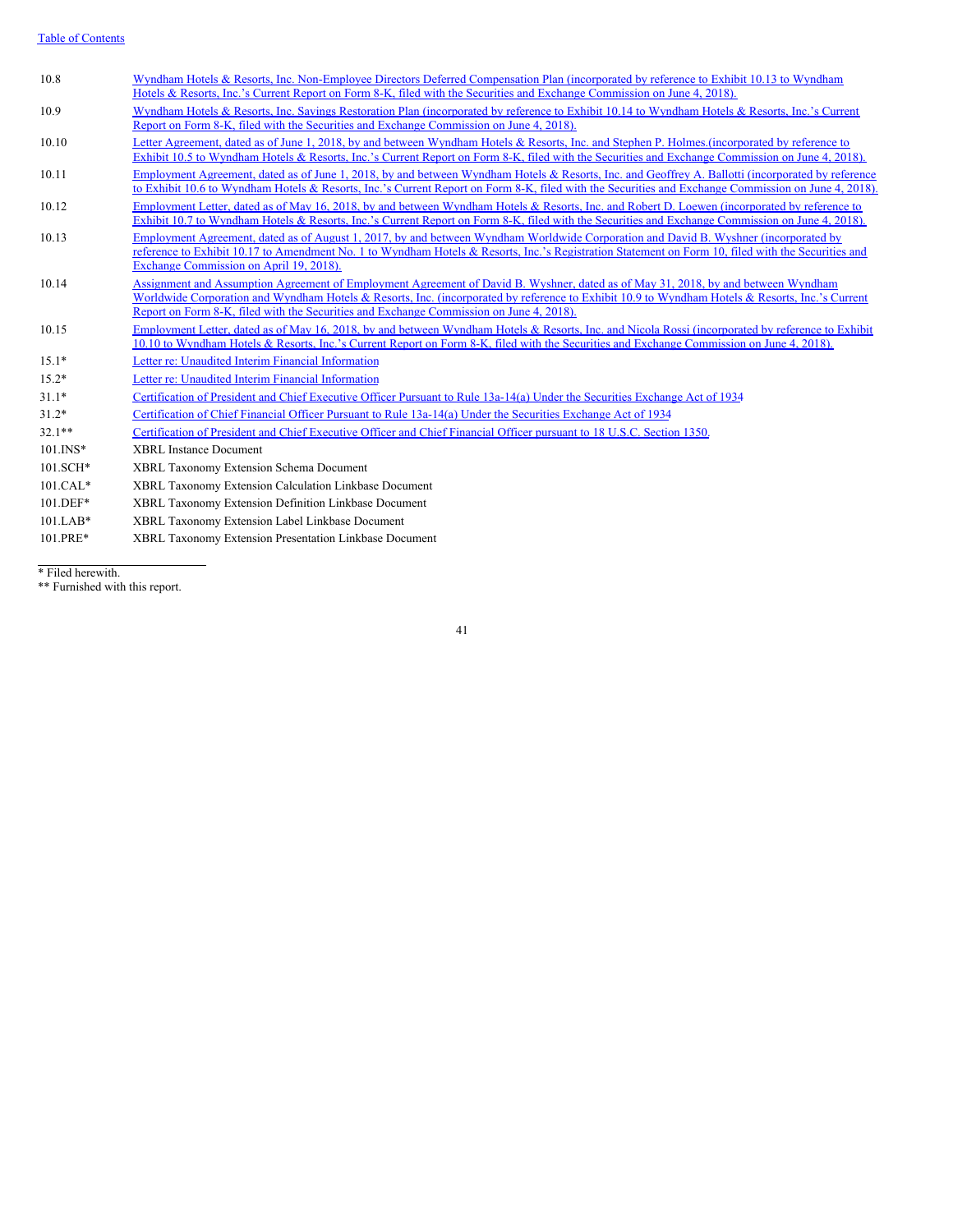**Exhibit 15.1**

<span id="page-43-0"></span>June 11, 2018

Wyndham Hotels & Resorts, Inc. 22 Sylvan Way Parsippany, New Jersey 07054

We have reviewed, in accordance with the standards of the Public Company Accounting Oversight Board (United States), the unaudited interim condensed combined financial statements of Wyndham Hotels & Resorts businesses (the "Company"), consisting of the entities holding substantially all of the assets and liabilities of the Wyndham Worldwide Hotel Group business used in managing and operating the hotel businesses of Wyndham Worldwide Corporation as further discussed in Note 1 to the condensed combined financial statements, as of March 31, 2018 and 2017, as indicated in our report dated June 11, 2018. As indicated in such report, because we did not perform an audit, we expressed no opinion on those statements.

We are aware that our report referred to above, which is included in your Quarterly Report on Form 10-Q for the quarter ended March 31, 2018, is incorporated by reference in Registration Statement No. 333-224923 on Form S-8.

We also are aware that the aforementioned report, pursuant to Rule 436(c) under the Securities Act of 1933, is not considered a part of the Registration Statement prepared or certified by an accountant or a report prepared or certified by an accountant within the meaning of Sections 7 and 11 of that Act

/s/ Deloitte & Touche LLP Parsippany, New Jersey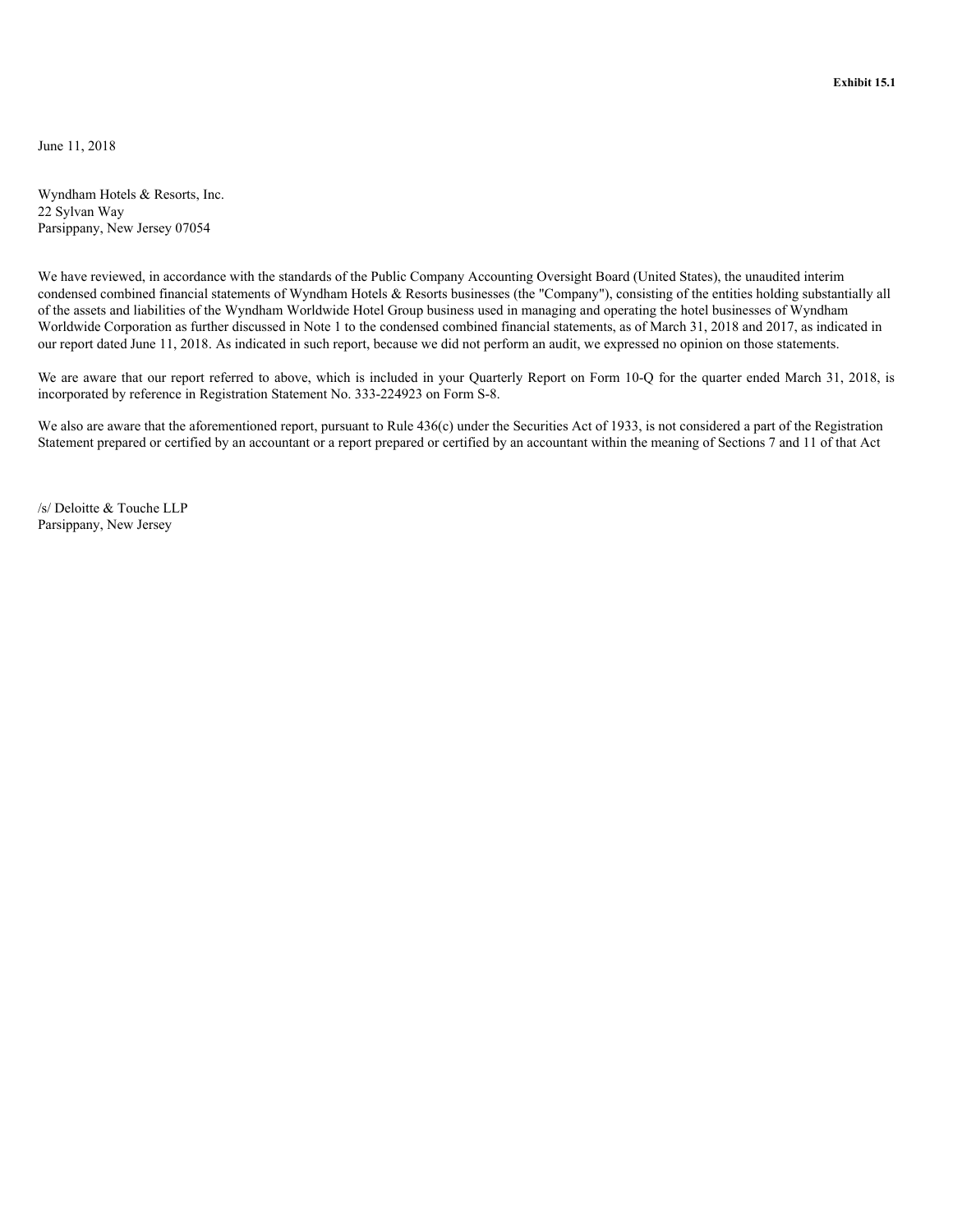<span id="page-44-0"></span>Wyndham Hotels & Resorts, Inc. 22 Sylvan Way Parsippany, New Jersey 07054

We have reviewed, in accordance with the standards of the Public Company Accounting Oversight Board (United States), the unaudited interim condensed balance sheet of Wyndham Hotels & Resorts, Inc. as of March 31, 2018, as indicated in our report dated June 11, 2018. As indicated in such report, because we did not perform an audit, we expressed no opinion on that statement.

We are aware that our report referred to above, which is included in your Quarterly Report on Form 10-Q for the quarter ended March 31, 2018, is incorporated by reference in Registration Statement No. 333-224923 on Form S-8.

We also are aware that the aforementioned report, pursuant to Rule 436(c) under the Securities Act of 1933, is not considered a part of the Registration Statement prepared or certified by an accountant or a report prepared or certified by an accountant within the meaning of Sections 7 and 11 of that Act.

/s/ Deloitte & Touche LLP Parsippany, New Jersey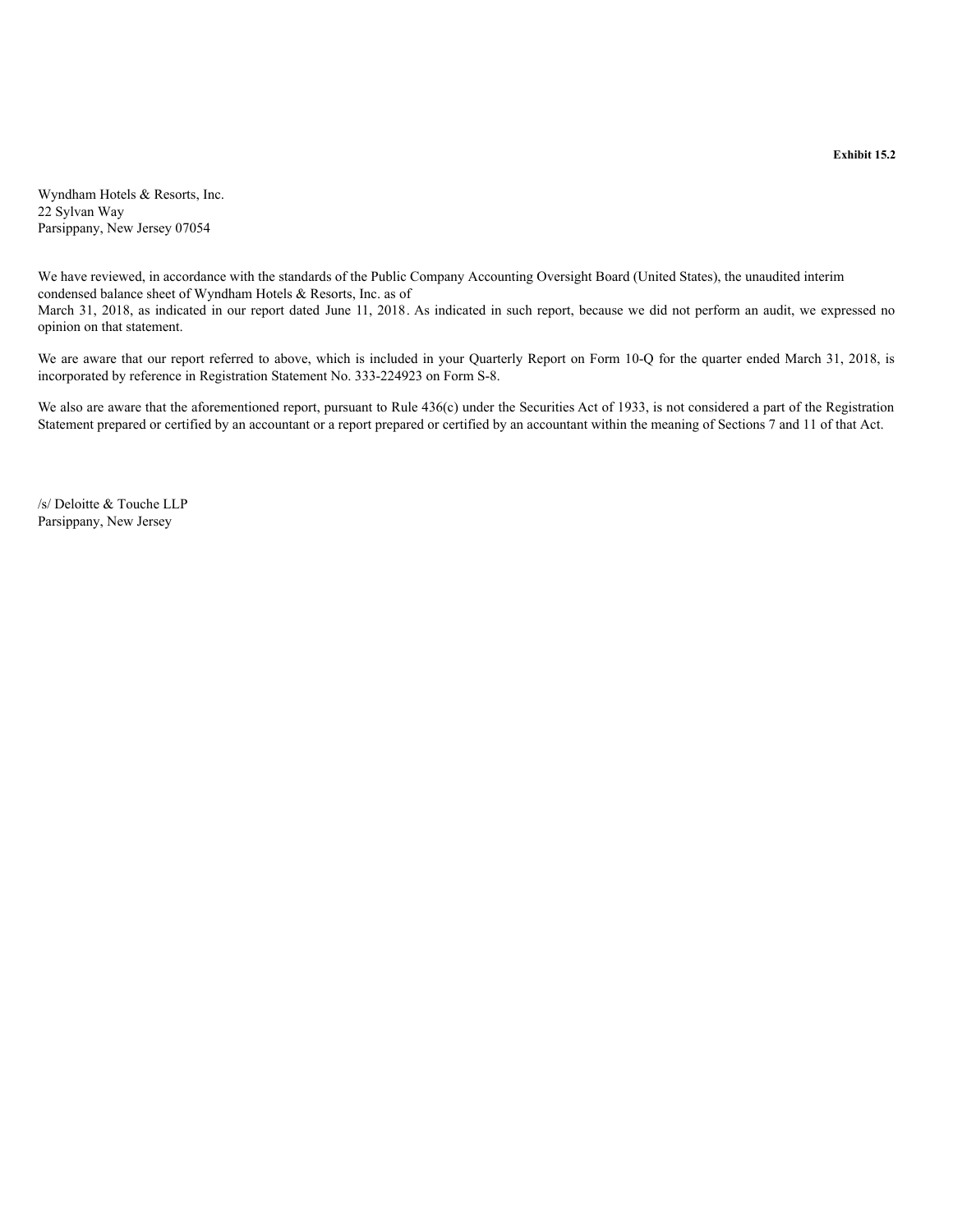## **CERTIFICATION**

<span id="page-45-0"></span>I, Geoffrey A. Ballotti, certify that:

- 1. I have reviewed this quarterly report on Form 10-Q of Wyndham Hotels & Resorts, Inc.;
- 2. Based on my knowledge, this report does not contain any untrue statement of a material fact or omit to state a material fact necessary to make the statements made, in light of the circumstances under which such statements were made, not misleading with respect to the period covered by this report;
- 3. Based on my knowledge, the financial statements, and other financial information included in this report, fairly present in all material respects the financial condition, results of operations and cash flows of the registrant as of, and for, the periods presented in this report;
- 4. The registrant's other certifying officer(s) and I are responsible for establishing and maintaining disclosure controls and procedures (as defined in Exchange Act Rules  $13a-15(e)$  and  $15d-15(e)$  for the registrant and have:
	- a) Designed such disclosure controls and procedures, or caused such disclosure controls and procedures to be designed under our supervision, to ensure that material information relating to the registrant, including its consolidated subsidiaries, is made known to us by others within those entities, particularly during the period in which this report is being prepared;
	- b) Evaluated the effectiveness of the registrant's disclosure controls and procedures and presented in this report our conclusions about the effectiveness of the disclosure controls and procedures, as of the end of the period covered by this report based on such evaluation; and
	- c) Disclosed in this report any change in the registrant's internal control over financial reporting that occurred during the registrant's most recent fiscal quarter (the registrant's fourth fiscal quarter in the case of an annual report) that has materially affected, or is reasonably likely to materially affect, the registrant's internal control over financial reporting; and
- 5. The registrant's other certifying officer(s) and I have disclosed, based on our most recent evaluation of internal control over financial reporting, to the registrant's auditors and the audit committee of the registrant's Board of Directors (or persons performing the equivalent functions):
	- a) All significant deficiencies and material weaknesses in the design or operation of internal control over financial reporting which are reasonably likely to adversely affect the registrant's ability to record, process, summarize and report financial information; and
	- b) Any fraud, whether or not material, that involves management or other employees who have a significant role in the registrant's internal control over financial reporting.

Date: June 11, 2018

/S/ GEOFFREY A. BALLOTTI PRESIDENT AND CHIEF EXECUTIVE OFFICER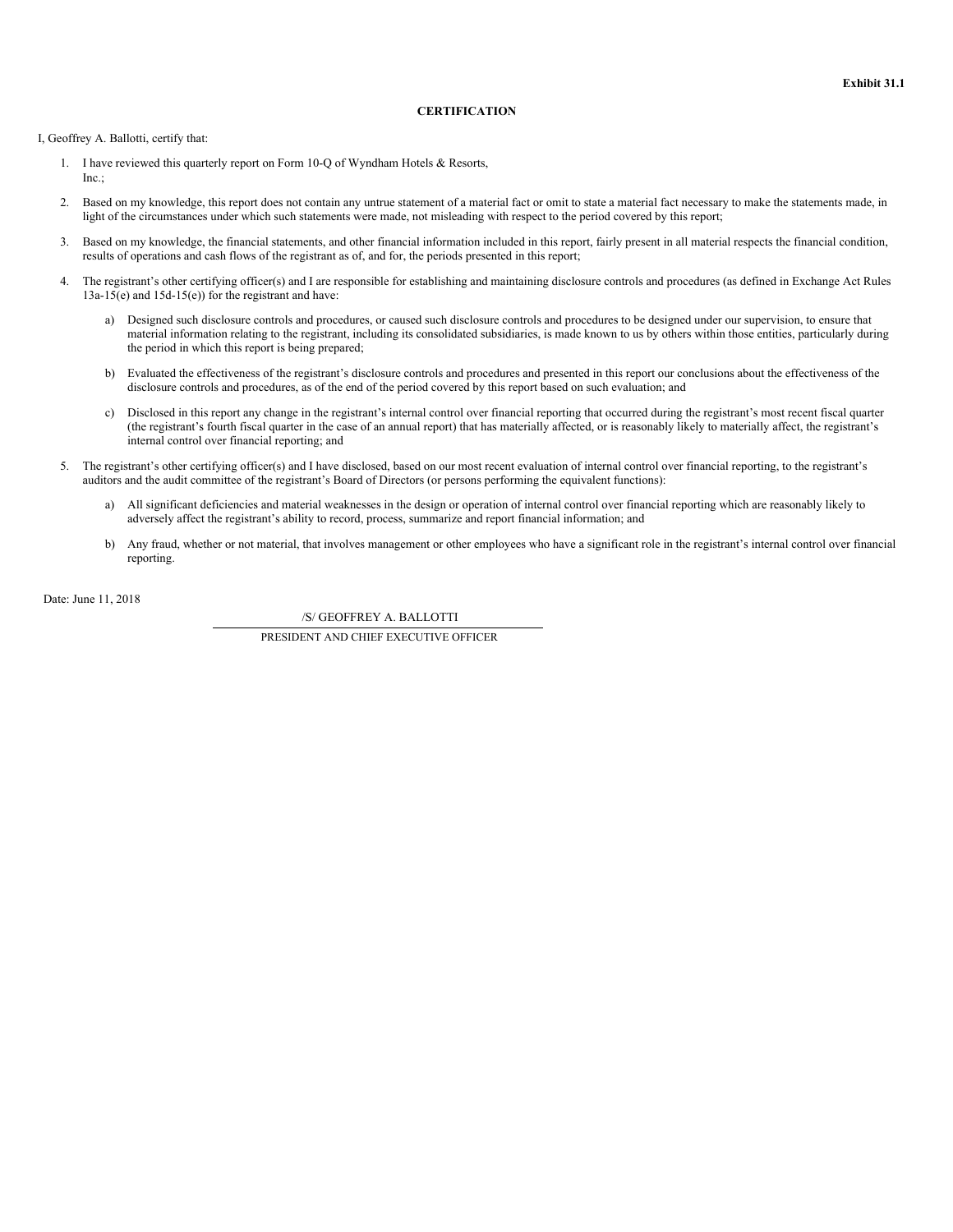## **CERTIFICATION**

<span id="page-46-0"></span>I, David B. Wyshner, certify that:

- 1. I have reviewed this quarterly report on Form 10-Q of Wyndham Hotels & Resorts, Inc.;
- 2. Based on my knowledge, this report does not contain any untrue statement of a material fact or omit to state a material fact necessary to make the statements made, in light of the circumstances under which such statements were made, not misleading with respect to the period covered by this report;
- 3. Based on my knowledge, the financial statements, and other financial information included in this report, fairly present in all material respects the financial condition, results of operations and cash flows of the registrant as of, and for, the periods presented in this report;
- 4. The registrant's other certifying officer(s) and I are responsible for establishing and maintaining disclosure controls and procedures (as defined in Exchange Act Rules  $13a-15(e)$  and  $15d-15(e)$  for the registrant and have:
	- a) Designed such disclosure controls and procedures, or caused such disclosure controls and procedures to be designed under our supervision, to ensure that material information relating to the registrant, including its consolidated subsidiaries, is made known to us by others within those entities, particularly during the period in which this report is being prepared;
	- b) Evaluated the effectiveness of the registrant's disclosure controls and procedures and presented in this report our conclusions about the effectiveness of the disclosure controls and procedures, as of the end of the period covered by this report based on such evaluation; and
	- c) Disclosed in this report any change in the registrant's internal control over financial reporting that occurred during the registrant's most recent fiscal quarter (the registrant's fourth fiscal quarter in the case of an annual report) that has materially affected, or is reasonably likely to materially affect, the registrant's internal control over financial reporting; and
- 5. The registrant's other certifying officer(s) and I have disclosed, based on our most recent evaluation of internal control over financial reporting, to the registrant's auditors and the audit committee of the registrant's Board of Directors (or persons performing the equivalent functions):
	- a) All significant deficiencies and material weaknesses in the design or operation of internal control over financial reporting which are reasonably likely to adversely affect the registrant's ability to record, process, summarize and report financial information; and
	- b) Any fraud, whether or not material, that involves management or other employees who have a significant role in the registrant's internal control over financial reporting.

Date: June 11, 2018

/S/ DAVID B. WYSHNER

CHIEF FINANCIAL OFFICER